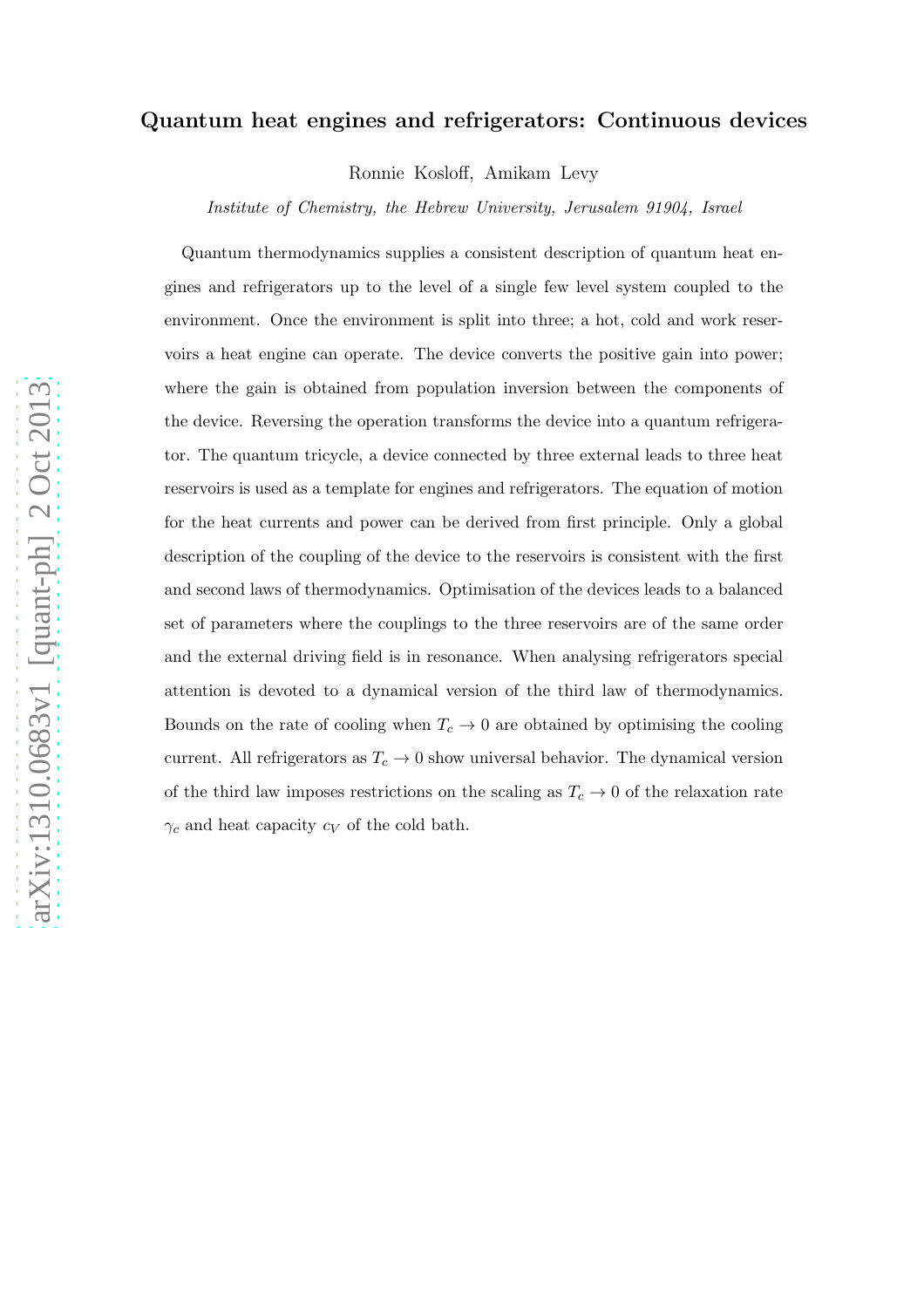# Contents

| I. Introduction                                                                        | $\mathfrak{Z}$ |
|----------------------------------------------------------------------------------------|----------------|
| II. The continuous engine                                                              | 4              |
| A. The quantum 3 level system as a heat engine                                         | $\overline{5}$ |
| B. The quantum tricycle                                                                | 6              |
| C. The quantum amplifier                                                               | 10             |
| 1. Solving the equations of motion for the engine                                      | 13             |
| 2. Optimizing the amplifier's performance                                              | 17             |
| D. Dynamical model of a 3-level engine                                                 | 18             |
| 1. The Generalized Lamb Equations in the $P$ Representation                            | 21             |
| E. The four-level engine and two-level engine                                          | 23             |
| F. Power storage                                                                       | 25             |
| <b>III.</b> Continuous refrigerators                                                   | 26             |
| A. The third law of thermodynamics                                                     | 26             |
| B. The quantum power driven refrigerator                                               | 28             |
| C. Dynamical refrigerator models                                                       | 29             |
| D. The quantum absorption refrigerator                                                 | 30             |
| 1. The 3-level absorption refrigerator                                                 | 31             |
| 2. Tricycle absorption refrigerator                                                    | 31             |
| 3. Noise driven refrigerator                                                           | 33             |
| E. Refrigerators operating close to the limit $T_c \rightarrow 0$ and the third-law of |                |
| thermodynamics                                                                         | 37             |
| IV. Summary                                                                            | 39             |
| References                                                                             | 43             |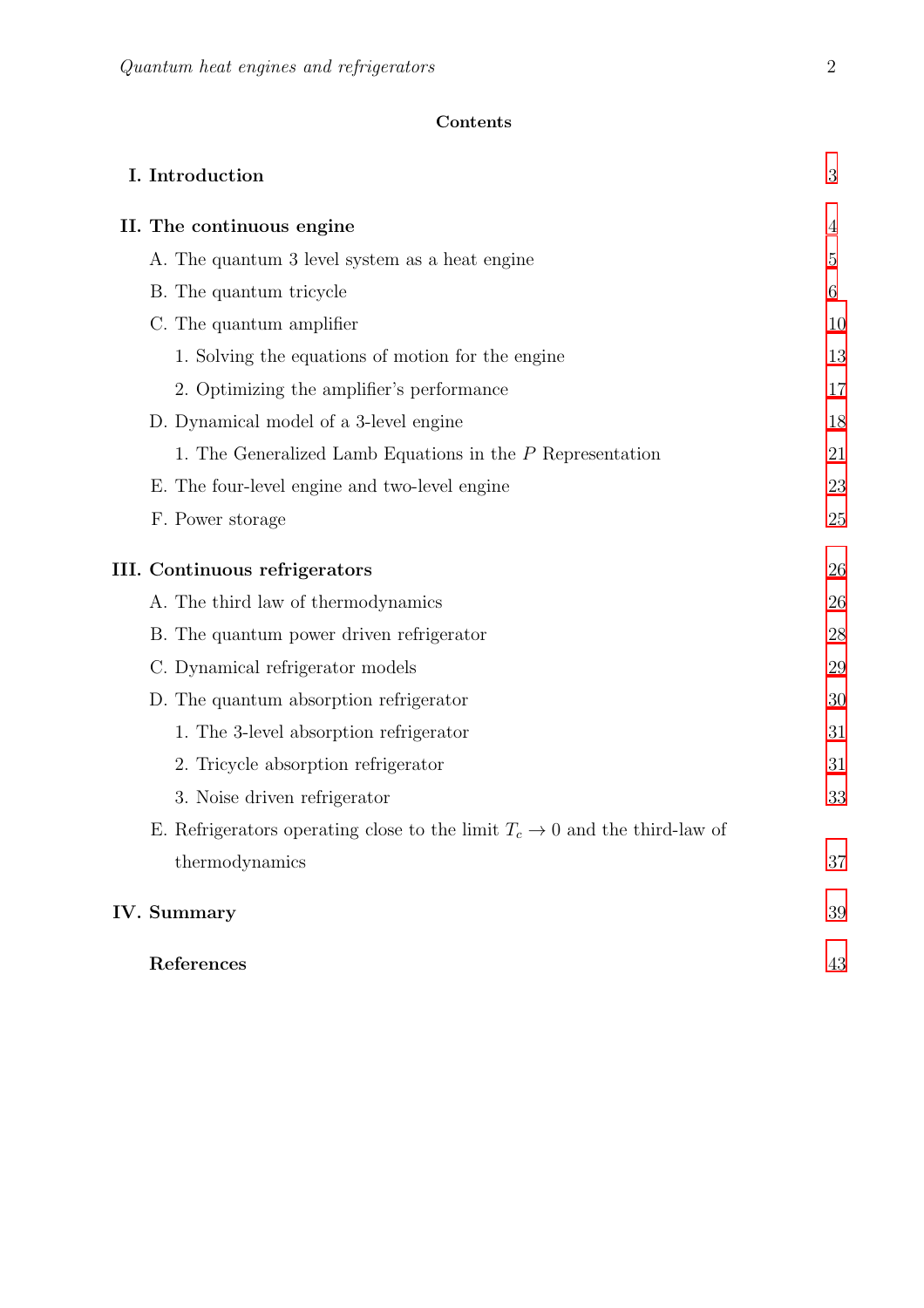#### <span id="page-2-0"></span>I. INTRODUCTION

Our cars, refrigerators, air-conditioners, lasers and power plants are all examples of heat engines. The trend toward miniaturisation has not skipped the realm of heat engines leading to devices on the nano or even on the atomic scale. Typically, in the practical world all such devices operate far from the maximum efficiency conditions set by Carnot [\[1](#page-42-1)]. Real heat engines are optimised for powers scarifying efficiency. This trade-off between efficiency and power is the focus of "finite time thermodynamics". The field was initiated by the seminal paper of Curzon and Ahlboron [\[2](#page-42-2)]. From everyday experience the irreversible phenomena that limits the optimal performance of engines can be identified as losses due to friction, heat leaks, and heat transport [\[3\]](#page-42-3). Is there a unifying fundamental explanation for these losses? Is it possible to trace the origin of these phenomena to quantum mechanics? To address these issues the tradition of thermodynamics is followed by the study of hypothetical quantum heat engines and refrigerators. Once understood, these models serve as a template for real devices.

Gedanken heat engines are an integral part of thermodynamical theory. Carnot in 1824 set the stage by analysing an ideal engine [\[1\]](#page-42-1). Carnot's analysis preceded the systematic formulation that led to the first and second laws of thermodynamics [\[4](#page-42-4)]. Amazingly, thermodynamics was able to keep its independent status despite the development of parallel theories dealing with the same subject matter. Quantum mechanics overlaps thermodynamics in that it describes the state of matter. However, in addition, quantum mechanics include a comprehensive description of dynamics. This suggests that quantum mechanics can originate a concrete interpretation of the word dynamics in thermodynamics leading to a fundamental basis for finite time thermodynamics.

Quantum thermodynamics is the study of thermodynamical processes within the context of quantum dynamics. Historically, consistency with thermodynamics led to Planck's law, the basics of quantum theory. Following the ideas of Planck on black body radiation, Einstein in (1905) quantized the electromagnetic field [\[5\]](#page-42-5). This paper of Einstein is the birth of quantum mechanics together with quantum thermodynamics.

Quantum thermodynamics is devoted to unraveling the intimate connection between the laws of thermodynamics and their quantum origin [\[6](#page-42-6)[–35\]](#page-44-0). The following questions come to mind: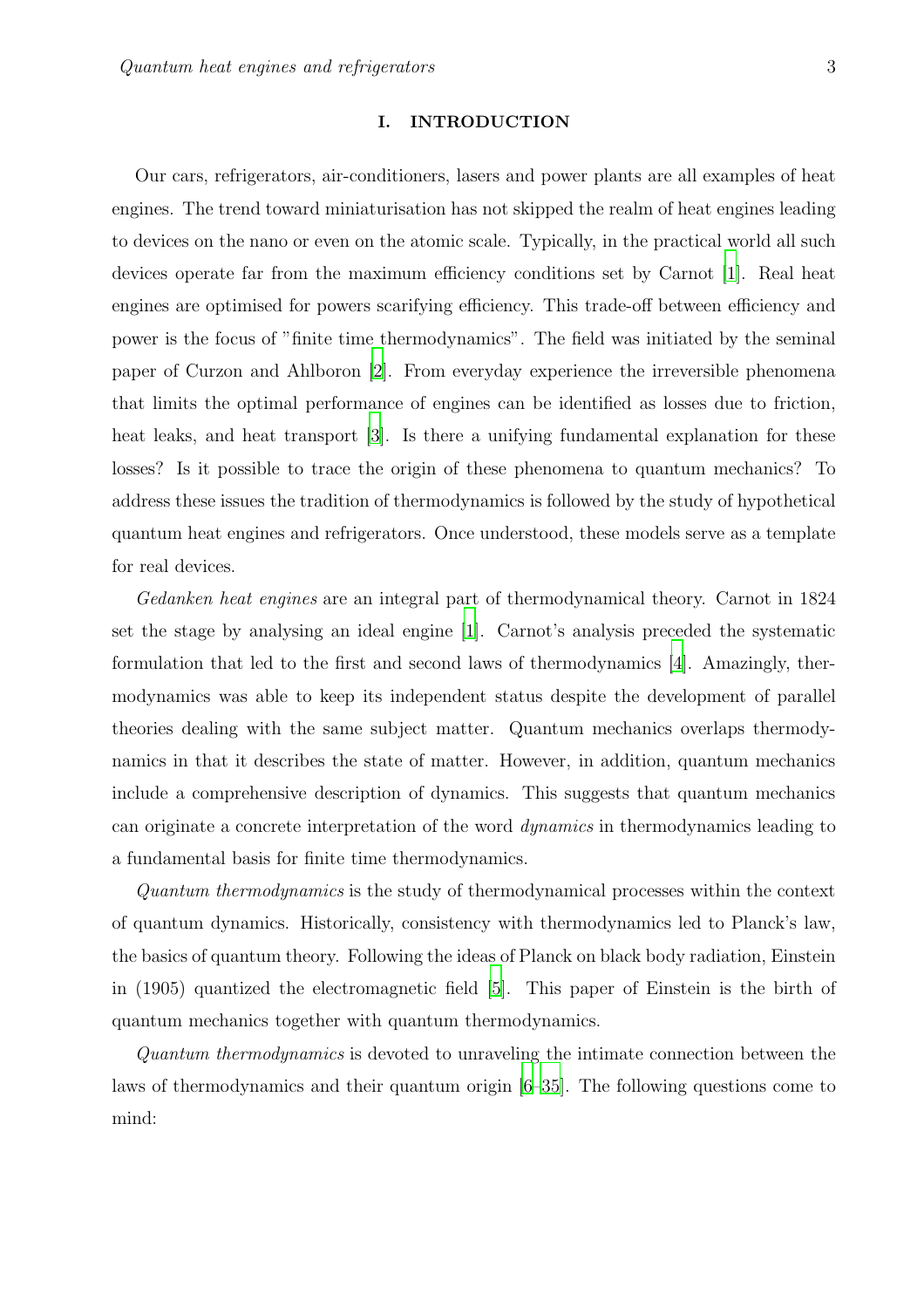- How do the laws of thermodynamics emerge from quantum mechanics?
- What are the requirements of a theory to describe quantum mechanics and thermodynamics on a common ground?
- What are the fundamental reasons for tradeoff between power and efficiency?
- Do quantum devices operating far from equilibrium follow thermodynamical rules?
- Can quantum phenomena affect the performance of heat engines and refrigerators?

These issues are addressed by analyzing quantum models of heat engines and refrigerators. Extreme care has been taken to choose a model which can be analyzed from first principles. Two types of models are considered, continuos operating models resembling turbines and discrete four stroke reciprocating engines. The present review will focus on continuous devices.

## <span id="page-3-0"></span>II. THE CONTINUOUS ENGINE

An engine is a device that converts one form of energy to another: heat to work. In this conversion, part of heat from the hot bath is ejected to the cold bath limiting the efficiency of power generation. This is the essence of the second-law of thermodynamics.

A heat engine employs the natural current from a hot to a cold bath to generate power. The Carnot engine is a model of such a device. Carnot was able to incorporate the practical knowledge on steam engines of his era into a universal scientific statement on maximum efficiency [\[1\]](#page-42-1). Out of this insight the laws of thermodynamics were later formulated. This theme of learning from an example is typical in thermodynamics and will be employed to obtain insight from analysis of quantum devices.

A continuous engine operates in an autonomous fashion attaining steady state mode of operation. The analysis therefore requires an evaluation of steady sate energy currents. The operating part of the device is connected simultaneously to the hot, cold and power output leads. The primary macroscopic example is a steam or gas turbine. The primary quantum heat engine is the laser. These devices share a universal aspect exemplified by the equivalence of the 3-level laser with the Carnot engine.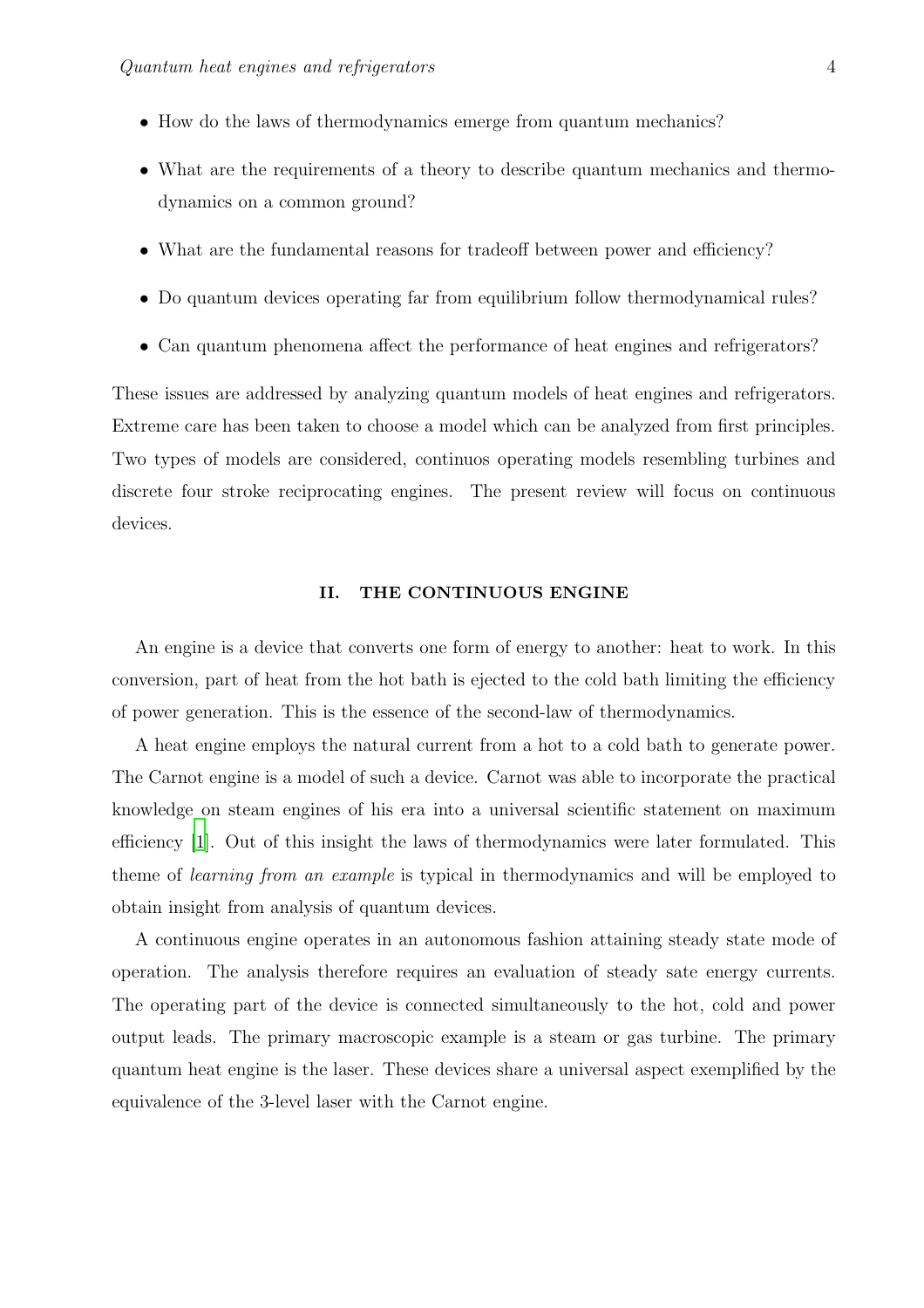Reversing the operation of a heat engine generates a heat pump or a refrigerator. We will review the basic principles of quantum continuous engines and then invert their operation and study quantum refrigerators.

#### <span id="page-4-0"></span>A. The quantum 3 level system as a heat engine

A contemporary example of a Carnot engine is the 3-level amplifier. The principle of operation is to convert population inversion into output power in the form of light. Heat gradients are employed to achieve this goal. Fig [1](#page-5-1) shows its schematic construction. A hot reservoir characterised by temperature  $T_h$  induces transitions between the ground state  $\epsilon_0$ and the excited state  $\epsilon_2$ . When equilibrium is reached, the population ratio between these levels becomes

$$
\frac{p_2}{p_0} = e^{-\frac{\hbar \omega_h}{k_B T_h}}
$$

where  $\omega_h \equiv \omega_{20} = (\epsilon_2 - \epsilon_0)/\hbar$  is the Bohr frequency and  $k_B$  is the Boltzmann constant. The cold reservoir at temperature  $T_c$  couples level  $\epsilon_0$  and level  $\epsilon_1$  meaning that:

$$
\frac{p_1}{p_0} = e^{-\frac{\hbar \omega_c}{k_B T_c}},
$$

where  $\omega_c \equiv \omega_{10} = (\epsilon_1 - \epsilon_0)/\hbar$ . The amplifier operates by coupling the energy levels  $\epsilon_3$  and  $\epsilon_2$ to the radiation field generating an output frequency which on resonance is  $\nu = (\epsilon_3 - \epsilon_2)/\hbar$ . The necessary condition for amplification is positive gain or population inversion defined by:

<span id="page-4-2"></span>
$$
G = p_2 - p_1 \ge 0 \tag{1}
$$

From this condition, by dividing by  $p_0$  we obtain  $e^{-\frac{\hbar \omega_h}{k_B T_h}} - e^{-\frac{\hbar \omega_c}{k_B T_c}} \ge 0$ , which leads to:

<span id="page-4-3"></span>
$$
\frac{\omega_c}{\omega_h} \equiv \frac{\omega_{10}}{\omega_{20}} \ge \frac{T_c}{T_h} \,,\tag{2}
$$

The efficiency of the amplifier is defined by the ratio of the output energy  $\hbar\nu$  to the energy extracted from the hot reservoir  $\hbar\omega_{20}$ :

<span id="page-4-1"></span>
$$
\eta_o = \frac{\nu}{\omega_{20}} = 1 - \frac{\omega_c}{\omega_h} \quad . \tag{3}
$$

Eq. [\(3\)](#page-4-1) is termed the quantum Otto efficiency [\[23\]](#page-43-0). Inserting the positive gain condition Eq.  $(1)$  and Eq.  $(2)$  the efficiency is limited by Carnot [\[1\]](#page-42-1):

$$
\eta_o \le \eta_c \equiv 1 - \frac{T_c}{T_h} \,. \tag{4}
$$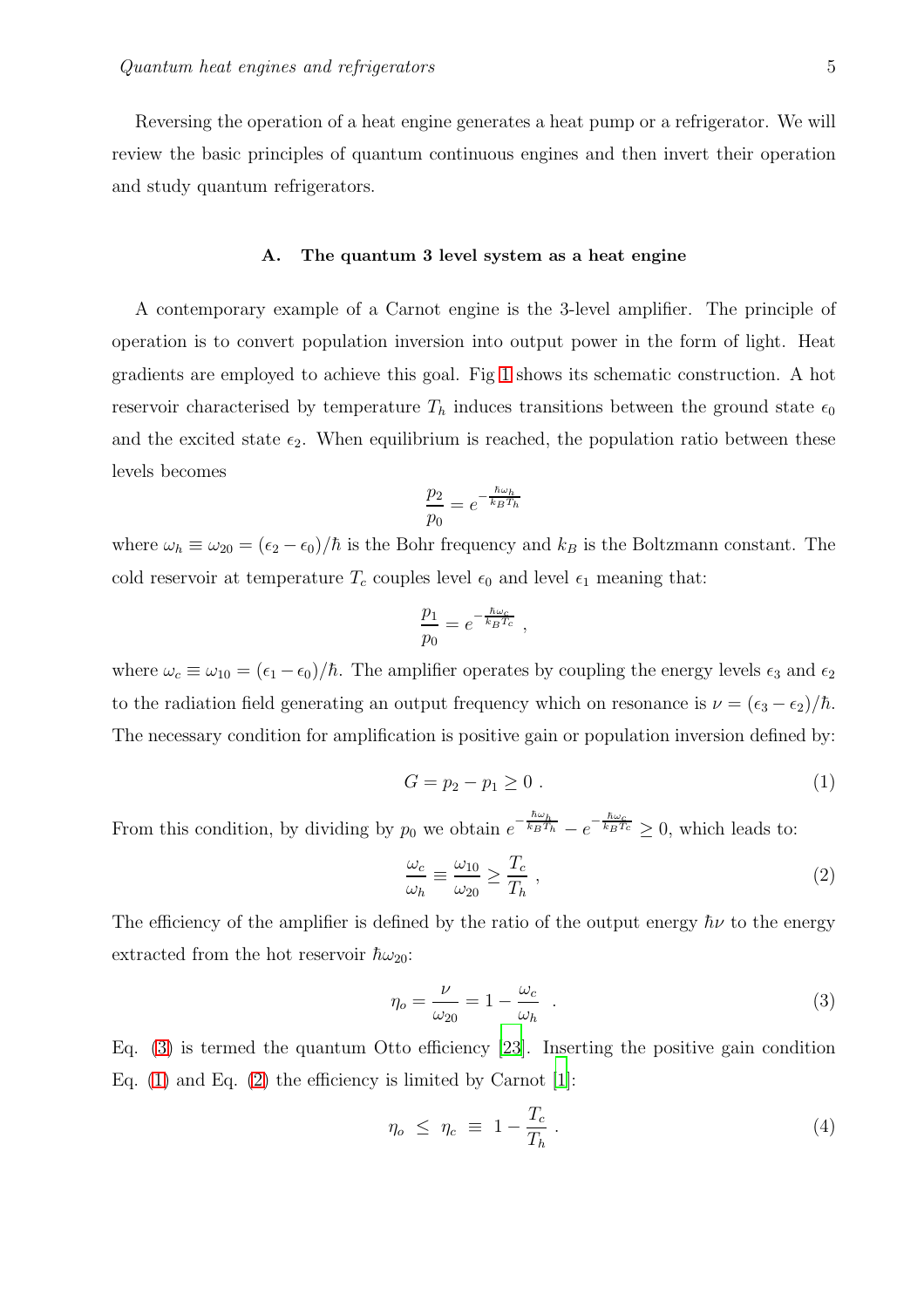

<span id="page-5-1"></span>FIG. 1: The quantum 3-level amplifier as a Carnot heat engine. The system is coupled to a hot bath with temperature  $T_h$  and to a cold bath with temperature  $T_c$ . The output  $P$  is a radiation field with frequency  $\nu$ . (In the figure  $\hbar = 1$ ). Power is generated provided there is population inversion between level  $\epsilon_2$  and  $\epsilon_1$ :  $p_2 > p_1$ . The hot bath equilibrates levels  $\epsilon_0$  and  $\epsilon_2$  via the rates  $k \uparrow$  and  $k \downarrow$  such that  $k \uparrow /k \downarrow = \exp(\hbar \omega_{20}/k_B T_h)$ . The efficiency  $\eta = \nu/\omega_{20} \leq 1 - T_c/T_h$ . Reversing the direction of operation using power to drive population from level  $\epsilon_1$  to  $\epsilon_2$  generates a heat pump then  $p_2 < p_1$ .

This result connecting the efficiency of a quantum amplifier to the Carnot efficiency was first obtained by Scuville et al. [\[6](#page-42-6), [7](#page-42-7)].

The above description of the 3-level amplifier is based on a static quasi-equilibrium viewpoint. Real engines which produce power operate far from equilibrium conditions. Typically, their performance is restricted by friction, heat transport and heat leaks. A dynamical viewpoint is therefore the next required step.

#### <span id="page-5-0"></span>B. The quantum tricycle

A quantum description enables to incorporate dynamics into thermodynamics. The tricycle model is the template for almost all continuous engines Cf. Fig. [2.](#page-6-0) This model will be employed to incorporate the quantum dynamics of the devices. Surprisingly very simple models exhibit the same features of engines generating finite power. Their efficiency at operating conditions is lower than the Carnot efficiency. In addition, heat leaks restrict the preformance meaning that reversible operation is unattainable.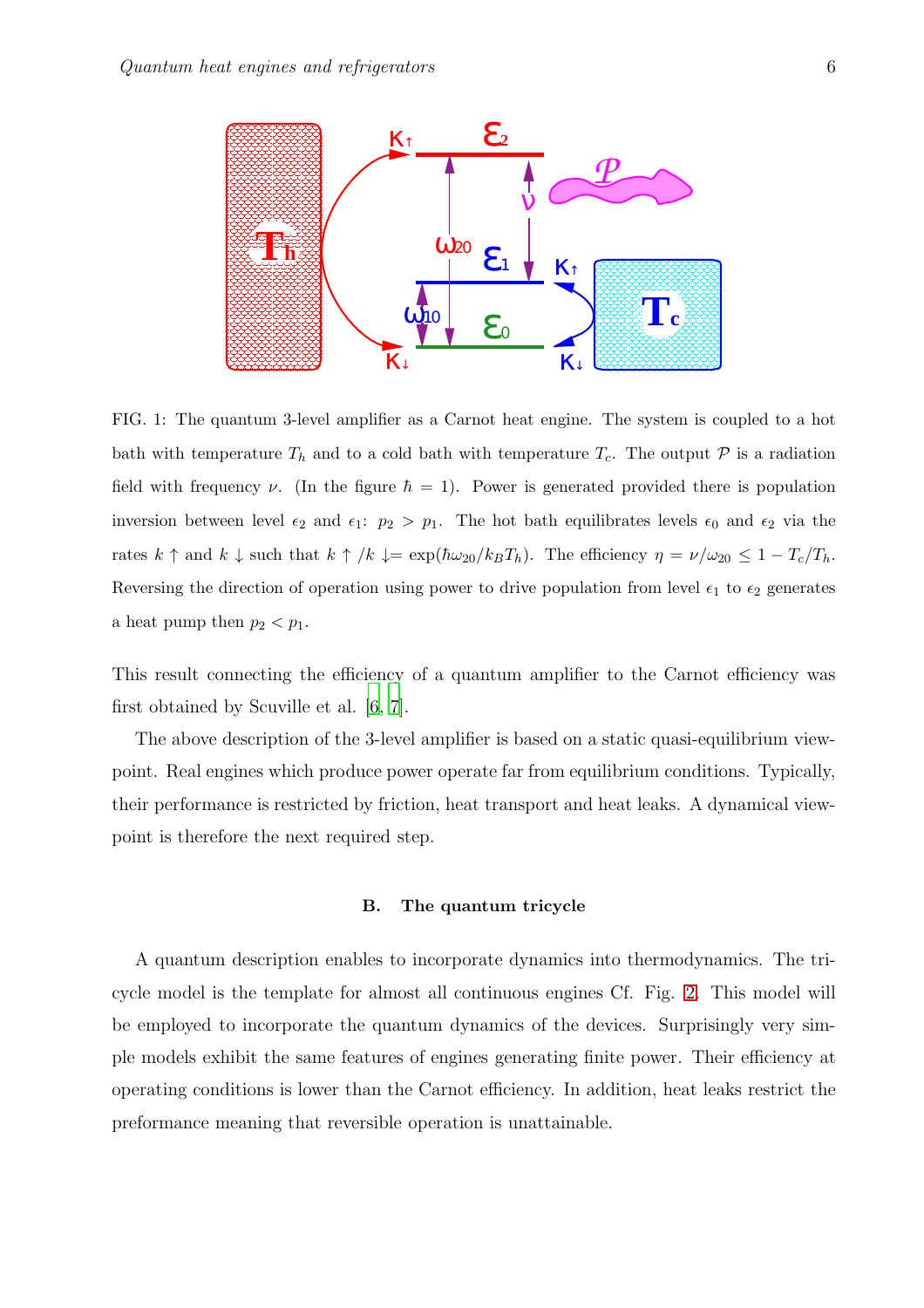

<span id="page-6-0"></span>FIG. 2: The quantum tricycle: A quantum device coupled simultaneously to a hot, cold and power reservoir. Reversing the heat currents constructs a quantum refrigerator.

The tricycle engine has a generic structure displayed in Fig. [2.](#page-6-0)

- The basic model consists of three thermal baths: a hot bath with temperature  $T_h$ , a cold bath with temperature  $T_c$  and a work bath with temperature  $T_w$ .
- Each bath is connected to the engine via a frequency filter which we will model by three oscillators:

<span id="page-6-2"></span>
$$
\hat{\mathbf{H}}_F = \hbar \omega_h \hat{\mathbf{a}}^\dagger \hat{\mathbf{a}} + \hbar \omega_c \hat{\mathbf{b}}^\dagger \hat{\mathbf{b}} + \hbar \omega_w \hat{\mathbf{c}}^\dagger \hat{\mathbf{c}} \quad , \tag{5}
$$

where  $\omega_h$ ,  $\omega_c$  and  $\omega_w$  are the filter frequencies on resonance  $\omega_w = \omega_h - \omega_c$ .

• The device operates as an engine by removing an excitation from the hot bath and generating excitations on the cold and work reservoirs. In second quantization formalism the Hamiltonian describing such an interaction becomes:

<span id="page-6-1"></span>
$$
\hat{\mathbf{H}}_{I} = \hbar \epsilon \left( \hat{\mathbf{a}} \hat{\mathbf{b}}^{\dagger} \hat{\mathbf{c}}^{\dagger} + \hat{\mathbf{a}}^{\dagger} \hat{\mathbf{b}} \hat{\mathbf{c}} \right) , \qquad (6)
$$

where  $\epsilon$  is the coupling strength.

• The device operates as a refrigerator by removing an excitation from the cold bath as well as from the work bath and generating an excitation in the hot bath. The term  $\hat{a}^{\dagger} \hat{b} \hat{c}$  in the Hamiltonian of Eq. [\(6\)](#page-6-1) describes this action. (Cf. Section [III\)](#page-25-0).

Some comments are appropriate: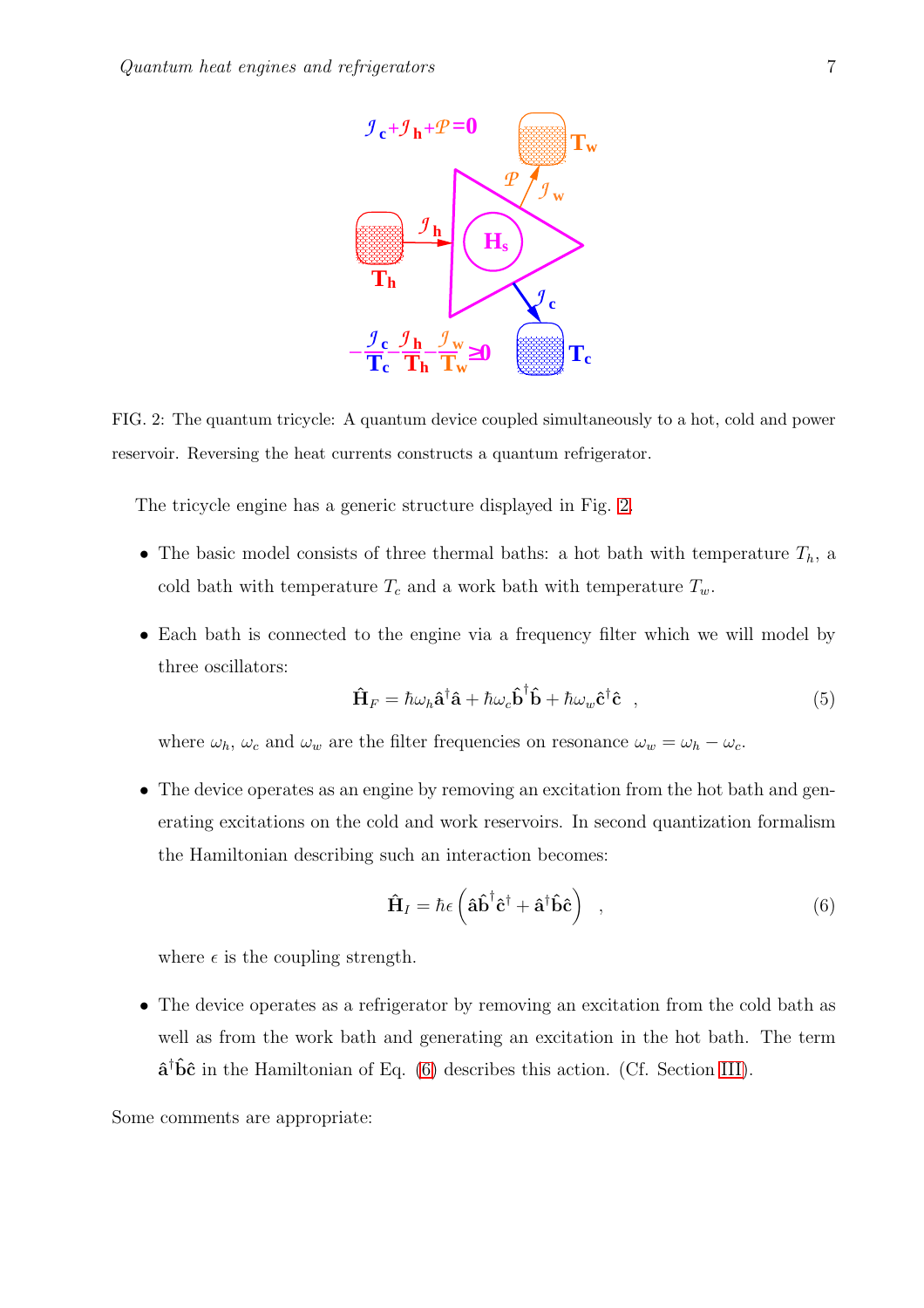- 1. Different types of heat baths can be employed which can include bosonic baths composed of phonons or photons, or fermonic baths composed of electrons. The frequency filters select from the continuous spectrum of the bath the working component to be employed in the tricycle. These frequency filters can be constructed also from two-level-systems (TLS) or formulated as qubits [\[36](#page-44-1)[–38](#page-44-2)].
- 2. The interaction term Eq. [\(6\)](#page-6-1), is strictly non-linear, incorporating three heat currents simultaneously. This crucial fact has important consequences. A linear device cannot operate as a heat engine or refrigerator [\[39](#page-44-3)]. A linear device is constructed from a network of harmonic oscillators with linear connections of the type  $\hbar\mu_{ij}\left(\hat{\bf a}_i\hat{\bf a}_j^\dagger+\hat{\bf a}_i^\dagger\hat{\bf a}_j\right)$ with some connections to harmonic heat baths. In such a device the hottest bath always cools down and the coldest bath always heats up. Thus, this construction can transport heat but not generate power since power is equivalent to transporting heat to an infinitely hot reservoir. Another flaw in a linear model is that the different bath modes do not equilibrate with each other. A generic bath should equilibrate any system Hamiltonian irrespective of its frequency.
- 3. Many nonlinear interaction Hamiltonians of the type  $\hat{H}_I = \hat{A} \otimes \hat{B} \otimes \hat{C}$  can lead to a working heat engine. These Hamiltonians can be reduced to the form of Eq. [\(6\)](#page-6-1) which captures the essence of such interactions.

The first-law of thermodynamics represents the energy balance of heat currents originating from the three baths and collimating on the system:

<span id="page-7-1"></span>
$$
\frac{dE_s}{dt} = \mathcal{J}_h + \mathcal{J}_c + \mathcal{J}_w \quad . \tag{7}
$$

At steady state no heat is accumulated in the tricycle, thus  $\frac{dE_s}{dt} = 0$ . In addition, in steady state the entropy is only generated in the baths, leading to the second-law of thermodynamics:

<span id="page-7-0"></span>
$$
\frac{d}{dt}\Delta S_u = -\frac{\mathcal{J}_h}{T_h} - \frac{\mathcal{J}_c}{T_c} - \frac{\mathcal{J}_w}{T_w} \ge 0 \quad . \tag{8}
$$

This version of the second-law is a generalisation of the statement of Clausius; heat does not flow spontaneously from cold to hot bodies [\[40](#page-44-4)]. When the temperature  $T_w \to \infty$ , no entropy is generated in the power bath. An energy current with no accompanying entropy production is equivalent to generating pure power:  $\mathcal{P} = \mathcal{J}_w$ , where  $\mathcal{P}$  is the output power.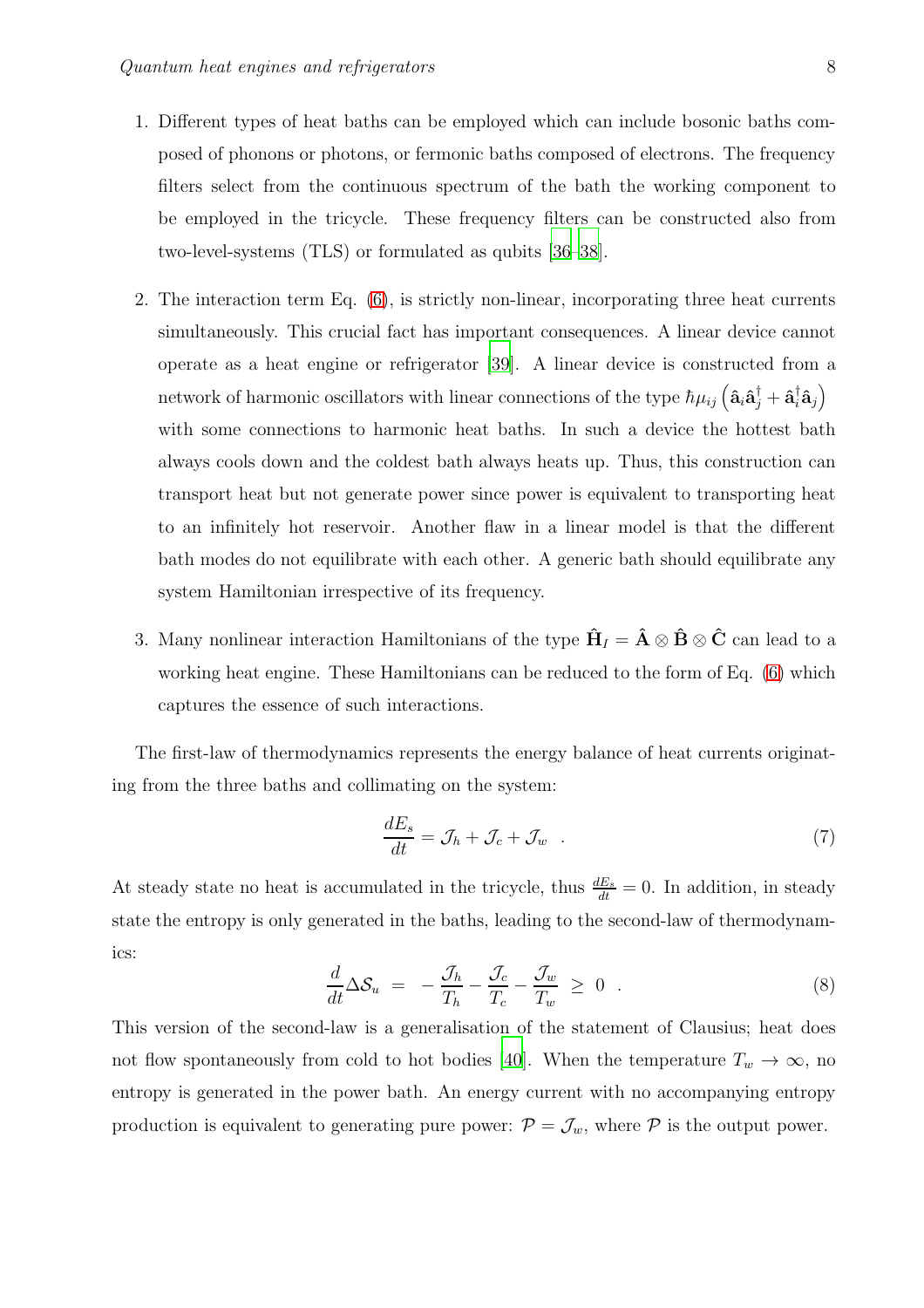The evaluation of the currents  $\mathcal{J}_j$  in the tricycle model requires dynamical equations of motion. The major assumption is that the total systems is closed and its dynamics is generated by the global Hamiltonians.

$$
\hat{\mathbf{H}} = \hat{\mathbf{H}}_0 + \hat{\mathbf{H}}_{SB} . \tag{9}
$$

This Hamiltonian  $\dot{H}_0$  includes the bare system and the heat baths:

$$
\hat{\mathbf{H}}_0 = \hat{\mathbf{H}}_s + \hat{\mathbf{H}}_H + \hat{\mathbf{H}}_C + \hat{\mathbf{H}}_W , \qquad (10)
$$

where the system Hamiltonian  $\hat{H}_s = \hat{H}_I + \hat{H}_h + \hat{H}_c + \hat{H}_w$  consists of three energy filtering components and an interaction part with an external field. The reservoir Hamiltonians are the hot  $\hat{H}_H$ , cold  $\hat{H}_C$  and work  $\hat{H}_W$ . The system-bath interaction Hamiltonian:  $\hat{H}_{SB}$  =  $\hat{\mathbf{H}}_{sH} + \hat{\mathbf{H}}_{sC} + \hat{\mathbf{H}}_{sW}.$ 

A thermodynamical idealisation assumes that the tricycle system and the baths are uncorrelated, meaning that the total state of the combined system becomes a tensor product at all times [\[32\]](#page-43-1):

$$
\hat{\rho} = \hat{\rho}_s \otimes \hat{\rho}_H \otimes \hat{\rho}_C \otimes \hat{\rho}_W . \qquad (11)
$$

Under these conditions the dynamical equations of motion for the tricycle become:

$$
\frac{d}{dt}\hat{\rho}_s = \mathcal{L}\hat{\rho}_s \;, \tag{12}
$$

where  $\mathcal L$  is the Liouville superoperaor described in terms of the system Hilbert space, where the reservoirs are described implicitly. Within the formalism of quantum open system,  $\mathcal{L}$  can take the form of the Gorini-Kossakowski-Sudarshan-Lindblad (GKS-L) Markovian generator [\[41](#page-44-5), [42\]](#page-44-6).

Thermodynamics is notorious in employing a very small number of variables. In equilibrium conditions the knowledge of the Hamiltonian is sufficient. When deviating from equilibrium additional observables are added. This suggest presenting the dynamical generator in Heisenberg form for arbitrary system operators  $\hat{\mathbf{O}}_{s}$ :

$$
\frac{d}{dt}\hat{\mathbf{O}}_s = \mathcal{L}^*\hat{\mathbf{O}}_s = \frac{i}{\hbar}[\hat{\mathbf{H}}_s, \hat{\mathbf{O}}_s] + \sum_k \hat{\mathbf{V}}_k \hat{\mathbf{O}}_s \hat{\mathbf{V}}_k^\dagger - \frac{1}{2} \{\hat{\mathbf{V}}_k \hat{\mathbf{V}}_k^\dagger, \hat{\mathbf{O}}_s\} \ . \tag{13}
$$

The operators  $\hat{\mathbf{V}}_k$  are system operators still to be determined. The task of evaluating the modified system Hamiltonian  $\hat{H}_s$  and the operators  $\hat{V}_k$  is made extremely difficult due to the nonlinear interaction in Eq. [\(6\)](#page-6-1). Any progress from this point requires a specific description of the heat baths and approximations to deal with the nonlinear terms.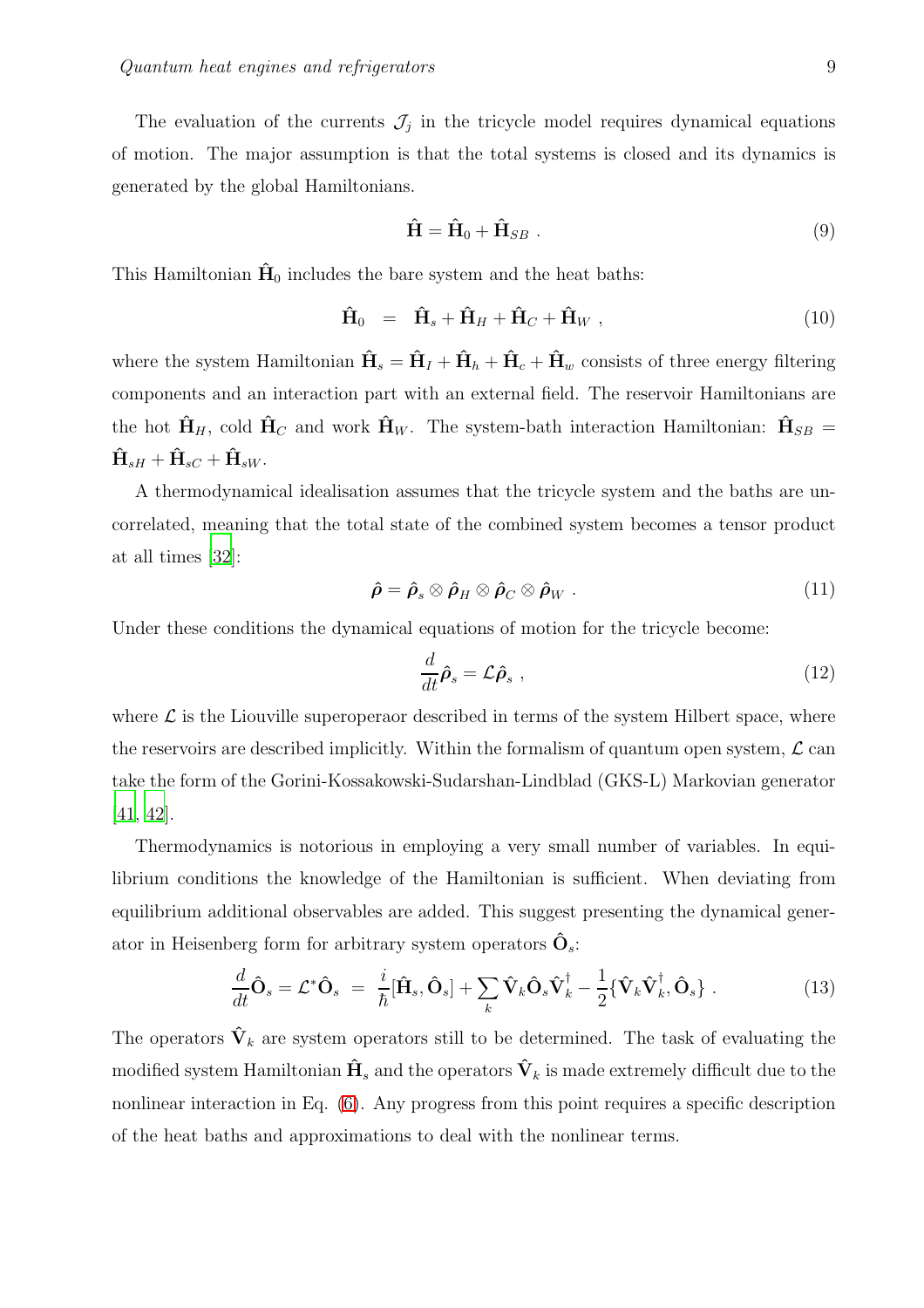#### <span id="page-9-0"></span>C. The quantum amplifier

The quantum amplifier is the most elementary quantum continuous heat engine converting heat to work. The purpose is to generate power from a temperature difference between the hot and cold reservoirs. The output power is described by a time dependent external field.

The general device Hamiltonian is therefore time dependent:

$$
\hat{\mathbf{H}}_s(t) = \hat{\mathbf{H}}_0 + \hat{\mathbf{V}}(t) \tag{14}
$$

The Markovian master equation in Heisenberg form for the system operator  $\hat{\mathbf{O}}_s$  when the system coupled to the hot and cold bath:

$$
\frac{d}{dt}\hat{\mathbf{O}}_s = \frac{i}{\hbar}[\hat{\mathbf{H}}(t), \hat{\mathbf{O}}_s(t)] + \mathcal{L}_h^*(\hat{\mathbf{O}}_s(t)) + \mathcal{L}_c^*(\hat{\mathbf{O}}_s(t)) .
$$
\n(15)

The change in energy of the device is obtained by replacing  $\hat{\mathbf{O}}_s$  by  $\hat{\mathbf{H}}_s$ :

<span id="page-9-1"></span>
$$
\frac{dE_s}{dt} = \langle \mathcal{L}_h^*(\hat{\mathbf{H}}_s) \rangle + \langle \mathcal{L}_c^*(\hat{\mathbf{H}}_s) \rangle + \langle \frac{\partial \hat{\mathbf{H}}_s}{\partial t} \rangle . \tag{16}
$$

Equation [\(16\)](#page-9-1) can be interpreted as the time derivative of the first law of thermodynamics [\[8](#page-42-8), [32,](#page-43-1) [43,](#page-44-7) [44\]](#page-44-8) based on the Markovian GKS-L generator. Power is identified as:

$$
\mathcal{P} = \langle \frac{\partial H_s}{\partial t} \rangle \;, \tag{17}
$$

and the heat current as:

$$
\mathcal{J}_h = \langle \mathcal{L}_h^*(\hat{\mathbf{H}}_s) \rangle \quad , \quad \mathcal{J}_c = \langle \mathcal{L}_c^*(\hat{\mathbf{H}}_s) \rangle \; . \tag{18}
$$

The partition between the Hamiltonian and the dissipative part in the GKS-L generator is not unique [\[32](#page-43-1)]. A unique derivation of the Master equation based on the weak coupling limit leads to dynamics which is consistent with the first and second laws of thermodynamics [\[45\]](#page-44-9).

The template of the tricycle model is employed to describe the dynamics of the amplifier. The interaction Hamiltonian is modified to become:

$$
\hat{\mathbf{H}}_I(t) = \hbar \epsilon \left( \hat{\mathbf{a}} \hat{\mathbf{b}}^\dagger e^{+i\nu t} + \hat{\mathbf{a}}^\dagger \hat{\mathbf{b}} e^{-i\nu t} \right) , \qquad (19)
$$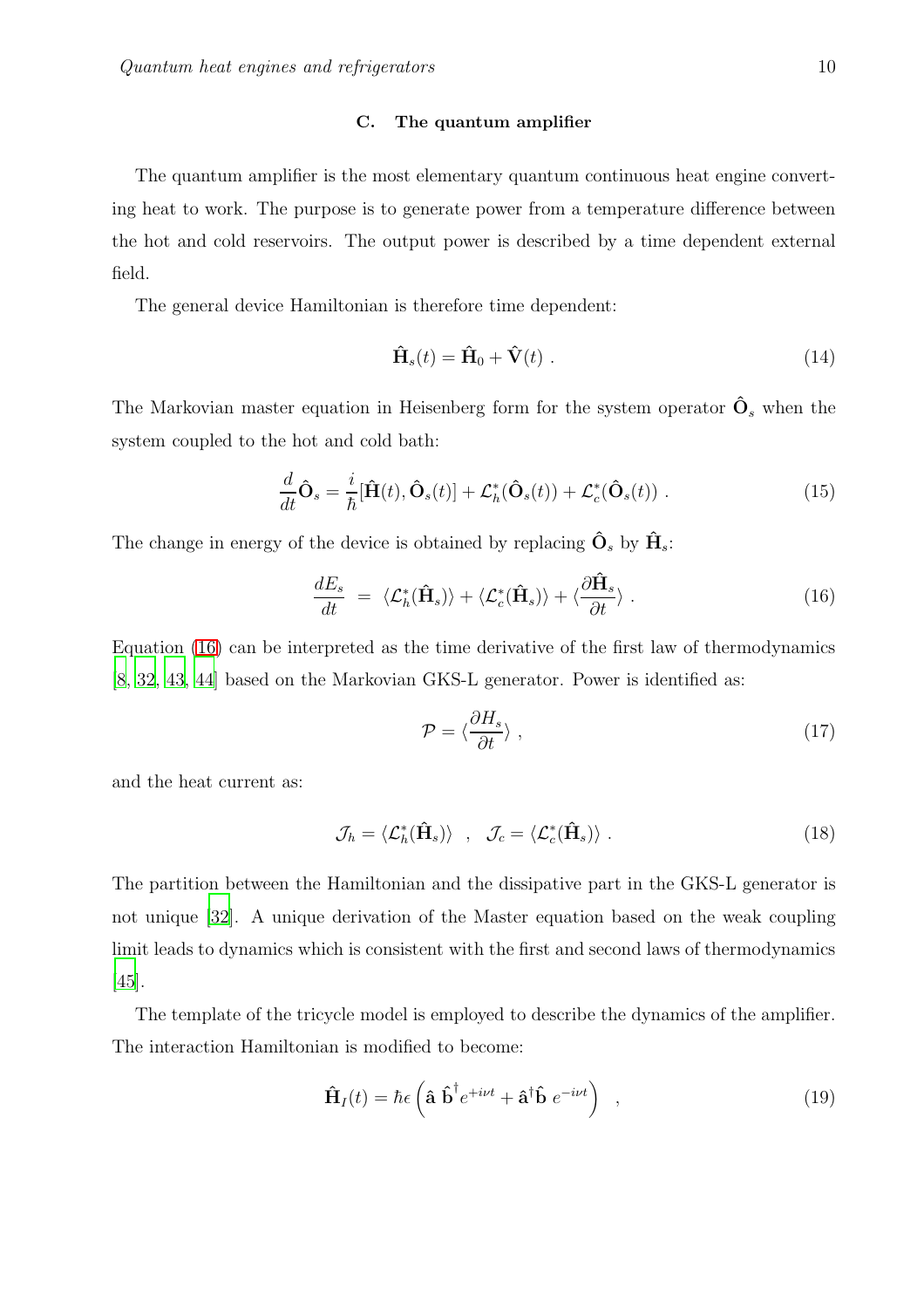where  $\nu \equiv \omega_w$  is the frequency of the time dependent driving field and  $\epsilon$  is the coupling amplitude. The modification of Eq. [\(6\)](#page-6-1) eliminates the nonlinearity, it amounts to replacing the operator  $\hat{c}$  and  $\hat{c}^{\dagger}$  by a c-number. The amplifier output power becomes:

$$
\mathcal{P} = \hbar \epsilon \nu \left( \langle \hat{\mathbf{a}} \hat{\mathbf{b}}^{\dagger} \rangle e^{+i\nu t} - \langle \hat{\mathbf{a}}^{\dagger} \hat{\mathbf{b}} \rangle e^{-i\nu t} \right) . \tag{20}
$$

After the nonlinearity has been eliminated the quantum Master equation for the amplifier can be derived from first principles based on the weak system bath coupling expansion. This approximation is a thermodynamic idealisation equivalent to an isothermal partition between the system and baths [\[32\]](#page-43-1).

The interaction with the baths is given by

$$
\hat{\mathbf{H}}_{sb} = \lambda_a (\hat{\mathbf{a}} + \hat{\mathbf{a}}^{\dagger}) \otimes \hat{\mathbf{R}}_h + \lambda_b (\hat{\mathbf{b}} + \hat{\mathbf{b}}^{\dagger}) \otimes \hat{\mathbf{R}}_c.
$$
\n(21)

where  $\hat{\mathbf{R}}$  are reservoir operators and  $\lambda$  is the small system-bath coupling parameter. A crucial step has to be performed before this procedure is applied. The system Hamiltonian has to be rediagonalized with the interaction before the system is coupled to the baths. This diagonalization modifies the frequencies of the system resulting in a splitting of the filter frequencies. The prediagonalization is crucial for the master equations to be consistent with the second-law of thermodynamics [\[9](#page-42-9), [38,](#page-44-2) [46\]](#page-44-10).

The main ingredients of the derivation:

I) Transformation to interaction picture. The reservoir coupling operators  $\hat{\mathbf{R}}$  transform according to the free baths Hamiltonian, and the system operators are subject to the unitary propagator which under resonance conditions becomes:

$$
\hat{\mathbf{U}}_s(t,0) = \mathcal{T} \exp\left\{-\frac{i}{\hbar} \int_0^t \hat{\mathbf{H}}(s)ds\right\} = e^{-\frac{i}{\hbar} \hat{\mathbf{H}}_0 t} e^{-\frac{i}{\hbar} \hat{\mathbf{V}} t},\tag{22}
$$

where

$$
\hat{\mathbf{H}}_0 = \hbar \omega_h \hat{\mathbf{a}}^\dagger \hat{\mathbf{a}} + \hbar \omega_c \hat{\mathbf{b}}^\dagger \hat{\mathbf{b}} \ , \ \hat{\mathbf{V}} = \hbar \epsilon (\hat{\mathbf{a}}^\dagger \hat{\mathbf{b}} + \hat{\mathbf{a}} \hat{\mathbf{b}}^\dagger) \ . \tag{23}
$$

II) Fourier decomposition of the interaction part. The operators in the interaction picture take the form

$$
\tilde{\mathbf{a}}(\mathbf{t}) = \hat{\mathbf{U}}_{\mathbf{s}}(\mathbf{t}, \mathbf{0})^{\dagger} \hat{\mathbf{a}} \hat{\mathbf{U}}_{\mathbf{s}}(\mathbf{t}, \mathbf{0}) = \ne^{\frac{i}{\hbar} \hat{\mathbf{V}} t} \left[ e^{\frac{i}{\hbar} \hat{\mathbf{H}}_0 t} \hat{\mathbf{a}} e^{-\frac{i}{\hbar} \hat{\mathbf{H}}_0 t} \right] e^{-\frac{i}{\hbar} \hat{\mathbf{V}} t} = \cos(\epsilon t) e^{-i\omega_h t} \hat{\mathbf{a}} - i \sin(\epsilon t) e^{-i\omega_h t} \hat{\mathbf{b}},
$$
\n(24)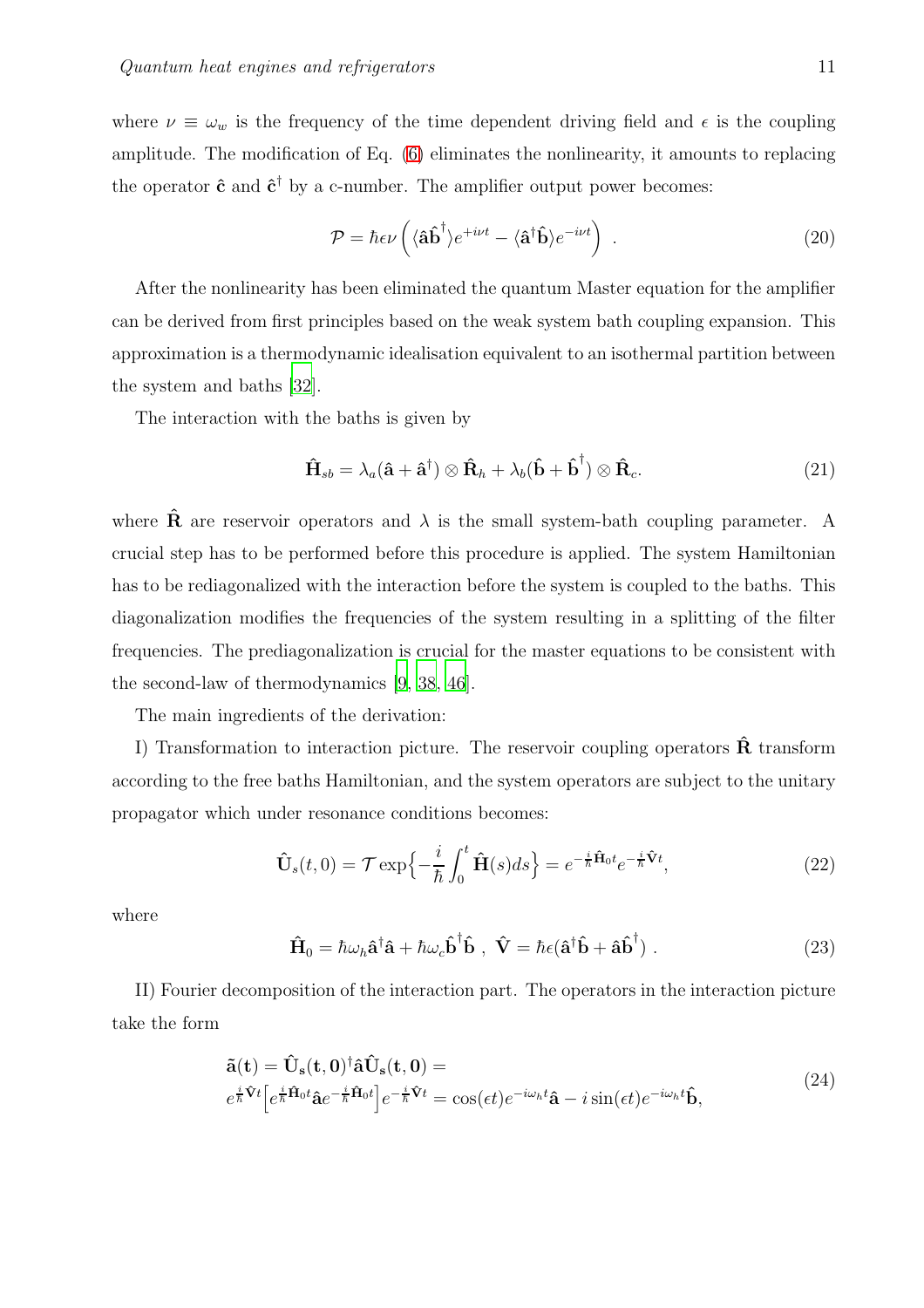and a similar equation for  $\ddot{b}(t)$ . The Fourier decomposition becomes:

$$
\tilde{\mathbf{a}}(\mathbf{t}) = \frac{1}{\sqrt{2}} (\mathbf{e}^{-\mathbf{i}(\omega_{\mathbf{h}}^{+})\mathbf{t}} \tilde{\mathbf{d}}_{+} + \mathbf{e}^{-\mathbf{i}(\omega_{\mathbf{h}}^{-})\mathbf{t}} \tilde{\mathbf{d}}_{-})
$$
(25)

and

$$
\tilde{\mathbf{b}}(\mathbf{t}) = \frac{1}{\sqrt{2}} (\mathbf{e}^{-\mathbf{i}(\omega_{\mathbf{c}}^{+})\mathbf{t}} \tilde{\mathbf{d}}_{+} - \mathbf{e}^{-\mathbf{i}(\omega_{\mathbf{c}}^{-})\mathbf{t}} \tilde{\mathbf{d}}_{-})
$$
(26)

where  $\tilde{\mathbf{d}}_{+} = \frac{\tilde{\mathbf{a}} + \tilde{\mathbf{b}}}{\sqrt{2}}, \tilde{\mathbf{d}}_{-} = \frac{\tilde{\mathbf{a}} - \tilde{\mathbf{b}}}{\sqrt{2}}$  and  $\omega_{h(c)}^{\pm} = (\omega_{h(c)} \pm \epsilon)$ . Similarly  $\tilde{\mathbf{a}}^{\dagger}(\mathbf{t}), \tilde{\mathbf{b}}^{\dagger}(\mathbf{t})$  are evaluated.

III) Performing the system-bath weak coupling approximation. This approximation involves averaging over fast oscillating terms with typical frequencies  $\sim 2\omega_c, 2\omega_h, 2\epsilon$ . This approximation is restricted to conditions that the relaxation time of the open system is much longer than the intrinsic time scale  $\omega_c^{-1}, \omega_h^{-1}$  and  $\epsilon^{-1}$ . Thus, terms oscillating rapidly over the relaxation time average out. Such equations were derived in Ref.[\[36\]](#page-44-1). If the coupling to the external field is weak, such that  $\omega_h, \omega_c \gg \epsilon$  and the relaxation time of the open system is comparable with  $\epsilon^{-1}$ , the derivation is modified accordingly. In this case there is no justification to neglect terms oscillating with frequency  $\sim \epsilon$ . Keeping such terms, the total time-dependent (interaction picture) generator has the form:

$$
\mathcal{L}(t) = \mathcal{L}_h^{(+)} + \mathcal{L}_h^{(-)} + \mathcal{L}_c^{(+)} + \mathcal{L}_c^{(-)} ,
$$
 (27)

where

<span id="page-11-0"></span>
$$
\mathcal{L}_{h}^{(+)}\hat{\rho} = \frac{1}{4}\gamma_{h}^{(+)}\Big([\tilde{\mathbf{d}}_{+},\hat{\rho}\tilde{\mathbf{d}}_{+}^{\dagger}] + [\tilde{\mathbf{d}}_{-},\hat{\rho}\tilde{\mathbf{d}}_{+}^{\dagger}]e^{i2\epsilon t} + e^{-\beta_{h}\omega_{h}^{+}}\Big([\tilde{\mathbf{d}}_{+}^{\dagger},\hat{\rho}\tilde{\mathbf{d}}_{+}] + [\tilde{\mathbf{d}}_{-}^{\dagger},\hat{\rho}\tilde{\mathbf{d}}_{+}]e^{-i2\epsilon t}\Big) + h.c\Big)
$$
  

$$
\mathcal{L}_{c}^{(+)}\hat{\rho} = \frac{1}{4}\gamma_{c}^{(+)}\Big([\tilde{\mathbf{d}}_{+},\hat{\rho}\tilde{\mathbf{d}}_{+}^{\dagger}] - [\tilde{\mathbf{d}}_{-},\hat{\rho}\tilde{\mathbf{d}}_{+}^{\dagger}]e^{i2\epsilon t} + e^{-\beta_{c}\omega_{c}^{+}}\Big([\tilde{\mathbf{d}}_{+}^{\dagger},\hat{\rho}\tilde{\mathbf{d}}_{+}] - [\tilde{\mathbf{d}}_{-}^{\dagger},\hat{\rho}\tilde{\mathbf{d}}_{+}]e^{-i2\epsilon t}\Big) + h.c\Big)
$$
  

$$
\mathcal{L}_{h}^{(-)}\hat{\rho} = \frac{1}{4}\gamma_{h}^{(-)}\Big([\tilde{\mathbf{d}}_{-},\hat{\rho}\tilde{\mathbf{d}}_{-}^{\dagger}] + [\tilde{\mathbf{d}}_{+},\hat{\rho}\tilde{\mathbf{d}}_{-}^{\dagger}]e^{-i2\epsilon t} + e^{-\beta_{h}\omega_{h}^{-}}\Big([\tilde{\mathbf{d}}_{-}^{\dagger},\hat{\rho}\tilde{\mathbf{d}}_{-}] + [\tilde{\mathbf{d}}_{+}^{\dagger},\hat{\rho}\tilde{\mathbf{d}}_{-}]e^{i2\epsilon t}\Big) + h.c\Big)
$$
  
(28)

$$
\mathcal{L}_c^{(-)}\hat{\rho} = \frac{1}{4}\gamma_c^{(-)}\Big([\tilde{\mathbf{d}}_-,\hat{\rho}\tilde{\mathbf{d}}_-^{\dagger}] - [\tilde{\mathbf{d}}_+,\hat{\rho}\tilde{\mathbf{d}}_-^{\dagger}]e^{-i2\epsilon t} + e^{-\beta_c\omega_c^{-}}\left([\tilde{\mathbf{d}}_-^{\dagger},\hat{\rho}\tilde{\mathbf{d}}_-] - [\tilde{\mathbf{d}}_+^{\dagger},\hat{\rho}\tilde{\mathbf{d}}_-]e^{i2\epsilon t}\right) + h.c\Big)
$$

and the inverse temperature is  $\beta = \hbar / k_B T$ . The relaxation rates  $\gamma_{h(c)}^{(\pm)} = \gamma_{h(c)}(\omega_{h(c)} \pm \epsilon)$ , have the structure:

$$
\gamma(\omega) = \lambda^2 \int_{-\infty}^{\infty} e^{i\omega t} Tr(\hat{\boldsymbol{\rho}}_R e^{\frac{i}{\hbar} \hat{\mathbf{H}}_R t} \hat{\mathbf{R}} e^{-\frac{i}{\hbar} \hat{\mathbf{H}}_R t} \hat{\mathbf{R}}) dt
$$
(29)

and can be calculated explicitly for different types of heat baths.

Note that if we neglect the time dependent terms in Eq. [\(28\)](#page-11-0) the master equation derived in Ref. [\[36](#page-44-1)] is recovered. The generators in Eq.[\(28\)](#page-11-0) are not in GKS-L completely positive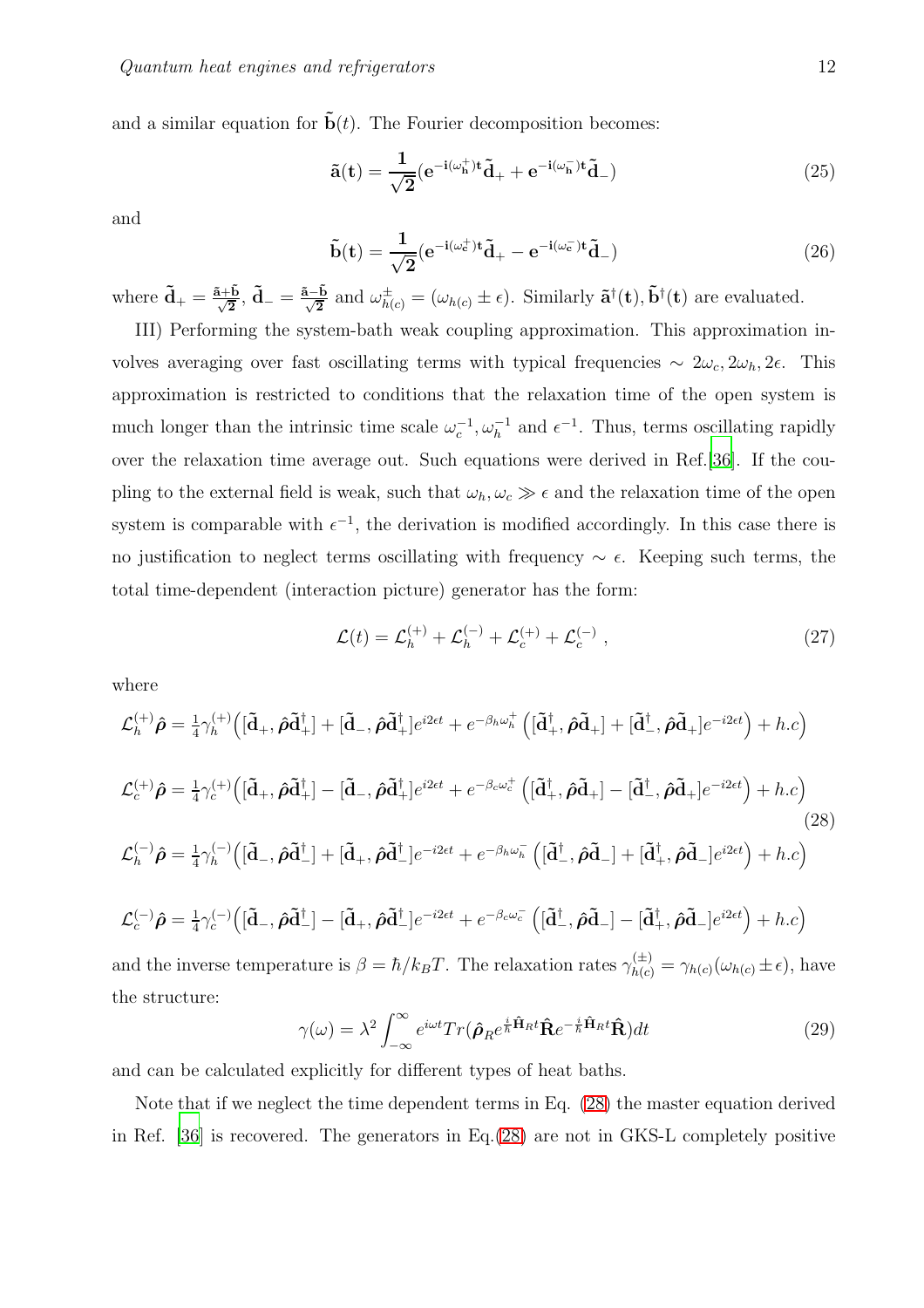semigroup form. To correct this flaw, off-diagonal terms are added to the master equation recovering the first standard form, i.e.  $\mathcal{L}_D \hat{\rho} = \sum_{i,j} C_{i,j} \left( \hat{\mathbf{F}}_i \hat{\rho} \hat{\mathbf{F}}_j^{\dagger} - \frac{1}{2} \right)$  $\frac{1}{2} \{ \hat{\mathbf{F}}_j^{\dagger} \hat{\mathbf{F}}_i, \hat{\boldsymbol{\rho}} \}$ . Next, we insure that these terms will not contribute twice by rescaling the kinetic coefficients. In order to verify that the map is completely positive, it is sufficient that the matrix  $(C_{i,j})$  is positive definite. The modified GKS-L master equations now become:

<span id="page-12-1"></span>
$$
\mathcal{L}_{h}^{(\pm)} \hat{\rho} = \frac{1}{2} \gamma_{h}^{(\pm)} \Big( \tilde{\mathbf{d}}_{\pm} \hat{\rho} \tilde{\mathbf{d}}_{\pm}^{\dagger} - \frac{1}{2} \{ \tilde{\mathbf{d}}_{\pm}^{\dagger} \tilde{\mathbf{d}}_{\pm} \hat{\rho} \} + e^{-\beta_{h} \omega_{h}^{\pm}} \Big( \tilde{\mathbf{d}}_{\pm}^{\dagger} \hat{\rho} \tilde{\mathbf{d}}_{\pm} - \frac{1}{2} \{ \tilde{\mathbf{d}}_{\pm} \tilde{\rho} \tilde{\mathbf{d}}_{\pm} - \frac{1}{2} \{ \tilde{\mathbf{d}}_{\pm} \tilde{\rho} \tilde{\mathbf{d}}_{\pm} - \frac{1}{2} \{ \tilde{\mathbf{d}}_{\pm} \tilde{\rho} \tilde{\mathbf{d}}_{\pm} - \frac{1}{2} \{ \tilde{\mathbf{d}}_{\pm} \tilde{\rho} \tilde{\mathbf{d}}_{\pm} - \frac{1}{2} \{ \tilde{\mathbf{d}}_{\pm} \tilde{\rho} \tilde{\mathbf{d}}_{\pm} - \frac{1}{2} \{ \tilde{\mathbf{d}}_{\pm} \tilde{\rho} \tilde{\mathbf{d}}_{\pm} - \frac{1}{2} \{ \tilde{\mathbf{d}}_{\pm} \tilde{\rho} \tilde{\mathbf{d}}_{\pm} - \frac{1}{2} \{ \tilde{\mathbf{d}}_{\pm} \tilde{\rho} \tilde{\mathbf{d}}_{\pm} - \frac{1}{2} \{ \tilde{\mathbf{d}}_{\pm} \tilde{\rho} \tilde{\mathbf{d}}_{\pm} - \frac{1}{2} \{ \tilde{\mathbf{d}}_{\pm} \tilde{\rho} \tilde{\mathbf{d}}_{\pm} - \frac{1}{2} \{ \tilde{\mathbf{d}}_{\pm} \tilde{\rho} \tilde{\mathbf{d}}_{\pm} - \frac{1}{2} \{ \tilde{\mathbf{d}}_{\pm} \tilde{\rho} \tilde{\mathbf{d}}_{\pm} - \frac{1}{2} \{ \tilde{\mathbf{d}}_{\pm} \tilde{\rho} \tilde{\mathbf{d}}_{\pm} - \frac{1}{2} \{ \tilde{\mathbf{d}}_{\pm} \tilde{\rho} \tilde{\mathbf{d
$$

Note that the rotating term  $e^{-i2\epsilon t}$  can be absorbed in  $\tilde{\mathbf{d}}$  by a second rotation of the frame. The derivation of the Master equation, Eq. [\(30\)](#page-12-1), for a driven system is a delicate task. The pre-diagonalization step ensures consistency with the second-law [\[9,](#page-42-9) [46,](#page-44-10) [47](#page-44-11)].

## <span id="page-12-0"></span>*1. Solving the equations of motion for the engine*

In thermodynamic tradition, the engine is well described by a small set of observables. They in turn are represented by operators defining the heat currents in the engine. To exploit this property the Hamiltonian is transformed to the interaction frame:

$$
\hat{\mathbf{H}}_I(t) = \hat{\mathbf{U}}_s^\dagger(t,0)\hat{\mathbf{H}}(t)\hat{\mathbf{U}}_s(t,0) = \hbar \frac{\omega_h + \omega_c}{2}\hat{\mathbf{W}} + \hbar \frac{\omega_h - \omega_c}{2}\hat{\mathbf{X}} + \hbar \epsilon \hat{\mathbf{Z}}
$$
(31)

where the operators are closed to commutation relations, forming the  $SU(2)$  Lie algebra:  $\hat{\mathbf{W}} = (\tilde{\mathbf{d}}_+^{\dagger} \tilde{\mathbf{d}}_+ + \tilde{\mathbf{d}}_-^{\dagger} \tilde{\mathbf{d}}_-) \quad , \quad \hat{\mathbf{X}} = (\tilde{\mathbf{d}}_+^{\dagger} \tilde{\mathbf{d}}_- e^{i2\epsilon t} + \tilde{\mathbf{d}}_-^{\dagger} \tilde{\mathbf{d}}_+ e^{-i2\epsilon t}),$  $\hat{\mathbf{Y}} = i(\tilde{\mathbf{d}}_+^{\dagger} \tilde{\mathbf{d}}_- e^{i2\epsilon t} - \tilde{\mathbf{d}}_-^{\dagger} \tilde{\mathbf{d}}_+ e^{-i2\epsilon t}) \quad , \quad \hat{\mathbf{Z}} = (\tilde{\mathbf{d}}_+^{\dagger} \tilde{\mathbf{d}}_+ - \tilde{\mathbf{d}}_-^{\dagger} \tilde{\mathbf{d}}_-).$ 

The dynamical description of the engine is completely determined by the expectation values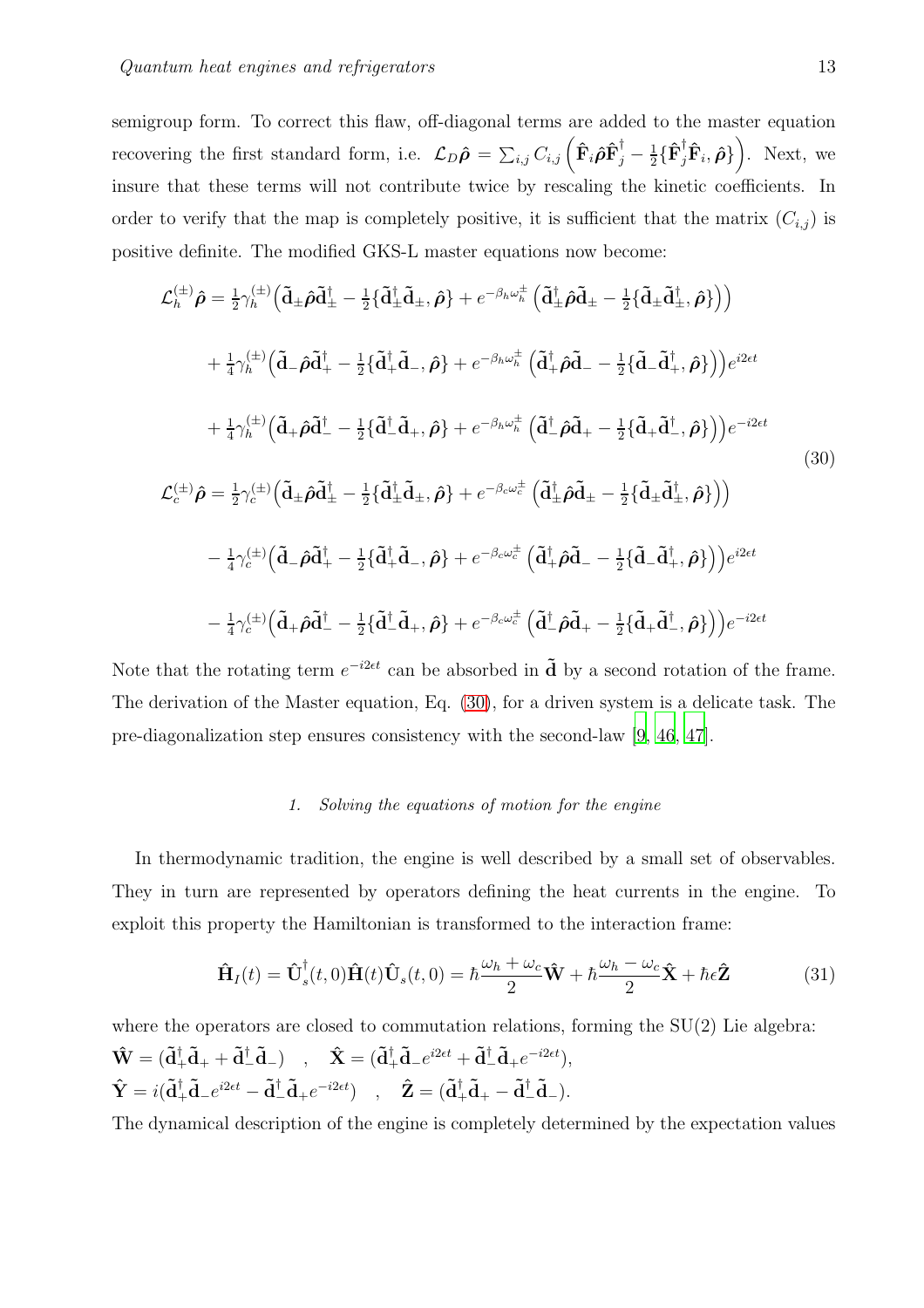of the operators constituting the SU(2) algebra. The equation of motion for these operators which are closed to this set follow Eq. [\(30\)](#page-12-1) in Heinsenberg form:

$$
\frac{d\hat{\mathbf{W}}}{dt} = -\frac{1}{4}\Gamma_T\hat{\mathbf{W}} - \frac{1}{4}(\Gamma^+ - \Gamma^-)\hat{\mathbf{Z}} - \frac{1}{4}(\Gamma_h - \Gamma_c)\hat{\mathbf{X}} + \frac{1}{2}(\Gamma_h^+N_h^+ + \Gamma_h^-N_h^- + \Gamma_c^+N_c^+ + \Gamma_c^-N_c^-)
$$
\n
$$
\frac{d\hat{\mathbf{X}}}{dt} = -\frac{1}{4}\Gamma_T\hat{\mathbf{X}} - \frac{1}{4}(\Gamma_h - \Gamma_c)\hat{\mathbf{W}} + \frac{1}{2}(\Gamma_h^+N_h^+ + \Gamma_h^-N_h^- - \Gamma_c^+N_c^+ - \Gamma_c^-N_c^-) + 2\epsilon\hat{\mathbf{Y}}
$$
\n
$$
\frac{d\hat{\mathbf{Y}}}{dt} = -\frac{1}{4}\Gamma_T\hat{\mathbf{Y}} - 2\epsilon\hat{\mathbf{X}}
$$
\n(32)

$$
\frac{d\hat{\mathbf{Z}}}{dt} = -\frac{1}{4}\Gamma_T\hat{\mathbf{Z}} - \frac{1}{4}(\Gamma^+ - \Gamma^-)\hat{\mathbf{W}} + \frac{1}{2}(\Gamma^+_h N^+_h - \Gamma^-_h N^-_h + \Gamma^+_c N^+_c - \Gamma^-_c N^-_c) ,
$$

where the equilibrium populations of the dressed filter operators and heat transport coefficients become:

$$
N_{h(c)}^{\pm} = \frac{1}{\exp\left(\frac{\hbar\omega_{h(c)}^{\pm}}{k_{B}T_{h(c)}}\right) - 1} \quad , \quad \Gamma_{h(c)}^{\pm} = \gamma_{h(c)}^{\pm} (1 - \exp\left(-\frac{\hbar\omega_{h(c)}^{\pm}}{k_{B}T_{h(c)}}\right) \quad )
$$
 (33)

with  $\omega_{h(c)}^{\pm} = \omega_{h(c)} \pm \epsilon$  and

$$
\Gamma_T = \Gamma_h^+ + \Gamma_h^- + \Gamma_c^+ + \Gamma_c^-, \ \Gamma^{\pm} = \Gamma_h^{\pm} + \Gamma_c^{\pm} \ , \ \Gamma_{h(c)} = \Gamma_{h(c)}^+ + \Gamma_{h(c)}^- \ . \tag{34}
$$

A simplifying limit is obtained when the relaxation rate of the upper and lower manifold are approximately equal:  $\Gamma_h^+ = \Gamma_h^- \equiv \kappa_h$  and  $\Gamma_c^+ = \Gamma_c^- \equiv \kappa_c$ . For a typical harmonic bath where  $\Gamma(\omega) \sim \omega^d$ , and d stands for the bath dimension, this is a good approximation  $(\omega_h, \omega_c \gg \epsilon)$ .

The equations of motion for the amplifier relax to a steady state operational mode. The expectation values for the operators in steady state  $\frac{d\hat{\mathbf{x}}}{dt} = \frac{d\hat{\mathbf{x}}}{dt} = \frac{d\hat{\mathbf{x}}}{dt} = \frac{d\hat{\mathbf{w}}}{dt} = 0$  become:

<span id="page-13-0"></span>
$$
\langle \hat{\mathbf{X}} \rangle = \frac{\kappa_h \kappa_c (N_h^+ + N_h^- - N_c^+ - N_c^-)}{2(4\epsilon^2 + \kappa_h \kappa_c)}
$$
\n
$$
\langle \hat{\mathbf{Y}} \rangle = -\frac{2\epsilon (N_h^+ + N_h^- - N_c^+ - N_c^-)}{4\epsilon^2 + \kappa_h \kappa_c} \left(\frac{\kappa_h \kappa_c}{\kappa_h + \kappa_c}\right)
$$
\n
$$
\langle \hat{\mathbf{Z}} \rangle = \frac{(N_h^+ - N_h^-) \kappa_h + (N_c^+ - N_c^-) \kappa_c}{\kappa_h + \kappa_c}
$$
\n
$$
\langle \hat{\mathbf{W}} \rangle = \frac{(N_h^+ + N_h^- + N_c^+ + N_c^-) \kappa_h \kappa_c}{2(4\epsilon^2 + \kappa_h \kappa_c)} + \frac{4\lambda^2 ((N_h^+ + N_h^-) \kappa_h + (N_c^+ + N_c^-) \kappa_c)}{(4\epsilon^2 + \kappa_h \kappa_c)(\kappa_h + \kappa_c)}.
$$
\n(35)

The commutator  $[\hat{\mathbf{Y}}, \hat{\mathbf{H}}_I] \neq 0$  therefore  $\hat{\mathbf{Y}}$  is related to the non diagonal elements of the Hamiltonian which define the coherence between energy levels.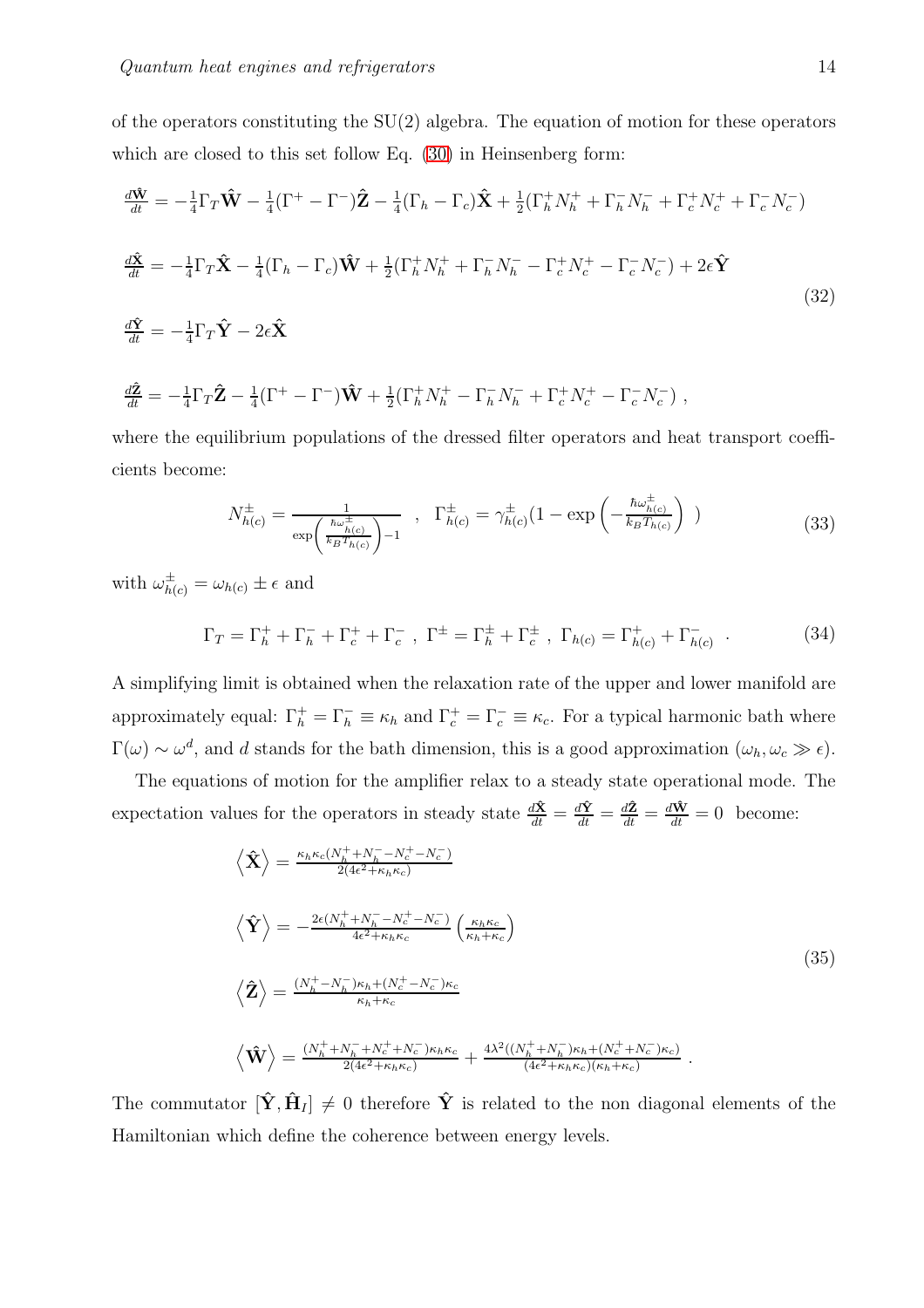The solution of the equation of motion lead to the thermodynamical observables at steady state conditions, the power and heat flows become:

<span id="page-14-0"></span>
$$
\mathcal{P} = \hbar \epsilon \nu \left\langle \hat{\mathbf{Y}} \right\rangle = -\frac{2\hbar (\omega_h - \omega_c)\epsilon^2 G_1}{4\epsilon^2 + \kappa_h \kappa_c} \left( \frac{\kappa_h \kappa_c}{\kappa_h + \kappa_c} \right)
$$
\n
$$
\mathcal{J}_h = \mathcal{L}_h^{\dagger}(\hat{\mathbf{H}}_I) = \left( \frac{\hbar \epsilon G_2}{2} + \frac{2\hbar \omega_h \epsilon^2 G_1}{4\epsilon^2 + \kappa_h \kappa_c} \right) \left( \frac{\kappa_h \kappa_c}{\kappa_h + \kappa_c} \right)
$$
\n
$$
\mathcal{J}_c = \mathcal{L}_c^{\dagger}(\hat{\mathbf{H}}_I) = -\left( \frac{\hbar \epsilon G_2}{2} + \frac{2\hbar \omega_c \epsilon^2 G_1}{4\epsilon^2 + \kappa_h \kappa_c} \right) \left( \frac{\kappa_h \kappa_c}{\kappa_h + \kappa_c} \right)
$$
\n(36)

where the generalised gain becomes:

<span id="page-14-2"></span>
$$
G_1 = (N_h^+ + N_h^-) - (N_c^+ + N_c^-)
$$
  
\n
$$
G_2 = (N_h^+ - N_h^-) - (N_c^+ - N_c^-)
$$
\n(37)

The first law of thermodynamics is satisfied such that  $\mathcal{J}_h + \mathcal{J}_c + \mathcal{P} = 0$  as well as the second law:  $-\frac{\mathcal{J}_h}{T_h} - \frac{\mathcal{J}_c}{T_c} \geq 0$ . The power  $\mathcal P$  is proportional to the expectation value of the coherence  $\langle \hat{\mathbf{Y}} \rangle$ . As a consequence additional pure dephasing originating from external noise will degrade the power. Such noise generated by a Gaussian random process is described by the generator  $\mathcal{L}_D = -\gamma^2 [\hat{\mathbf{H}}_I, [\hat{\mathbf{H}}_I, \bullet]]$  [\[48\]](#page-44-12).

In the regime where the external driving amplitude is larger than the heat conductivity  $\epsilon^2 \gg \kappa_h \kappa_c$ , Eq.[\(36\)](#page-14-0) converges to the results of Ref. [\[36\]](#page-44-1).

$$
\mathcal{P} = \hbar \epsilon \nu \left\langle \hat{\mathbf{Y}} \right\rangle = -\frac{1}{2} \hbar \nu G_1 \left( \frac{\kappa_h \kappa_c}{\kappa_h + \kappa_c} \right)
$$
  

$$
\mathcal{J}_h = \mathcal{L}_h^{\dagger} (\hat{\mathbf{H}}_I) = \frac{1}{2} \hbar \left( \epsilon G_2 + \omega_h G_1 \right) \left( \frac{\kappa_h \kappa_c}{\kappa_h + \kappa_c} \right)
$$
(38)  

$$
\mathcal{J}_c = \mathcal{L}_c^{\dagger} (\hat{\mathbf{H}}_I) = -\frac{1}{2} \hbar \left( \epsilon G_2 + \omega_c G_1 \right) \left( \frac{\kappa_h \kappa_c}{\kappa_h + \kappa_c} \right)
$$

Returning to Eq. [\(36\)](#page-14-0), optimal power is obtained when the heat conductances from the hot and cold bath are balanced:  $\Gamma \equiv \kappa_c = \kappa_h$ , then the power and the heat flows from the reservoirs become:

<span id="page-14-1"></span>
$$
\mathcal{P} = \hbar \epsilon \nu \left\langle \hat{\mathbf{Y}} \right\rangle = -\frac{\hbar \nu \epsilon^2 \Gamma G_1}{4\epsilon^2 + \Gamma^2}
$$
\n
$$
\mathcal{J}_h = \mathcal{L}_h^{\dagger}(\hat{\mathbf{H}}_I) = \frac{\hbar \epsilon \Gamma G_2}{4} + \frac{\hbar \omega_h \epsilon^2 \Gamma G_1}{4\epsilon^2 + \Gamma^2}
$$
\n
$$
\mathcal{J}_c = \mathcal{L}_c^{\dagger}(\hat{\mathbf{H}}_I) = -\frac{\hbar \epsilon \Gamma G_2}{4} - \frac{\hbar \omega_c \epsilon^2 \Gamma G_1}{4\epsilon^2 + \Gamma^2}
$$
\n(39)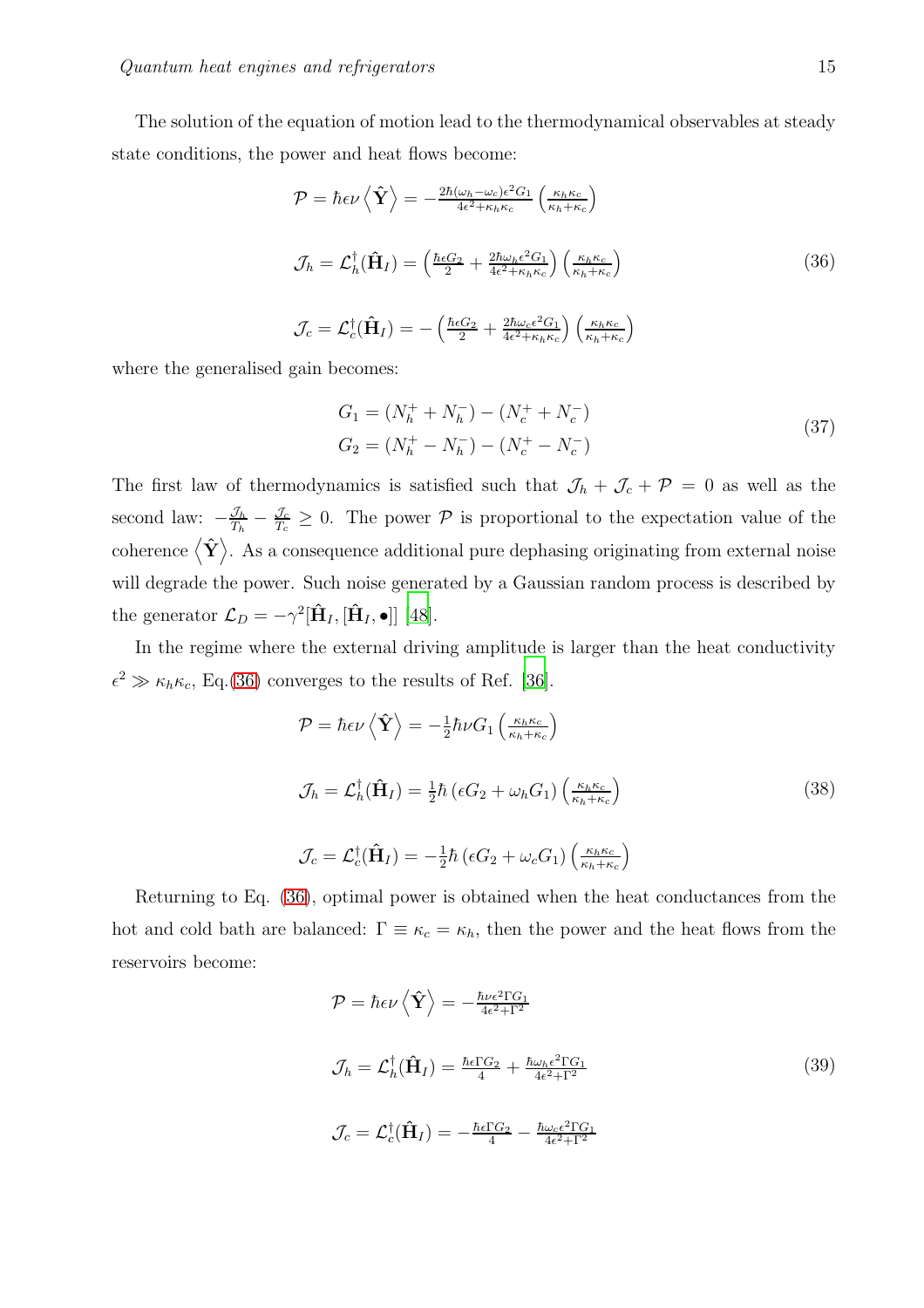

<span id="page-15-0"></span>FIG. 3: The normalized power  $P/P_{max}$  as a function of the coupling amplitude to the external field  $\epsilon$  and the heat conductivity Γ. A clear maximum is obtained for  $\Gamma = 2\epsilon$ .

Figure [3](#page-15-0) shows the power as a function of the heat conductivity coefficient  $\Gamma$  and the coupling to the external field  $\epsilon$ . A clear global maximum is obtained for  $\Gamma = 2\epsilon$ .

The efficiency of the amplifier, is defined as  $\eta = -\frac{p}{\mathcal{J}_l}$  $\frac{\mathcal{P}}{\mathcal{J}_h}$ . For the present model it becomes:

<span id="page-15-2"></span>
$$
\eta = \frac{\nu}{\omega_h + \frac{(\Gamma^2 + \epsilon^2)G_2}{4|\epsilon|G_1}} \,. \tag{40}
$$

In the limit of  $\epsilon \to 0$  and  $\Gamma \to 0$  the efficiency approaches the Otto value:  $\eta_o = 1 - \frac{\omega_c}{\omega_h}$  $\frac{\omega_c}{\omega_h}$  and for zero gain,  $\frac{\omega_c}{\omega_h} = \frac{T_c}{T_h}$  $\frac{T_c}{T_h}$ , we obtain the Carnot limit  $\eta_c = 1 - \frac{T_c}{T_h}$  $\frac{T_c}{T_h}$ .

For finite fixed  $\Gamma$  the efficiency in the limit  $\epsilon \to 0$  becomes:

<span id="page-15-1"></span>
$$
\eta = \frac{\nu}{\omega_h + \frac{\Gamma^2 \left( T_h (1 - \cosh(\frac{\omega_h}{T_h})) - T_c (1 - \cosh(\frac{\omega_c}{T_c})) \right)}{4T_h T_c \left( \sinh(\frac{\omega_h}{T_h}) - \sinh(\frac{\omega_c}{T_c}) + \sinh(\frac{\omega_c}{T_c} - \frac{\omega_h}{T_h}) \right)}}
$$
(41)

Examining Eq. [\(41\)](#page-15-1) shows that the Carnot limit is unattainable. When the Otto efficiency approached the Carnot limit  $\frac{\omega_c}{\omega_h} = \frac{T_c}{T_h}$  $\frac{T_c}{T_h}$  the amplifiers efficiency becomes zero. This comparison between the two limits can be seen in Fig. [4.](#page-16-1)

The efficiency of Eq. [\(40\)](#page-15-2) can be either smaller or greater than the Otto efficiency depending on the sign of  $G_2$ . In the low temperature limit  $G_2 < 0$ , thus  $\eta_o \leq \eta \leq \eta_c$ . Increasing  $\epsilon$  will increase the efficiency up to a critical point  $\epsilon_{crit}$  which both both  $G_1 \rightarrow 0$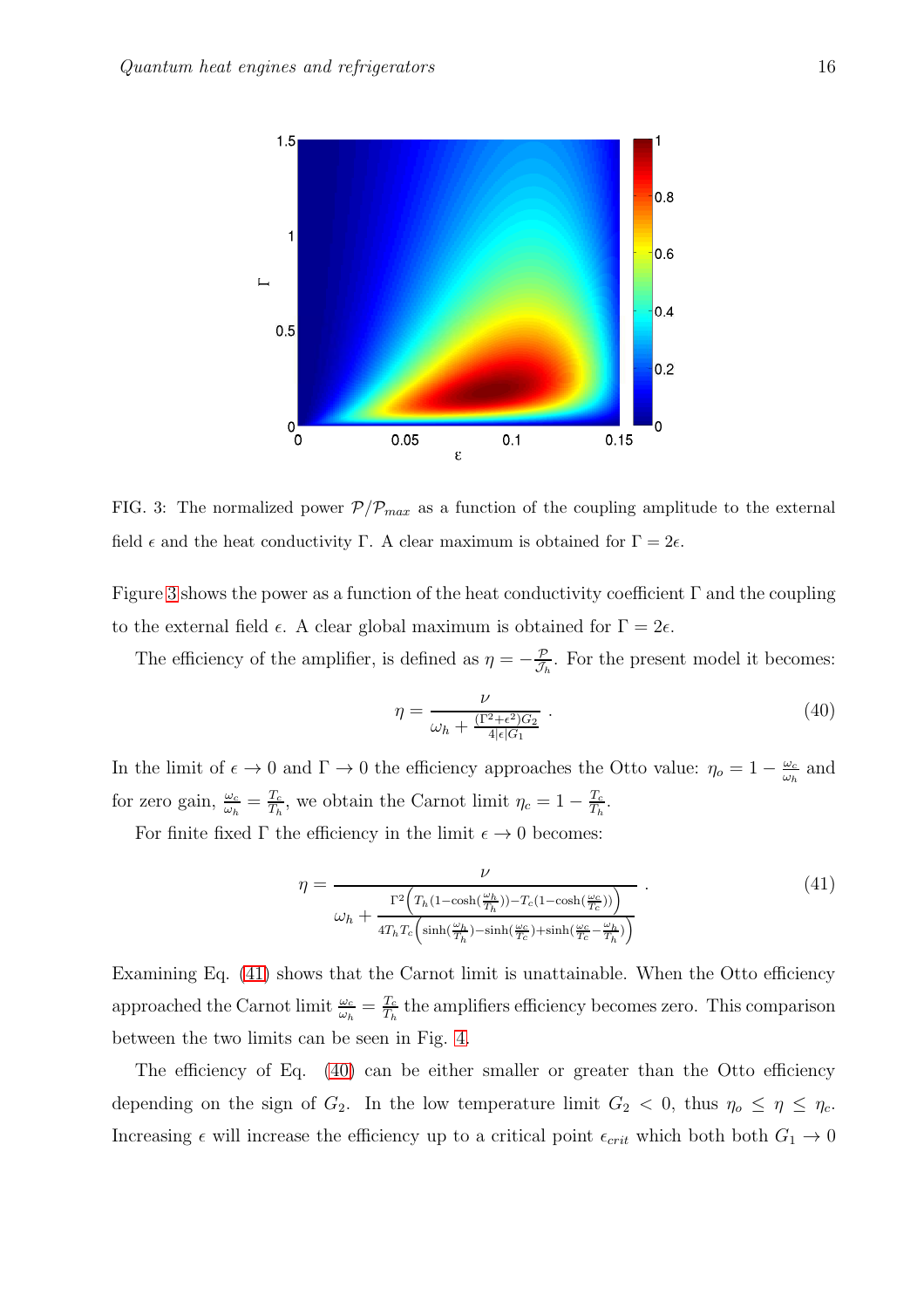

<span id="page-16-1"></span>FIG. 4: The normalised efficiency  $\eta/\eta_c$  vs. the normalised power  $\mathcal{P}/\mathcal{P}_{max}$  for fixed  $\epsilon$  and  $\Gamma$  and  $\omega_c$ while varying  $\omega_h$ . The blue line is for finite Γ while the dashed red line is optimised at each point  $\Gamma = 2\epsilon$ . In this case  $\epsilon \ll 1$ .

and  $G_2 \to 0$ , since  $N_{h(c)}^+ \to 0$  and  $N_h^- \sim N_c^-$ . At this point the engine operates at the Carnot limit and all currents vanish, such that the process becomes isoentropic, Cf. Fig. [5.](#page-17-1) In the high temperature limit for harmonic oscillators, while increasing  $\epsilon$ , the gain  $G_2$  will change sign and become positive, thus  $\eta \leq \eta_o$ , Cf. Fig. [6.](#page-18-0)

#### <span id="page-16-0"></span>*2. Optimizing the amplifier's performance*

Further optimisation for power is obtained when the pumping rate  $\Gamma$  is optimised for maximum power then  $\Gamma_{max} = 2\epsilon$  and the power becomes:

<span id="page-16-2"></span>
$$
\mathcal{P} = -\frac{1}{2}\hbar\nu|\epsilon|G_1.
$$
\n(42)

At the limit of high temperature and small  $\epsilon$  the gain becomes  $G_1 \approx \frac{K_B T_h}{\hbar \omega_h}$  $\frac{\zeta_B T_h}{\hbar \omega_h} - \frac{K_B T_c}{\hbar \omega_c}$  $\frac{\delta_B T_c}{\hbar \omega_c}$ , then optimising the power Eq. [\(42\)](#page-16-2) with respect to the output frequency  $\nu$  leads to:

$$
\frac{\omega_c}{\omega_h} = \sqrt{\frac{T_c}{T_h}} \ ,
$$

resulting in the efficiency at maximum power:

$$
\eta_{CA} = 1 - \sqrt{\frac{T_c}{T_h}}\,,\tag{43}
$$

which is the well established endoreversible result of Curzon and Ahlborn [\[2,](#page-42-2) [8\]](#page-42-8). The optimal power is obtained when all the characteristic parameters are balanced:  $\epsilon \sim \Gamma \sim \kappa_c \sim \kappa_h$ .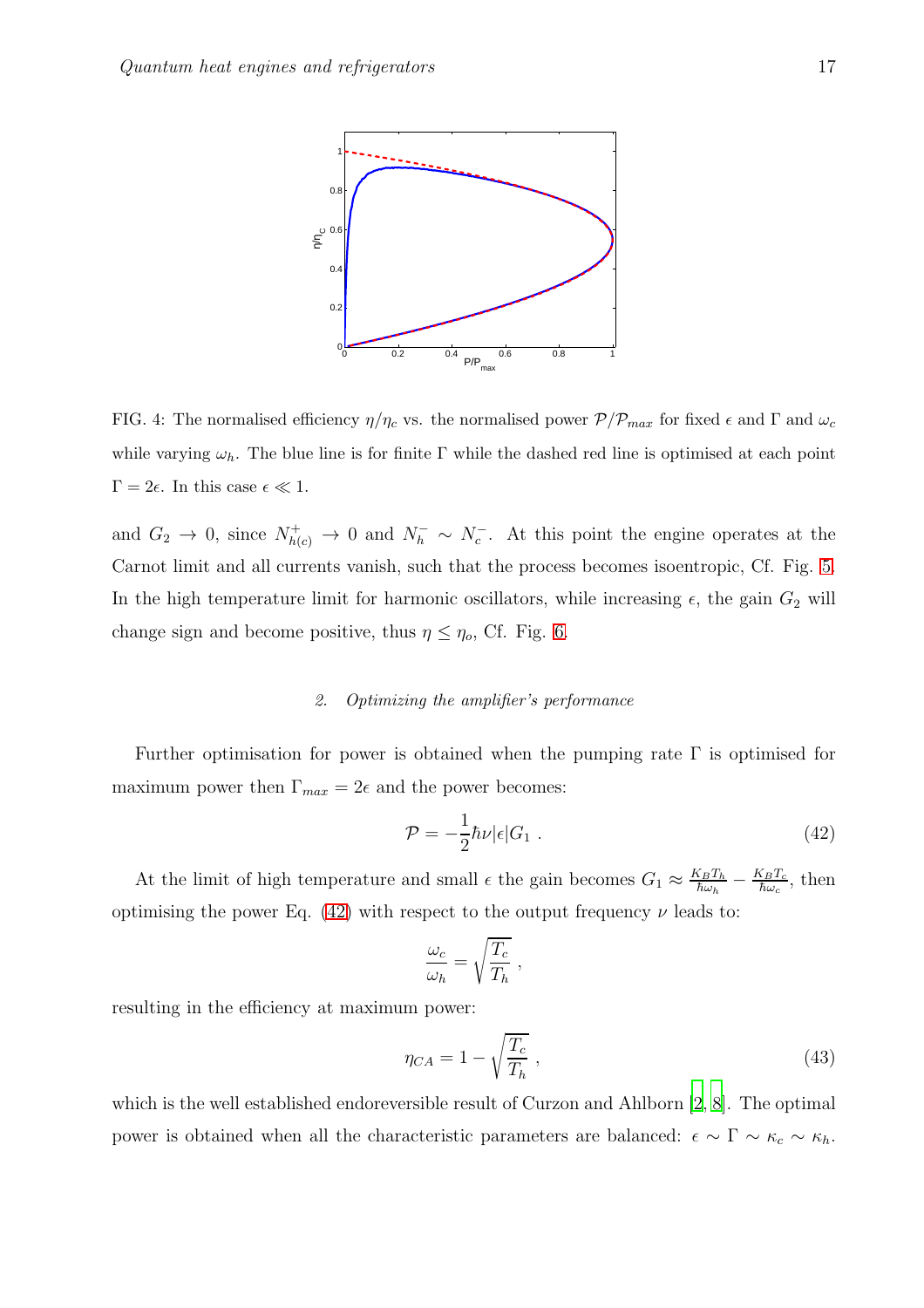

<span id="page-17-1"></span>FIG. 5: Top left: The heat  $\mathcal{J}_c$ ,  $\mathcal{J}_h$  and power P currents as a function of  $\epsilon$ . Top Right: Efficiency  $\eta$ as a function of  $\epsilon$ . Bottom left: Entropy production as a function of  $\epsilon$ . Bottom right: The gain  $G_1$ and  $G_2$  as a function of  $\epsilon$ . The harmonic tricycle engine operates in the limit of low temperature.  $k_BT_c=0.1$  and  $k_BT_h=0.3,$   $\hbar\omega_c=4$ . and  $\hbar\omega_h=6$  and  $\Gamma=0.05$ .

Figure [7](#page-19-0) shows a trajectory of efficiency with respect to power with changing field coupling strength  $\epsilon$  for different frequency ratios  $\frac{\omega_c}{\omega_h} = (\frac{T_c}{T_h})^{\alpha}$ . The power vanishes with the coupling  $\epsilon = 0$  and then when  $\epsilon = \epsilon_{crit}$ , at this point the splitting in the dressed energy levels nulls the gain.

#### <span id="page-17-0"></span>D. Dynamical model of a 3-level engine

The dynamical description of the 3-level engine is closely related to the tricycle model [\[9\]](#page-42-9). The model is a template for the 3-level laser shown in Fig. [1](#page-5-1) with inclusion of a dynamical description.

The Hamiltonian of the device has the form:

$$
\hat{\mathbf{H}}_s = \hat{\mathbf{H}}_s^0 + \hat{\mathbf{V}}(t) = \begin{pmatrix} \epsilon_0 & 0 & 0 \\ 0 & \epsilon_1 & \epsilon e^{i\nu t} \\ 0 & \epsilon e^{-i\nu t} & \epsilon_2 \end{pmatrix}
$$
(44)

where  $\mathbf{\hat{H}}_s^0 = \sum \epsilon_i \mathbf{\hat{P}}_{ii}$ , and  $\mathbf{\hat{P}}_{ij} = |i\rangle\langle j|$ .  $\mathbf{\hat{V}}(t) = \epsilon \left( \mathbf{\hat{P}}_{12} e^{i\nu t} + \mathbf{\hat{P}}_{21} e^{-i\nu t} \right)$ . The state of the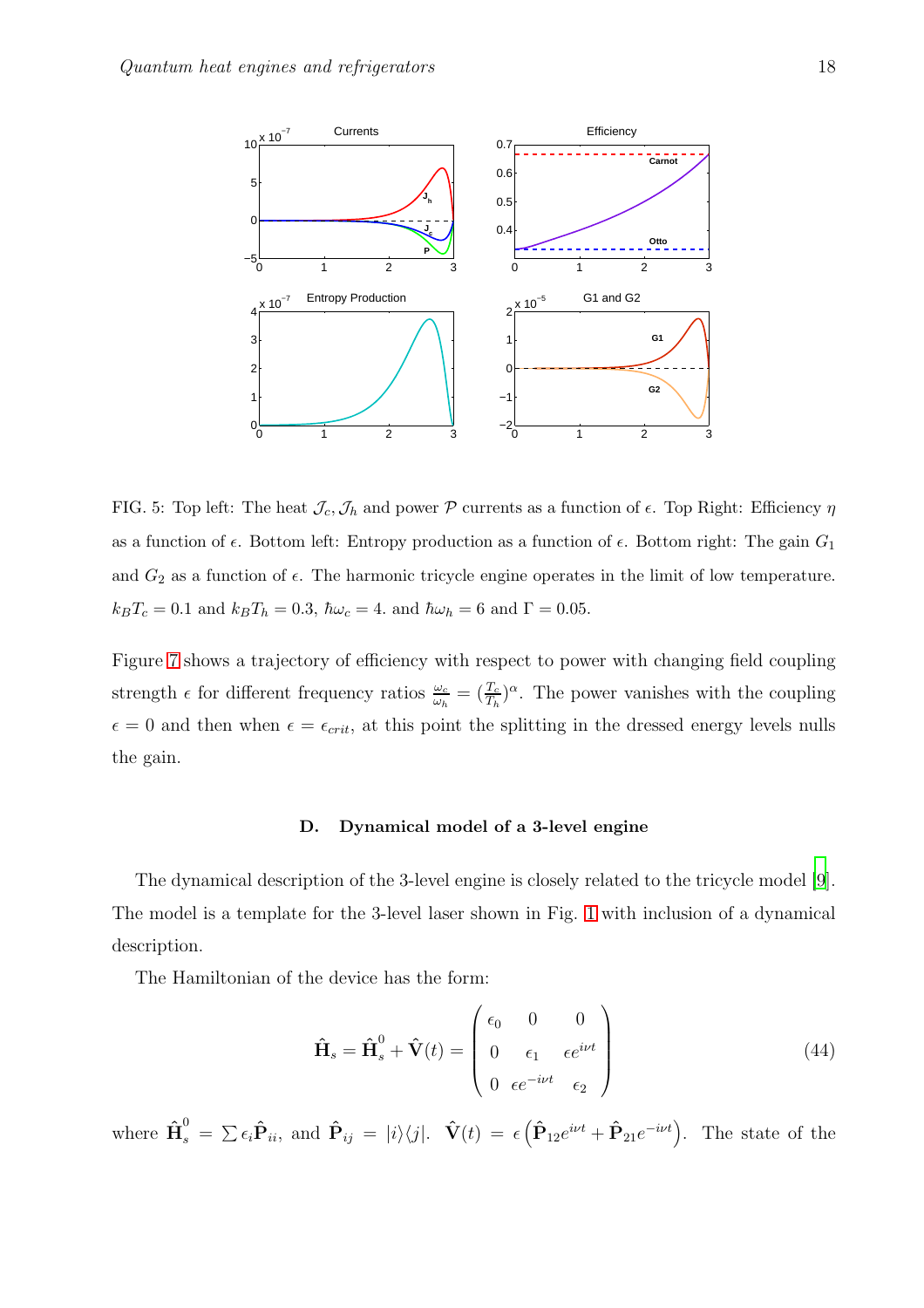

<span id="page-18-0"></span>FIG. 6: Top left: The heat  $\mathcal{J}_c$ ,  $\mathcal{J}_h$  and power P currents as a function of  $\epsilon$ . Top Right: Efficiency  $\eta$ as a function of  $\epsilon$ . Bottom left: Entropy production as a function of  $\epsilon$ . Bottom right: The gain  $G_1$ and  $G_2$  as a function of  $\epsilon$ . The harmonic tricycle engine operates in the limit of high temperature.  $k_BT_c = 100$  and  $k_BT_h = 300$ ,  $\hbar\omega_c = 4$ . and  $\hbar\omega_h = 6$  and  $\Gamma = 0.05$ .

three-level system is fully characterised by the expectation values of any eight independent operators, excluding the identity operator. Different choices of the eight independent operators corresponds to different viewpoints.

• The P representation, is based on the eigen-representation of the free Hamiltonian,  $\mathbf{\hat{H}}_s^0$  $\int_{s}$ , in the rotating frame.

$$
\tilde{\mathbf{P}}_{i,j} = e^{-i\nu \hat{\mathbf{P}}_z t} \hat{\mathbf{P}}_{i,j} e^{i\nu \hat{\mathbf{P}}_z t} \quad . \tag{45}
$$

The following notations are also used [\[9](#page-42-9)]:  $\hat{P}_i$  =  $\hat{P}_{ii}$ ,  $\hat{P}_+$  =  $\hat{P}_{21}$ ,  $\hat{P}_-$  =  $\hat{P}_{12}$ ,  $\mathbf{\hat{P}_x}$  =  $\frac{1}{2}$  $\frac{1}{2}(\hat{\mathbf{P}}_{+}+\hat{\mathbf{P}}_{-}), \, \hat{\mathbf{P}}_{\mathbf{y}} = \frac{1}{2i}$  $\frac{1}{2i}(\mathbf{\hat{P}_{+}} - \mathbf{\hat{P}_{-}}), \, \mathbf{\hat{P}_{z}} = \frac{1}{2}$  $\frac{1}{2}(\mathbf{\hat{P}_u}-\mathbf{\hat{P}_l}).$ 

• The  $\Pi$  representation, which is the eigen-representation of the full Hamiltonian in the rotating frame,  $\tilde{\mathbf{H}}_{\mathbf{s}} = \hat{\mathbf{H}}_{\mathbf{s}}^{\mathbf{0}} + \tilde{\mathbf{V}}$ :

$$
\tilde{\mathbf{\Pi}}_{\mathbf{i}, \mathbf{j}} = e^{-i\theta \tilde{\mathbf{P}}_{\mathbf{y}}} \tilde{\mathbf{P}}_{\mathbf{i}, \mathbf{j}} e^{i\theta \tilde{\mathbf{P}}_{\mathbf{y}}} \quad , \tag{46}
$$

where  $\tan(\theta) = 2\epsilon/\Delta\omega$ . Note that  $\hat{H}_{s}^{0} + \tilde{V} = \Delta\omega\hat{P}_{z} + 2\epsilon\tilde{P}_{x} = \nu\tilde{\Pi}_{z}$  where  $\Delta\omega =$  $\omega_h - \omega_c - \nu$ . Further notations are introduced by  $\tilde{\Pi}_i$ ,  $\tilde{\Pi}_\pm$ ,  $\tilde{\Pi}_\mathbf{x}$ ,  $\tilde{\Pi}_\mathbf{y}$ ,  $\tilde{\Pi}_\mathbf{z}$ , defined in a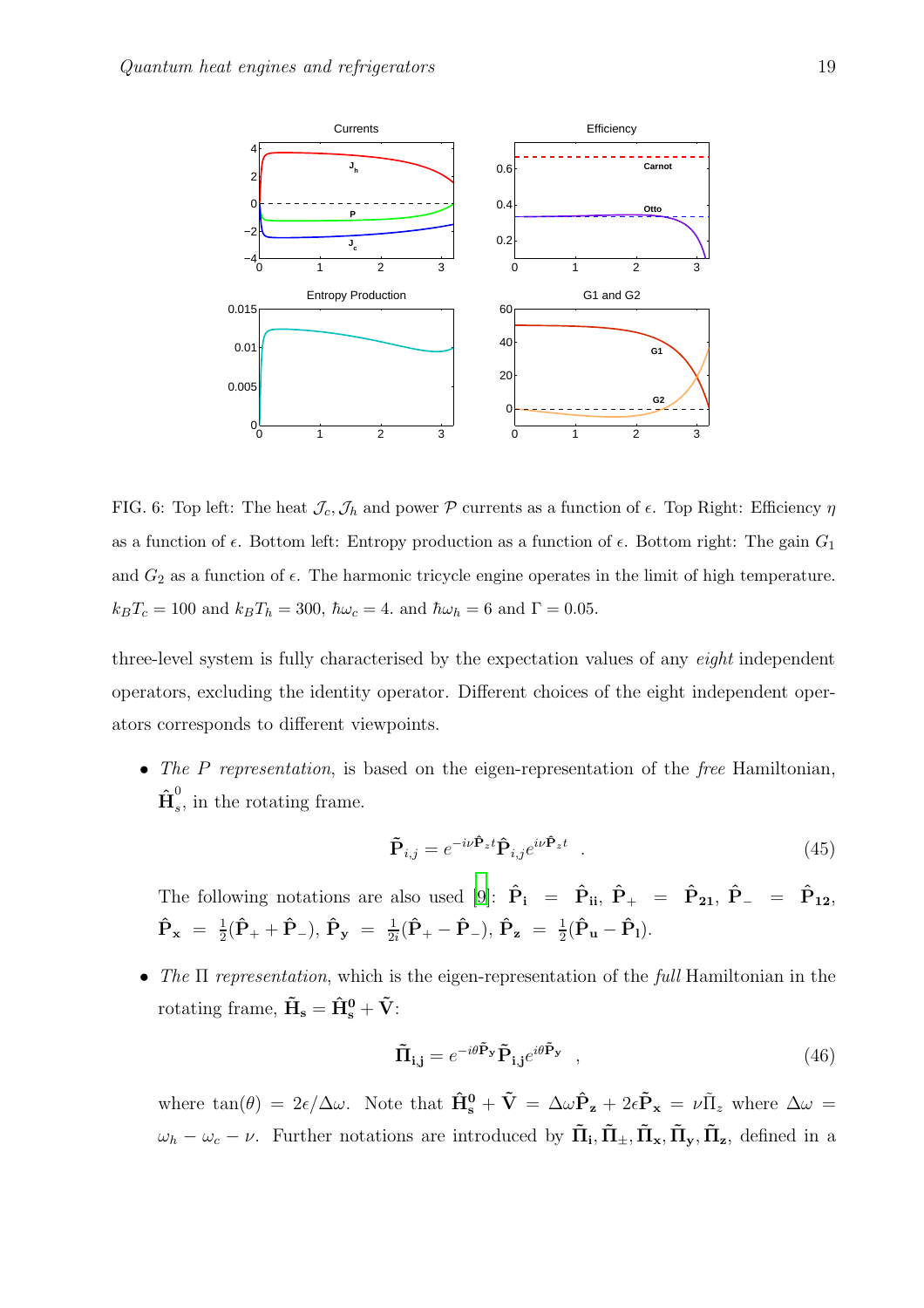

<span id="page-19-0"></span>FIG. 7: The normalised efficiency  $\eta/\eta_c$  vs the normalised power  $P/P_{max}$  for different optimal values of  $\Gamma = 2\epsilon$ .  $\mathcal{P}_{max}$  is obtained for the Curzon-Ahlborn ratio  $\frac{\omega_c}{\omega_h} = \sqrt{\frac{T_c}{T_h}}$  shown in blue. The orange line is for  $\frac{\omega_c}{\omega_h} = \left(\frac{T_c}{T_h}\right)$  $T_h$  $\int_{0}^{1/4}$ , the green line is for  $\frac{\omega_c}{\omega_h} = \left(\frac{T_c}{T_h}\right)$  $T_{h}$  $\int^{3/4}$ . The red line is for the Carnot ratio  $\frac{\omega_c}{\omega_h} \sim \frac{T_c}{T_h}$  $\frac{T_c}{T_h}$  where the power is multiplied by  $10^3$ .

similar manner to the analogous operators in the  $P$  representation, provided that each  $\hat{P}$  is replaced by a  $\Pi$ . The  $\Pi$  representation coincides with the atom-field dressed state representation [\[49\]](#page-45-0). This representation is employed to obtain the master equation for the engine [\[9\]](#page-42-9).

The power and heat fluxes only depend on a reduced subset of SU(2) operators, which are decoupled from the rest of the operators. As a result, the equations of motion of the 3-level amplifier can be represented by the set:  $\tilde{P}_+$ ,  $\tilde{P}_-$ ,  $\tilde{P}_u$ ,  $\tilde{P}_l$ . The final equations of motion for these observables and the expressions for the power and efficiency become up to numerical factors identical to the expressions obtained for the driven quantum tricycle. Figure [8](#page-20-1) shows a schematic view of the splitting of the energy levels of the 3-level system due to the driving field. As a result, the engine also splits into two parts, the upper and lower manifolds.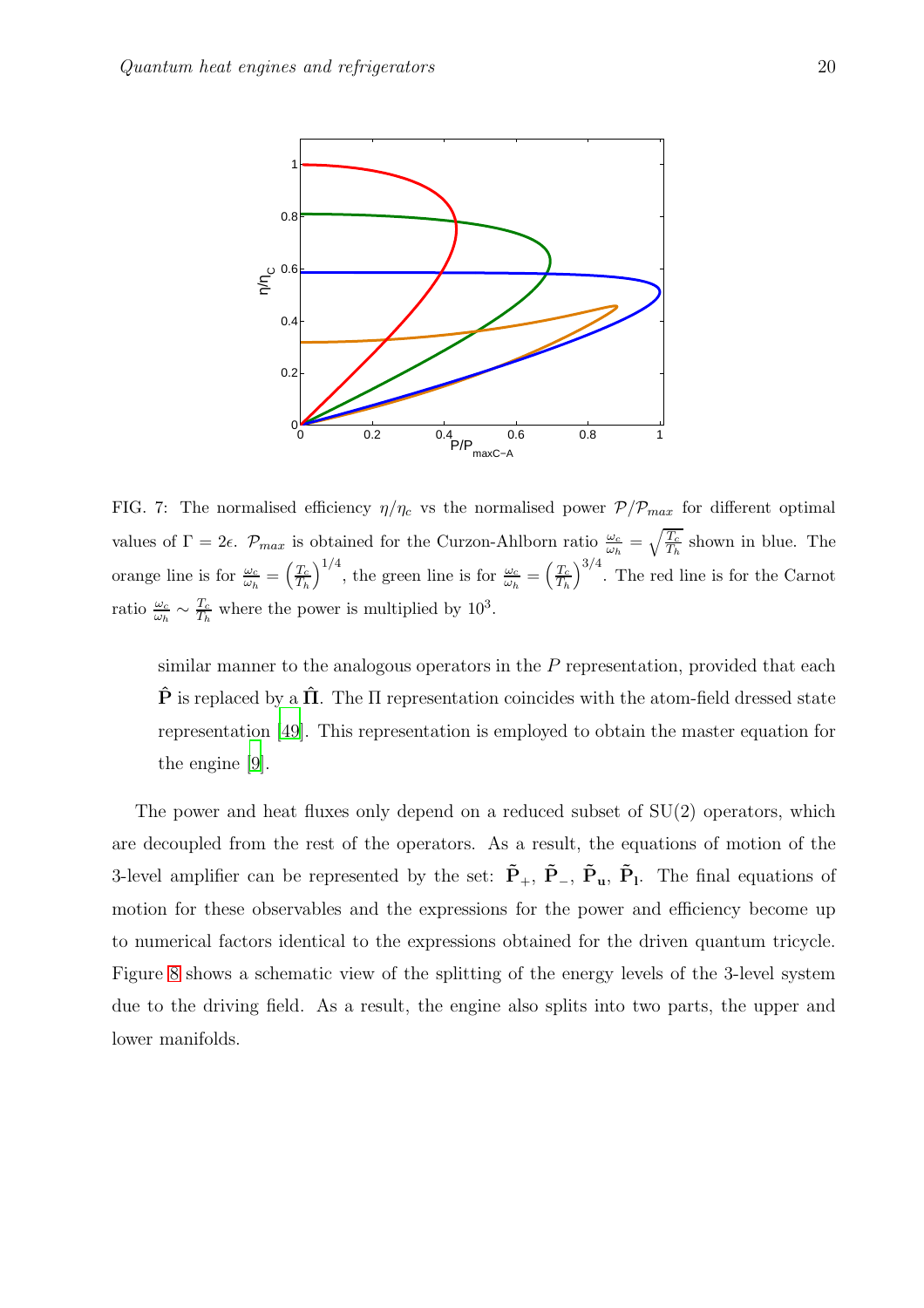

<span id="page-20-1"></span>FIG. 8: The three-level-amplifier: The interaction with the external field splits the two upper levels. As a result the heat transport terms are modified. Two parallel engines emerge which can operated in opposite direction producing zero power for a certain choice of pararmeters.

## <span id="page-20-0"></span>*1. The Generalized Lamb Equations in the* P *Representation*

The basic equations describing the operation of a 3-level laser have been formulated by Lamb [\[50,](#page-45-1) [51](#page-45-2)]. These equations are modified to include the dynamical effects induced by the driving field. The equations of motion for the closed set of operators characterising the heat currents become:

$$
\frac{d}{dt} \begin{pmatrix} \hat{\mathbf{P}}_{+} \\ \hat{\mathbf{P}}_{-} \\ \hat{\mathbf{P}}_{\mathbf{u}} \\ \hat{\mathbf{P}}_{\mathbf{1}} \end{pmatrix} = \begin{pmatrix} i\Delta\omega + \Gamma_{+} & 0 & -i\epsilon + \Gamma_{+u} & i\epsilon + \Gamma_{+l} \\ 0 & -i\Delta\omega + \Gamma_{-} & i\epsilon + \Gamma_{-u} & -i\epsilon + \Gamma_{-l} \\ -i\epsilon + \Gamma_{u+} & i\epsilon + \Gamma_{u-} & \Gamma_{u} & \Gamma_{u} \\ i\epsilon + \Gamma_{l+} & -i\epsilon + \Gamma_{l-} & \Gamma_{lu} & \Gamma_{l} \end{pmatrix} \begin{pmatrix} \hat{\mathbf{P}}_{+} \\ \hat{\mathbf{P}}_{-} \\ \hat{\mathbf{P}}_{\mathbf{u}} \\ \hat{\mathbf{P}}_{\mathbf{u}} \end{pmatrix} + \begin{pmatrix} \gamma_{+} \\ \gamma_{-} \\ \gamma_{u} \\ \gamma_{u} \\ \gamma_{l} \end{pmatrix}
$$
(47)

The relaxation coefficients  $\{\Gamma_{i,j}, \Gamma_i, \gamma_i\}$  consist of linear combinations of the bath parameters and can be found explicitly in Ref. [\[9](#page-42-9)].

The steady-state power and heat flows can be evaluated by solving the generalised Lamb equations. The results are represented by Eq. [\(36\)](#page-14-0) where the definition of population is changed from that of a harmonic oscillator to a two-level-system:  $N^{\pm}_{h(c)} = \frac{1}{\beta_{h(c)}\omega_c^2}$  $e^{\beta h(c)\omega_{h(c)}^{\pm}+1}$ .

The numerator of the expressions for the power and heat flows consist of a sum of two contributions: one, which is proportional to the gain  $N_h^+ - N_c^+$ , is associated with the population inversion in the upper manifold, while the other, which is proportional to the gain  $N_h^- - N_c^-$ , is associated with the population inversion in the lower manifold.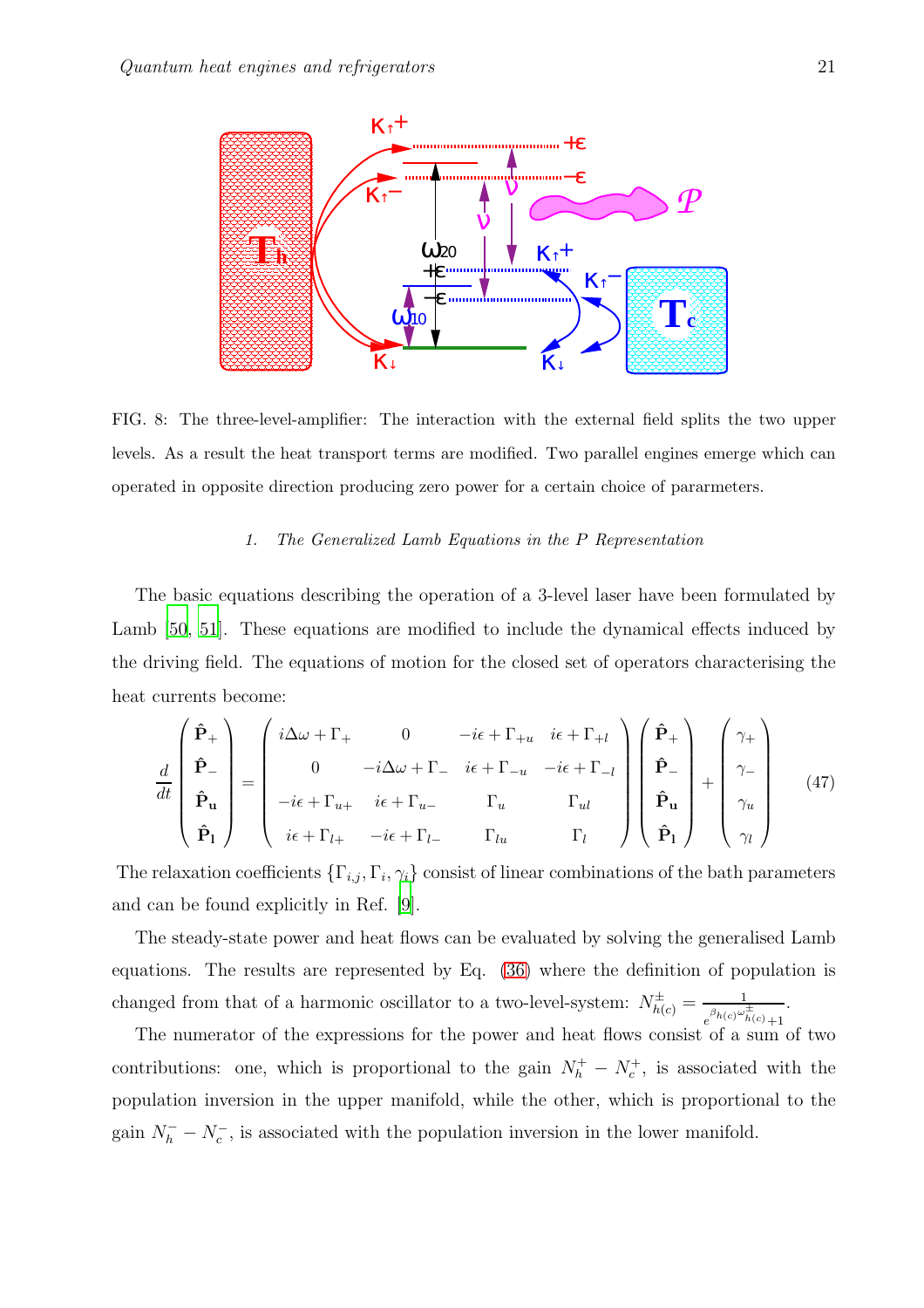At low temperature the 3-level amplifier model is equivalent to that of the harmonic tricycle. At the high temperature limit the gain  $G_2$  is positive for all driving conditions  $\epsilon$ . The maximum power point is the result of competition between the upper and lower manifolds. As  $\epsilon$  increases,  $N_h^+ - N_c^+$  increases, whereas  $N_h^- - N_c^-$  decreases. Hence, the power production of the upper manifold increases, (i.e. becomes more negative) whereas that of the lower manifold decreases (i.e. becomes less negative).

From a thermodynamic point of view, each manifold is associated with a separate heat engine. As the coupling with the work reservoir  $(\epsilon)$  increases, the engine associated with the upper manifold operates faster while that associated with the lower one operates slower. In addition, the energy is leaking from the former to the latter, thereby diminishing the net power production.

Not only does the power decrease as a function of  $\epsilon$ , it also changes sign at a certain *finite* value of the field amplitude, denoted by  $\epsilon_{crit}$ . This results from the fact that at some point the lower manifold starts operating backwards as a heat pump, rather than a heat engine. At  $\epsilon = \epsilon_{crit}$ , the power *consumption* by the lower manifold is exactly balanced by the power production of the upper manifold, such that the net power production is zero.

An examination of the steady-state heat fluxes, reveals that they do *not* vanish at zeropower operating conditions. Although both manifolds operate at the same rate and in opposite directions, the upper manifold absorbs more heat from the hot bath than that rejected by the lower one. Similarly, the upper manifold rejects more heat into the cold bath than that absorbed by the lower one. The net heat absorbed from the hot bath and rejected into the cold bath in zero-power operating conditions is therefore proportional to the difference in the energy gaps associated with these transitions. The entropy generated exclusively by the heat leak from the upper to lower manifold is obtained by eliminating the power in Eq. [\(39\)](#page-14-1):

$$
\frac{d}{dt}\Delta \mathcal{S}^l = \frac{\hbar \epsilon \Gamma G_2}{4k_B} \left( \frac{1}{T_c} - \frac{1}{T_h} \right) \ge 0 \; . \tag{48}
$$

Zero-power operating conditions correspond to the short circuit limit. Heat is effectively transferred from the hot bath into the cold bath, such that no net work is involved.

An interesting limit is that of low temperatures, such that  $\hbar \epsilon / k_B \gg T_c, T_h$ . This limit is realistic in the optical domain where  $\nu \gg T_c, T_h$ . In such a case  $N_h^+ - N_c^+$  is negligible relative to  $N_h^- - N_c^-$ , and only the lower manifold needs be accounted for.

The value of  $\epsilon_{crit}$  in this limit, denoted by  $\epsilon_{crit}^{lT}$ , is that for which  $N_h^- - N_c^- = 0$ . It is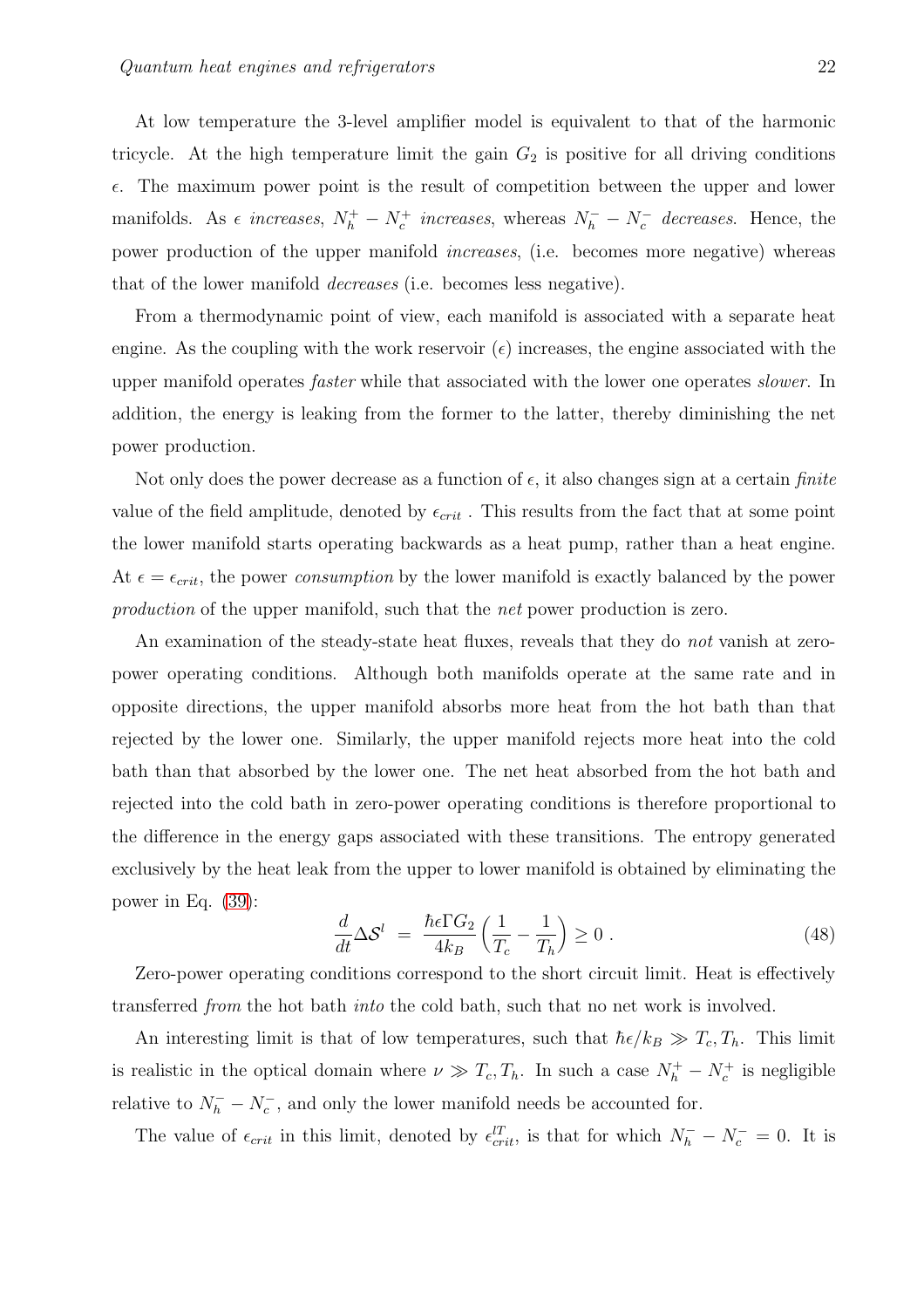generally given by:

<span id="page-22-1"></span>
$$
\epsilon_{crit}^{l} = \frac{T_h \omega_c - T_c \omega_h}{T_h - T_c} \quad . \tag{49}
$$

The condition  $T_h \omega_c - T_c \omega_h > 0$  is necessary and sufficient for lasing in the limit of weak driving fields. Population inversion becomes increasingly more difficult in this manifold as the field intensifies. It is therefore no longer a sufficient condition for lasing in intense driving fields. Finally, zero-power operating conditions in the low-temperature limit, obtained at  $\epsilon = \epsilon_{crit}^{lT}$ , asymptotically implies zero heat flows and hence the reversible limit. Indeed, substituting  $\epsilon_{crit}^{lT}$  from Eq. [\(49\)](#page-22-1) for  $\epsilon$  reduces to the Carnot efficiency,  $\eta_c = 1 - T_c/T_h$ .

The difference between a 3-level-amplifier and the tricycle with harmonic oscillator filters at the high temperature limit is observed in Fig. [9.](#page-23-0) The source of the difference is the saturation of finite levels. The efficiency at maximum power is lower than the Curzon-Ahlborn efficiency approximated by:

$$
\eta_{pmax} \approx \eta_c - \sqrt{\frac{k_B T_c}{\hbar \omega_h}} \eta_c^{\frac{1}{2}} \ . \tag{50}
$$

#### <span id="page-22-0"></span>E. The four-level engine and two-level engine

The four level-engine is a dynamical model of the 4-level laser [\[52\]](#page-45-3). In the four-level engine the pumping excitation step is isolated from the coupling to the external field by employing an additional cold reservoir. Figure [10](#page-24-1) shows a schematic view of the structure of the engine. Analysing a static viewpoint, positive gain is obtained when

$$
G = p_3 - p_2 = p_0 \left( e^{-\frac{\hbar \omega_h}{K_B T_h}} e^{\frac{\hbar \omega_{c2}}{k_B T_c}} - e^{-\frac{\hbar \omega_{c1}}{k_B T_c}} \right) \ge 0 , \qquad (51)
$$

where:  $\omega_h = \omega_{30}$ ,  $\omega_{c1} = \omega_{32}$ ,  $\omega_{c2} = \omega_{10}$ . The optimal output frequency at resonance is  $\nu = \omega_h - \omega_{c1} - \omega_{c2}$ , therefore the efficiency becomes:  $\eta_o = \frac{\nu}{\omega_l}$  $\frac{\nu}{\omega_h}$ . If the additional cold reservoir is assumed to have temperature  $T_c$ , then the Carnot restriction is obtained:  $\eta_o \leq \eta_c$ .

A dynamical analysis reveals a splitting of the energy levels that are driven by the external field, leading to a similar performance as the three-level amplifier. The advantage of the four-level engine is that the hot bath thermal pumping is isolated from the coupling to the power extraction, thus replacing the decoherence associated with the hot bath with a quieter operation associated with the cold bath. In addition, optimising performance by balancing the rates between the upper and lower manifold can be achieved by  $\omega_{c1} = \omega_{c2}$ .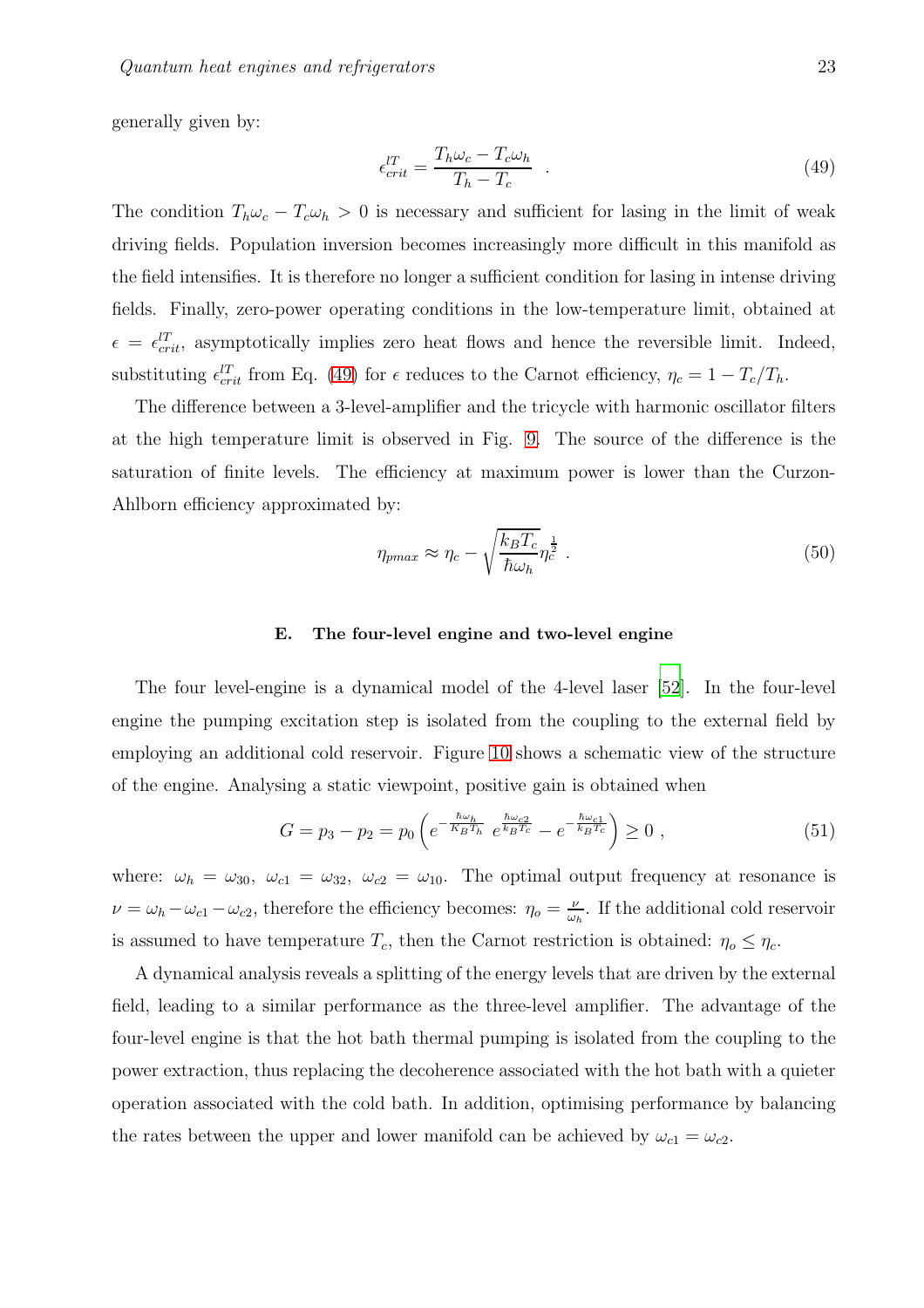

<span id="page-23-0"></span>FIG. 9: The normalised efficiency  $\eta/\eta_c$  vs the normalised power  $P/P_{max}$  for  $\frac{\omega_c}{\omega_h} \sim \frac{T_c}{T_h}$  $\frac{T_c}{T_h}$  for varying  $\Gamma = 2\epsilon$ . The high temperature limit is shown where  $\hbar \omega \ll k_b T$ . The red line is the 3-level amplifier while the blue is the harmonic tricycle engine. Saturation limits the performance of the 3-level engine.

The four level engine has been employed to study the influence of initial coherence on the performance of the engine [\[53](#page-45-4)[–59](#page-45-5)]. In this case the power output is connected to the two upper levels and the coherence is generated by splitting the ground state. The basic idea is that initial coherence present between energy levels associated with the entangling operator  $\mathbf{Y}$ , Eq. [\(35\)](#page-13-0) can be exploited to generate additional power even from a single bath. There is no violation of the second-law since initial coherence reduces the initial entropy. Contact with a single bath will increase this entropy. A unitary manipulation can then exploit this entropy difference to generate work.

An extreme exploitation of the dynamical splitting of the energy levels due to the external driving field results in the two-level engine. Figure [11](#page-24-2) sketches the schematic operation of the engine. Two excitations from the hot bath are required to generate a gain in the upper manifold. A clever choice of coupling to the bath is required to generate this gain. A model of such an engine has been worked out [\[60](#page-45-6)]. The maximum efficiency of such an engine becomes  $\eta \leq \frac{1}{2} \leq \eta_c$  since two-pump steps are required for one output step.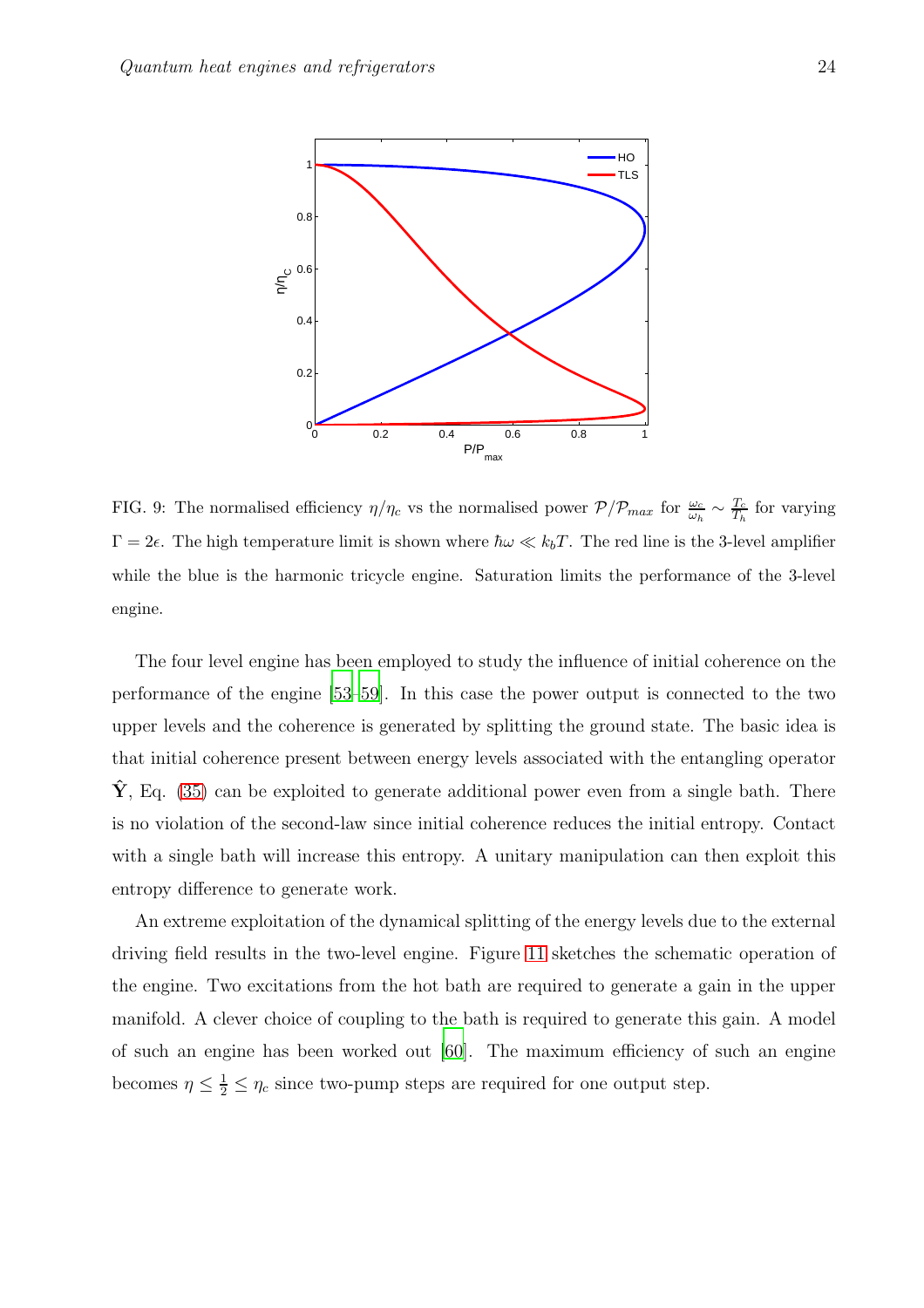

<span id="page-24-1"></span>FIG. 10: The four-level-engine: The interaction with the external field splits the two upper levels. As a result the heat transport terms are modified. Two parallel engines emerge which can operated in opposite direction producing zero power for a certain choice of pararmeters. Coherence between levels 0 and 1 can enhance the performance by synchronising the engines.  $\omega_h = \omega_{30}$ ,  $\omega_{c1} = \omega_{32}$  and  $\omega_{c2}=\omega_{10}.$ 



<span id="page-24-2"></span>FIG. 11: The two-level-engine: The interaction with the external field splits the lower and upper levels. If the coupling to the hot and cold bath are engineered properly output power can be produced due to the positive gain between the upper split levels. Only the transitions leading to this mechanism are indicated.

## <span id="page-24-0"></span>F. Power storage

An integral part of an engine is a device which allows to store the power and retrieve it on demand, a flywheel. A model based on the tricycle of such a device just disconnects the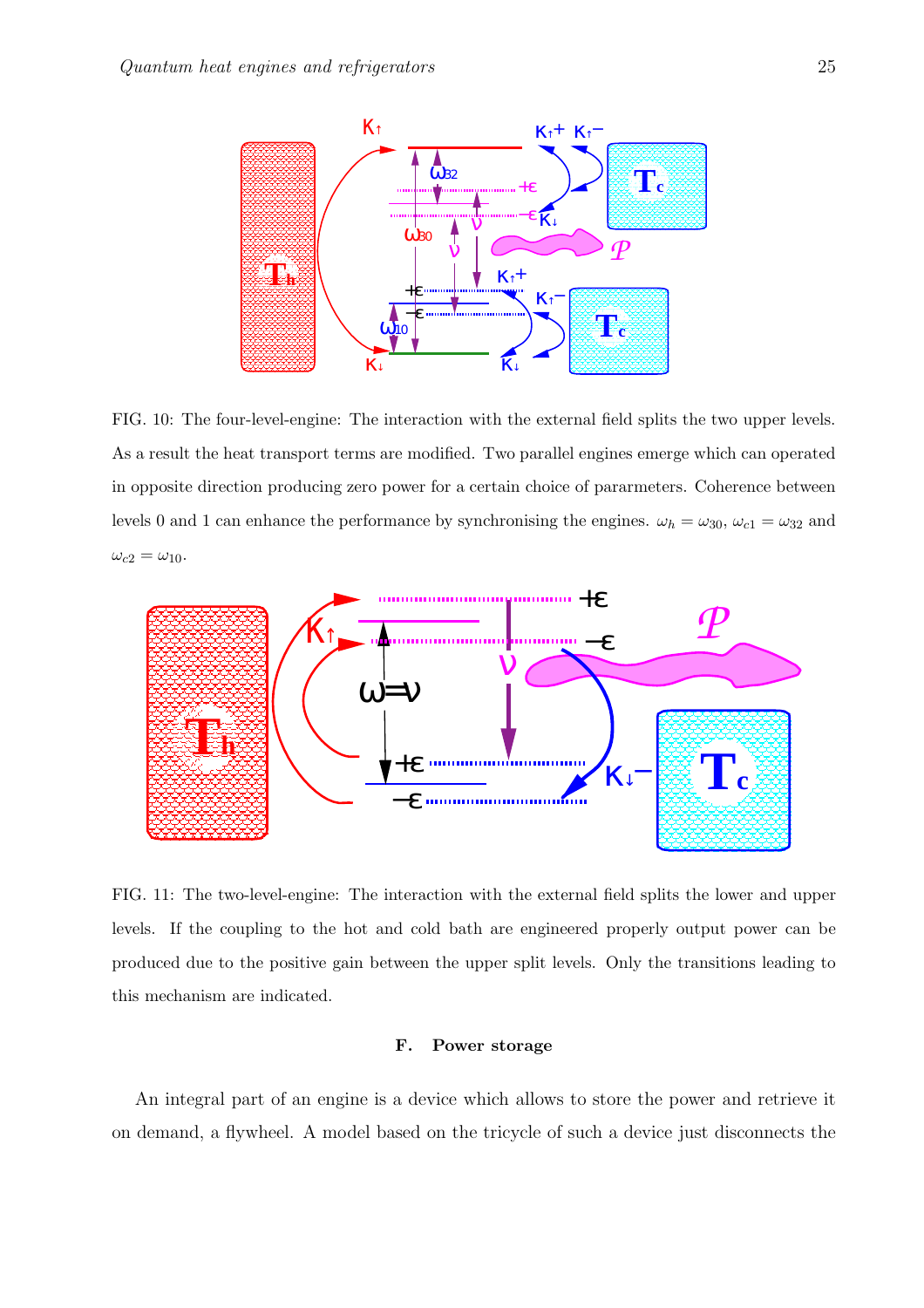power bath and stories the energy in the power oscillator  $\omega_w \hat{\mathbf{c}}^{\dagger} \hat{\mathbf{c}}$ . Once there is positive gain generated by the hot and cold bath energy will flow to this oscillator. A model based on the 3-level amplifier suggested this approach [\[21,](#page-43-2) [35](#page-44-0), [61](#page-45-7)]. The drawback of these studies is that they use a local description of the master equation. When the flywheel oscillator has large amplitude it will modify the system bath coupling in analogy to the dressed state picture [\[9](#page-42-9)].

Other studies also considered coupling to a cavity mode [\[57](#page-45-8), [59,](#page-45-5) [62\]](#page-45-9). The issue to be addressed is the amount of energy that can be stored and then extracted. Since the storage mode is entangled to the rest of the engine this issue is delicate [\[62](#page-45-9)]. The amount of possible work to be extracted is defined by an entropy preserving unitary transformation to a passive state [\[63\]](#page-45-10).

#### <span id="page-25-0"></span>III. CONTINUOUS REFRIGERATORS

In a nutshell, refrigerators are just inverted heat engines. They employ power to pump heat from a cold to a hot bath. As in heat engines, the first and second law of thermodynamics imposes the same restrictions on the refrigerator's performance. The destinction between the static and dynamical viewpoints also applies. The key element in a refrigerator is entropy extraction and disposal. This entropy disposal problem is enhanced at low temperature where the entropy production in the cold bath can diverge. The unique feature of refrigerators is therefore the third-law of thermodynamics.

#### <span id="page-25-1"></span>A. The third law of thermodynamics

Two independent formulations of the third-law of thermodynamics have been presented, both originally stated by Nernst [\[64](#page-45-11)[–66](#page-46-0)]. The first is a purely static (equilibrium) one, also known as the "Nernst heat theorem", phrased:

• The entropy of any pure substance in thermodynamic equilibrium approaches zero as the temperature approaches zero.

The second formulation is known as the unattainability principle:

• It is impossible by any procedure, no matter how idealised, to reduce any assembly to absolute zero temperature in a finite number of operations [\[66,](#page-46-0) [67\]](#page-46-1).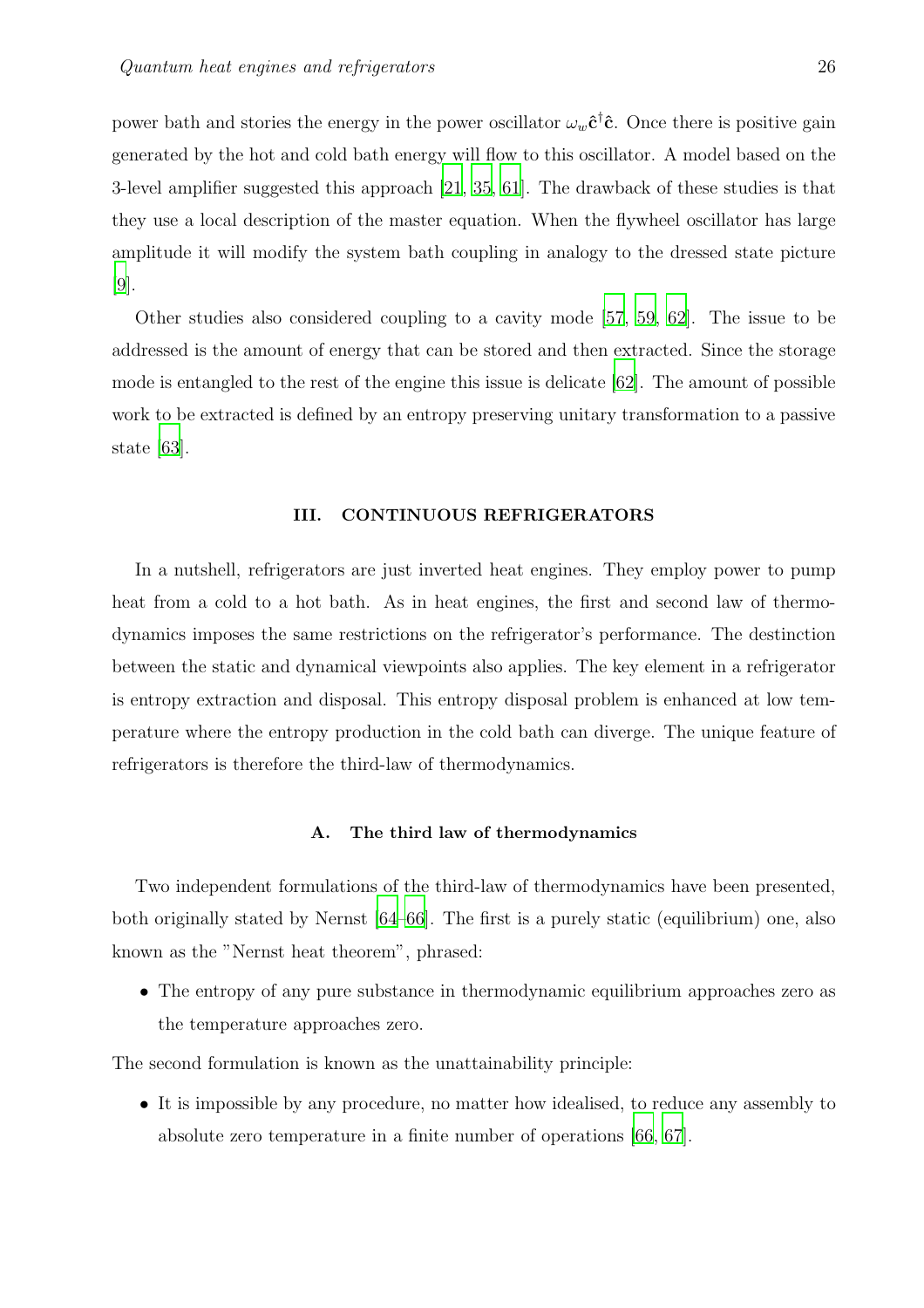There is an ongoing debate on the relations between the two formulations and their relation to the second-law regarding which and if at all, one of these formulations implies the other [\[4](#page-42-4), [68](#page-46-2)[–70](#page-46-3)]. Quantum considerations can illuminate these issues. The tricycle model is the template used to analyse refrigerators performance as  $T_c \to 0$ .

We first analyse the implications of "Nernst heat theorem" and its relations to the secondlaw of thermodynamics. At steady state the second law implies that the total entropy production is non-negative, cf. Eq. [\(8\)](#page-7-0):

$$
\frac{d}{dt}\Delta S^u = -\frac{\mathcal{J}_c}{T_c} - \frac{\mathcal{J}_h}{T_h} - \frac{\mathcal{J}_w}{T_w} \ge 0 .
$$

This behaviour can be quantified by a scaling exponent, as  $T_c \to 0$  the cold current should scale with temperature as:

$$
\mathcal{J}_c \propto T_c^{1+\alpha} \ ,
$$

with an exponent  $\alpha$ .

When the cold bath approaches the absolute zero temperature, it is necessary to eliminate the entropy production divergence at the cold side, when  $T_c \rightarrow 0$  the entropy production scales as:

$$
\Delta \dot{S}_c \sim -T_c^{\alpha} \quad , \quad \alpha \ge 0 \quad . \tag{52}
$$

For the case when  $\alpha = 0$  the fulfilment of the second law depends on the entropy production of the other baths  $-\frac{\mathcal{J}_h}{T_h} - \frac{\mathcal{J}_w}{T_w} > 0$ , which should compensate for the negative entropy production of the cold bath. The first formulation of the third-law modifies this restriction. Instead of  $\alpha \geq 0$  the third-law imposes  $\alpha > 0$  guaranteeing that at absolute zero the entropy production at the cold bath is zero:  $\Delta \dot{S}_c = 0$ . Nernst's heat theorem then leads to the scaling condition of the heat current with temperature [\[11](#page-42-10)] :

<span id="page-26-0"></span>
$$
\mathcal{J}_c \sim T_c^{\alpha+1} \quad and \quad \alpha > 0 \; . \tag{53}
$$

We now examine the unattainability principle. Quantum mechanics enables a dynamical interpretation of the third-law modifying the definition to:

No refrigerator can cool a system to absolute zero temperature at finite time.

This form of the third-law is more restrictive, imposing limitations on the system bath interaction and the cold bath properties when  $T_c \rightarrow 0$  [\[36](#page-44-1)]. To quantify the unattainability principle, the rate of temperature decrease of the cooling process should vanish according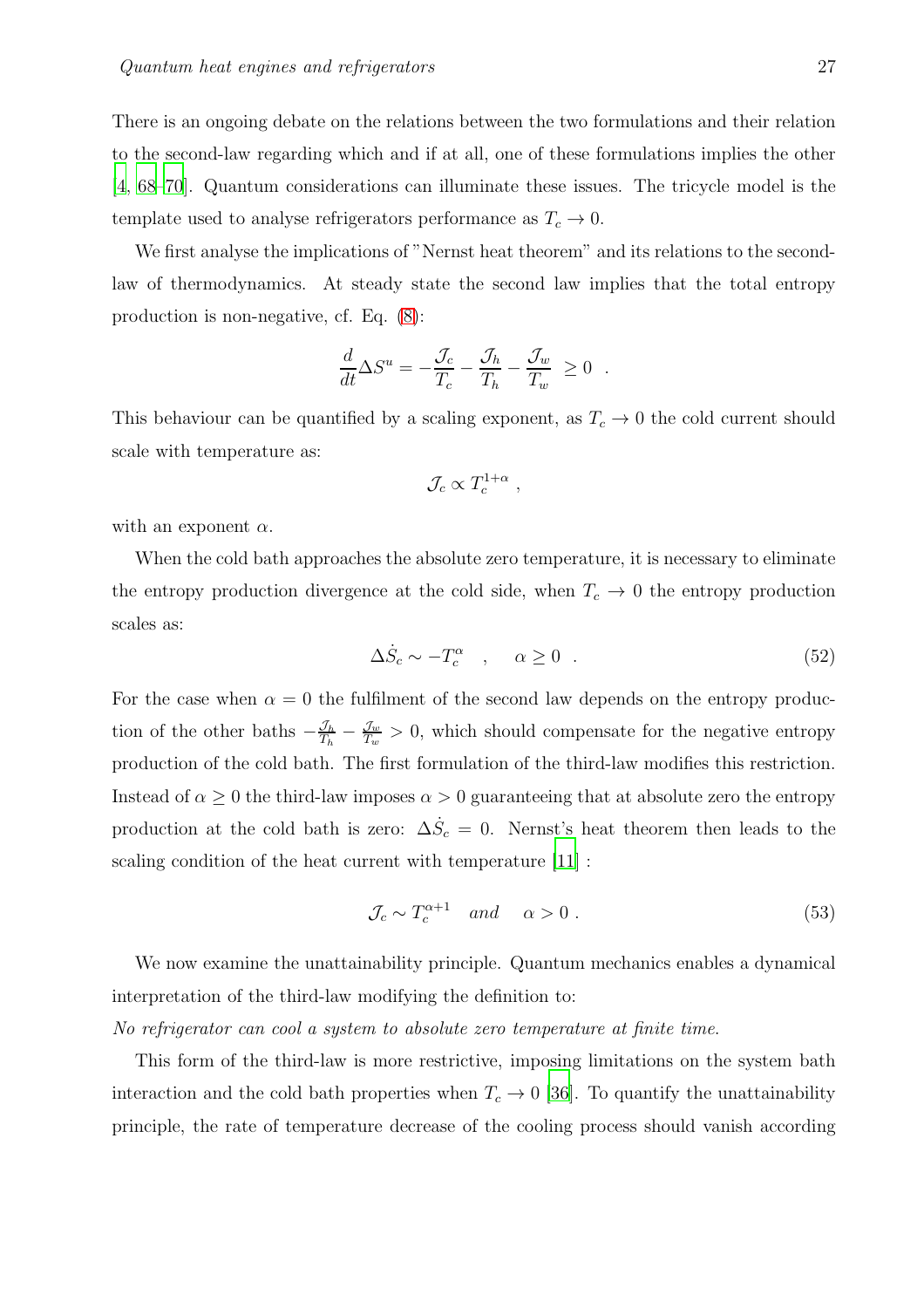to the characteristic exponent ζ:

<span id="page-27-1"></span>
$$
\frac{dT_c(t)}{dt} = -c \ T_c^{\zeta}, \quad T_c \to 0 \quad . \tag{54}
$$

where c is a positive constant. Solving Eq.  $(54)$ , leads to:

<span id="page-27-2"></span>
$$
T_c(t)^{1-\zeta} = T_c(0)^{1-\zeta} - ct \t , for \zeta < 1 ,T_c(t) = T_c(0)e^{-ct} \t , for \zeta = 1 ,\n\frac{1}{T_c(t)^{\zeta - 1}} = \frac{1}{T_c(0)^{\zeta - 1}} + ct \t , for \zeta > 1 ,
$$
\n(55)

From Eq. [\(55\)](#page-27-2) it is apparent that the cold bath can be cooled to zero temperature at finite time for  $\zeta$  < 1. The third-law requires therefore  $\zeta \geq 1$ . The two third-law scaling relations can be related by accounting for the heat capacity  $c_V(T_c)$  of the cold bath:

<span id="page-27-3"></span>
$$
\mathcal{J}_c(T_c(t)) = -c_V(T_c(t))\frac{dT_c(t)}{dt} \quad . \tag{56}
$$

 $c_V(T_c)$  is determined by the behaviour of the degrees of freedom of the cold bath at low temperature where  $c_V \sim T_c^{\eta}$  when  $T_c \to 0$ . Therefore the scaling exponents are related  $\zeta = 1 + \alpha - \eta$  [\[32](#page-43-1)].

The third-law scaling relations Eq. [\(56\)](#page-27-3) and Eq. [\(53\)](#page-26-0) can be used as an independent check for quantum refrigerator models [\[71\]](#page-46-4). Violation of these relations points to flaws in the quantum model of the device, typically in the derivation of the master equation.

#### <span id="page-27-0"></span>B. The quantum power driven refrigerator

Laser cooling is a crucial technology for realising quantum devices. When the temperature is decreased, degrees of freedom freeze out and systems reveal their quantum character. Inspired by the mechanism of solid state lasers and their analogy with Carnot engines [\[6](#page-42-6)] it was realised that inverting the operation of the laser at the proper conditions will lead to refrigeration [\[72](#page-46-5)[–75\]](#page-46-6). A few years later a different approach for laser cooling was initiated based on the doppler shift [\[76,](#page-46-7) [77\]](#page-46-8). In this scheme, translational degrees of freedom of atoms or ions were cooled by laser light detuned to the red of the atomic transition. Unfortunately the link to thermodynamics was forgotten. A flurry of activity then followed with the realisation that the actual temperature achieved were below the Doppler limit  $k_B T_{doppler} =$  $h\gamma/2$  where  $\gamma$  is the natural line width [\[78](#page-46-9)[–80](#page-46-10)].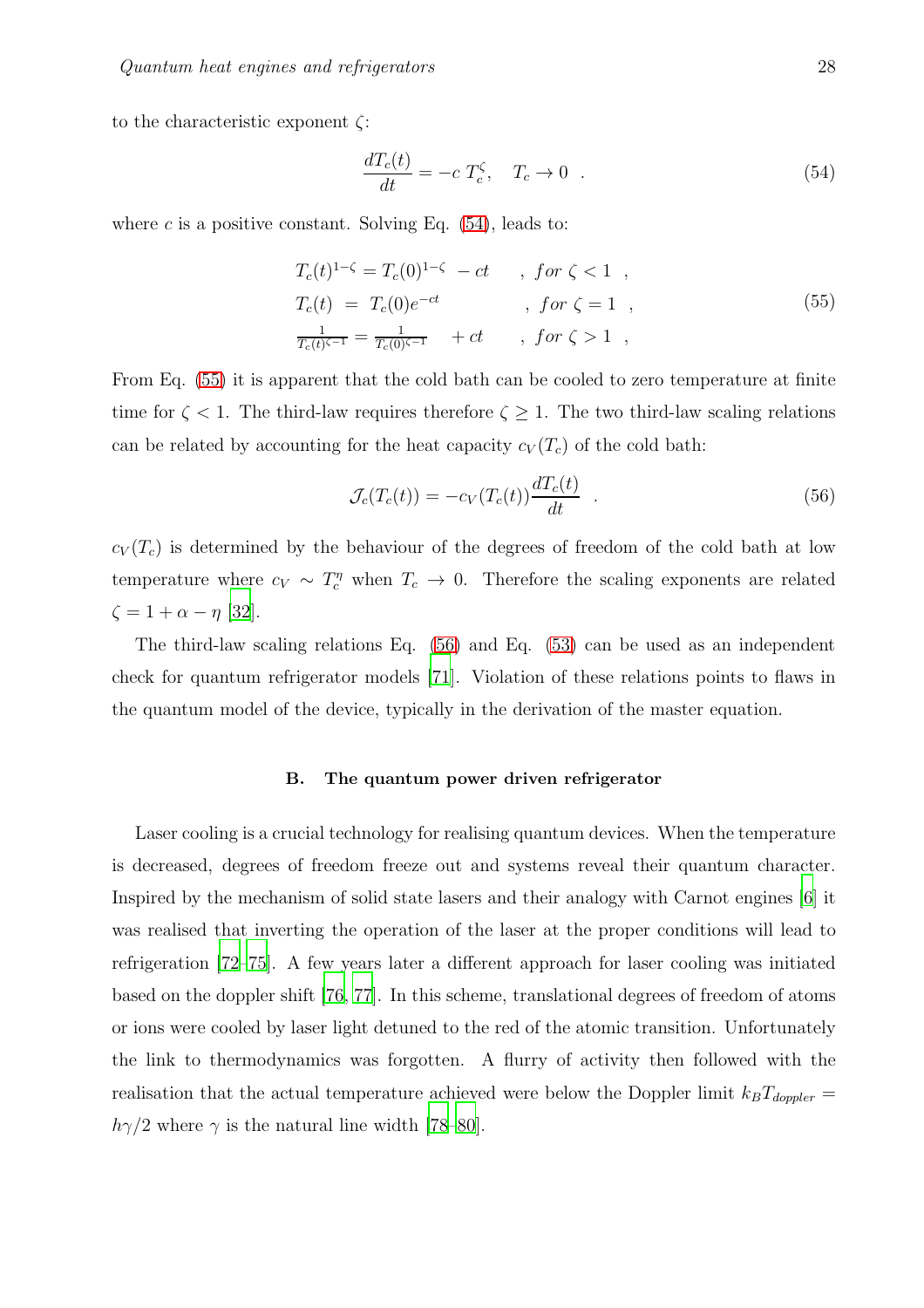Elaborate quantum theories were devised to unravel the discrepancy. The recoil limit is based on the assumption that the photon momentum is in quasi equilibrium with the momentum of the atoms  $\mathbf{p} = \hbar k$ . As a result, the temperature is related to the average kinetic energy:

$$
k_B T_{recoil} = \frac{\hbar^2 k^2}{2M} \,,\tag{57}
$$

where  $\hbar k$  is the photon momentum and M the atomic mass of the particle being cooled. For sodium the doppler limit is  $T_{doppler} = 235 \mu K$  and the recoil limit  $T_{recoil} = 2.39 \mu K$  [\[81\]](#page-46-11).

Thermodynamically, these limits do not bind, the only hard limit is the absolute zero  $T_c = 0$ . To approach this limit the cooling power has to be optimised to match the cold bath temperature. Unoptimised refrigerators become restricted by a minimum temperature above the absolute zero.

A reexamination of the elementary 3-level model stresses this point. Examining the heat engine model of Fig [1](#page-5-1) shows that if the power direction is reversed a refrigerator is generated provided the gain is negative:  $G = p_2 - p_1 < 0$ . Assuming quasi equilibrium conditions. This leads to:

$$
\frac{\omega_c}{\omega_h} = \frac{\omega_{10}}{\omega_{20}} \le \frac{T_c}{T_h} \,,\tag{58}
$$

which translated to a minimum temperature of  $T_c(min) \geq \frac{\omega_c}{\omega_h}$  $\frac{\omega_c}{\omega_h}T_h$ . We can consider typical values for laser cooling of Na based on the D line of 589.592 nm which translates to  $\omega_h$  =  $508.838 \cdot 10^{13} Hz$ . If the translational cold bath is coupled to the hyperfine structure splitting  $F_2 \to F_1$  of the ground state  $3S_{1/2}$ , meaning  $\omega_c = 1.7716 \cdot 10^{10} Hz$ . The cooling ratio becomes:  $\omega_c$  $\frac{\omega_c}{\omega_h} = 3.48 \cdot 10^{-6}$  and the minimum temperature assuming room temperature of the hot bath is  $T_c(min) \sim 1.510^{-3}K$ . By employing a magnetic field the hyperfine levels  $F_1$  split in three, leading to further splittings in the MHz limit increasing the cooling ratio by three orders of magnitude. When the cooling is in progress, the hyperfine splitting can be reduced by changing the magnetic field such that it follows the cold bath temperature. In principle any temperature above  $T_c = 0$  is reachable.

## <span id="page-28-0"></span>C. Dynamical refrigerator models

A quantum dynamical framework of the refrigerator is based on the tricycle template. The work bath is replaced by a time dependent driving term. The cooling current can be calculated analytically. The derivation of the equation of motion are identical to the heat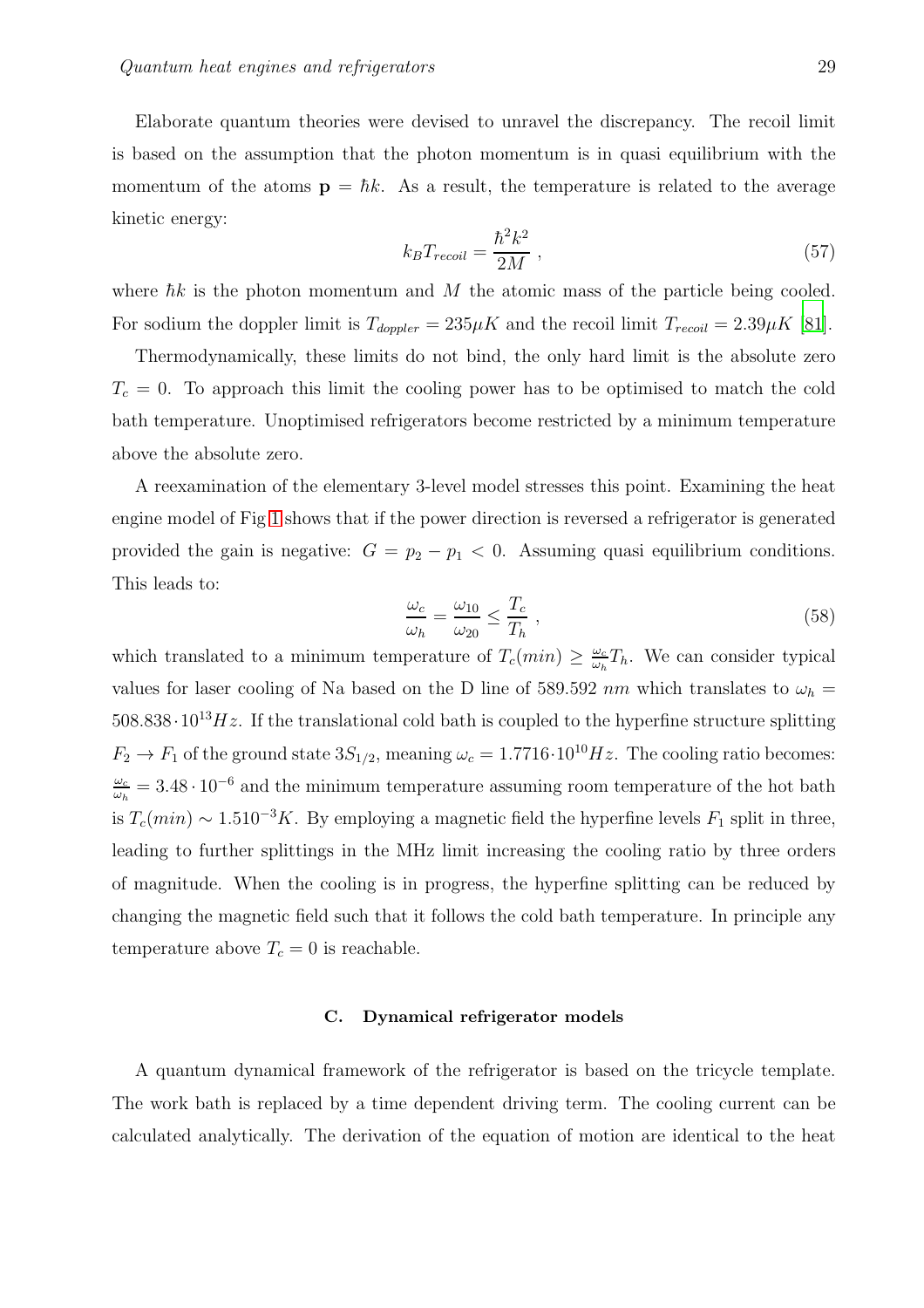engine model Sec. [II C.](#page-9-0) The dynamical equations of the heat engine Eq. [\(36\)](#page-14-0) converts to those of a refrigerator by inverting the sign of all heat currents. As a consequence the gain  $G_1 \leq 0$ , Eq. [\(37\)](#page-14-2). For example, when  $\epsilon > \kappa$  the cooling current becomes [\[36\]](#page-44-1):

$$
\mathcal{J}_c = \frac{1}{2} \left( \hbar \omega_c^- \frac{\Gamma_c^- \Gamma_h^-}{\Gamma_c^- + \Gamma_h^-} (N_c^- - N_h^-) + \hbar \omega_c^+ \frac{\Gamma_c^+ \Gamma_h^+}{\Gamma_c^+ + \Gamma_h^+} (N_c^+ - N_h^+) \right) \,. \tag{59}
$$

The phenomena that the refrigerator splits into two parts is also found here. In a similar fashion the 3-level amplifier can be reversed to become a refrigerator [\[9](#page-42-9)]. The heat currents are identical to Eq. [\(36\)](#page-14-0) with the TLS definition of  $N_{c/h}^{\pm}$ .

In a refrigerator the object of optimisation is the cooling power  $\mathcal{J}_c$  compared to the output power  $\mathcal P$  in an engine. The efficiency is defined by the coefficient of performance COP the ratio between  $\mathcal{J}_c$  and the input power  $\mathcal{P}$ .

<span id="page-29-1"></span>
$$
COP = \frac{\mathcal{J}_c}{\mathcal{P}} \le COP_o \le COP_c \tag{60}
$$

where  $COP_o = \frac{\omega_c}{\nu}$  $\frac{\omega_c}{\nu}$  and  $COP_c = \frac{T_c}{T_h - T_c}$  $\frac{T_c}{T_h-T_c}$ . All power driven refrigerators are restricted by the Otto  $COP<sub>o</sub>$ . In section [III E](#page-36-0) the performance of power driven refrigerators at low temperature will be analysed.

#### <span id="page-29-0"></span>D. The quantum absorption refrigerator

The absorption chiller is a refrigerator which employs a heat source to replace mechanical work for driving a heat pump  $[82]$ . The first device was developed in 1850 by the Carré brothers which became the first useful refrigerator. In 1926 Einstein and Szilárd invented an absorption refrigerator with no moving parts [\[83\]](#page-47-0). This fact is an inspiration for miniaturizing the device to solve the growing problem of heat generated in integrated circuits. Even a more challenging proposal is to miniaturize to the level of a few-level quantum system. Such a device could be incorporated into a quantum circuit. The first quantum version was based on the 3-level refrigerator [\[12\]](#page-42-11) driven by thermal noise. A more recent model of an autonomous quantum absorption refrigerator with no external intervention based on threequbits [\[37](#page-44-13)] has renewed interest in such devices. A setup of opto-mechanical refrigerators powered by incoherent thermal light was introduced by [\[84](#page-47-1)]. The study showed that cooling increases while increasing the photon number up to the point that fluctuation of the radiation pressure becomes dominant and heats the mechanical mode. Studies of cooling based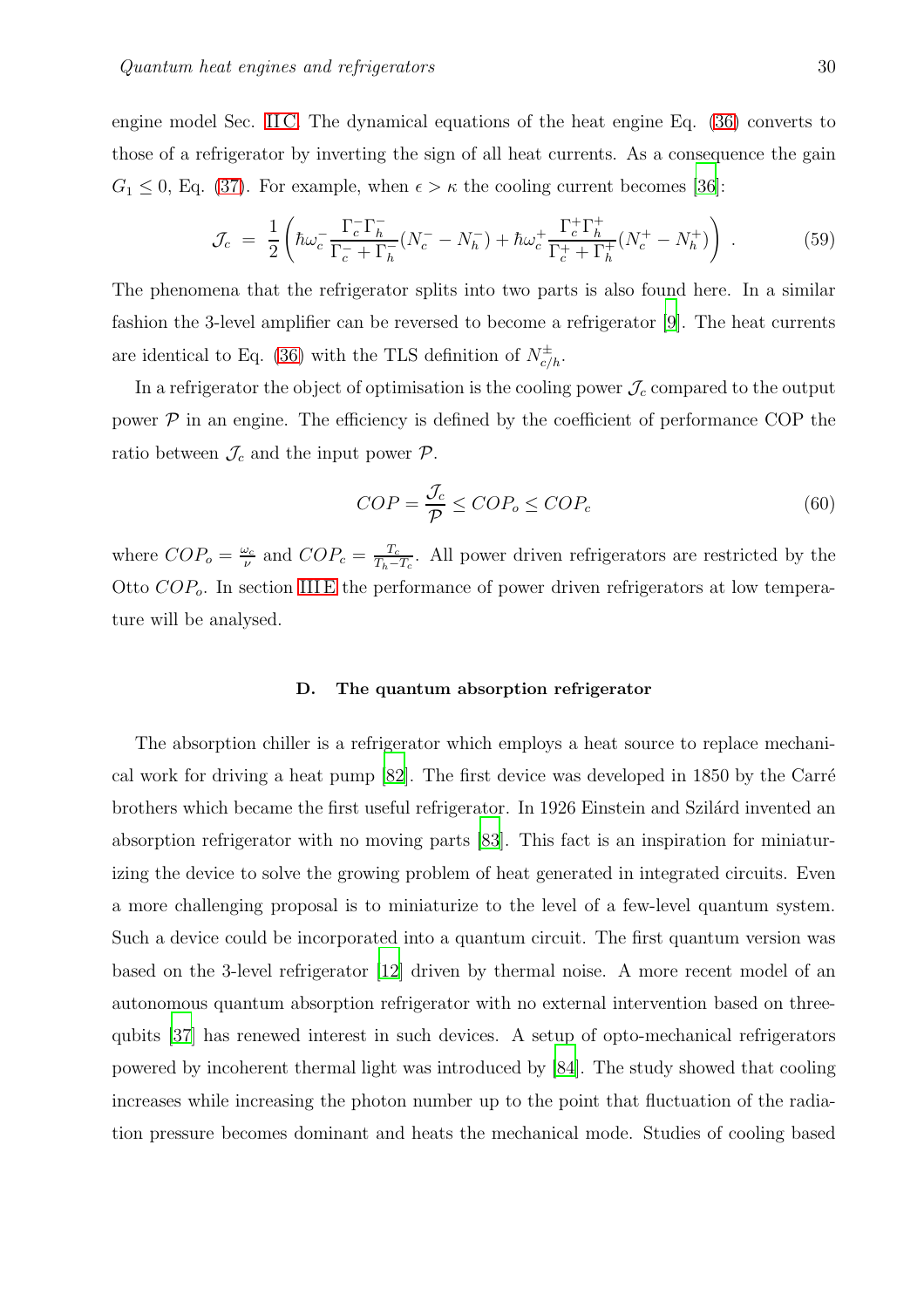on electron tunneling were also considered. The working medium is composed of quantum dots [\[85,](#page-47-2) [86\]](#page-47-3) or NIS junction [\[87\]](#page-47-4) (Normal metal Insulator Superconductor). Heat is removed from the reservoir by electron transport which is induced by thermal or shot noise.

#### <span id="page-30-0"></span>*1. The 3-level absorption refrigerator*

In the 3-level absorption refrigerator the power source has a finite temperature  $T_w$ . The coefficient of performance becomes  $COP = \frac{\mathcal{J}_c}{\mathcal{J}_c}$  $\frac{\mathcal{Y}_c}{\mathcal{J}_w}$ . From the second and first law Eqs. [\(7\)](#page-7-1), [\(8\)](#page-7-0) using steady state conditions one obtains:

$$
COP \le \frac{(T_w - T_h)T_c}{(T_h - T_c)T_w} \tag{61}
$$

and  $T_w > T_h > T_c$  [\[82\]](#page-46-12). Under the assumption that the three baths are uncorrelated, the 3level state is diagonal in the energy representation and determined by the heat conductivities [\[12](#page-42-11), [88](#page-47-5)]. From these values the heat currents can be evaluated. This refrigerator emphasises the fact that no internal coherence is required for operation.

### <span id="page-30-1"></span>*2. Tricycle absorption refrigerator*

The template to understand the absorption refrigerator is the tricycle model, a refrigerator connected to three reservoirs with the Hamiltonian Eq. [\(5\)](#page-6-2) and Eq. [\(6\)](#page-6-1). A thermodynamical consistent description requires to first diagonalize the Hamiltonian and then to obtain the generalized master equations for each reservoir. The final step is to obtain the steady state heat currents  $\mathcal{J}_c$ ,  $\mathcal{J}_h$  and  $\mathcal{J}_w$ . The nonlinearity in Eq. [\(6\)](#page-6-1) hampers this task.

One remedy to this issue is to replace the harmonic oscillators in the model by qubits [\[38](#page-44-2)]. The other approach is to consider the high temperature limit of the power reservoir or a noise driven refrigerator [\[36,](#page-44-1) [89](#page-47-6)]. This three qubit refrigerator model was introduced as the ultimate miniaturization model [\[37,](#page-44-13) [90](#page-47-7), [91\]](#page-47-8). The free Hamiltonian of the device has the form:

$$
\hat{\mathbf{H}}_F = \hbar \omega_h \hat{\boldsymbol{\sigma}}_z^h + \hbar \omega_c \hat{\boldsymbol{\sigma}}_z^c + \hbar \nu \hat{\boldsymbol{\sigma}}_z^w \tag{62}
$$

and the interaction Hamiltonian:

$$
\hat{\mathbf{H}}_I = \hbar \epsilon \left( \hat{\boldsymbol{\sigma}}_+^h \otimes \hat{\boldsymbol{\sigma}}_-^c \otimes \hat{\boldsymbol{\sigma}}_-^w + \hat{\boldsymbol{\sigma}}_-^h \otimes \hat{\boldsymbol{\sigma}}_+^c \otimes \hat{\boldsymbol{\sigma}}_+^w \right) , \qquad (63)
$$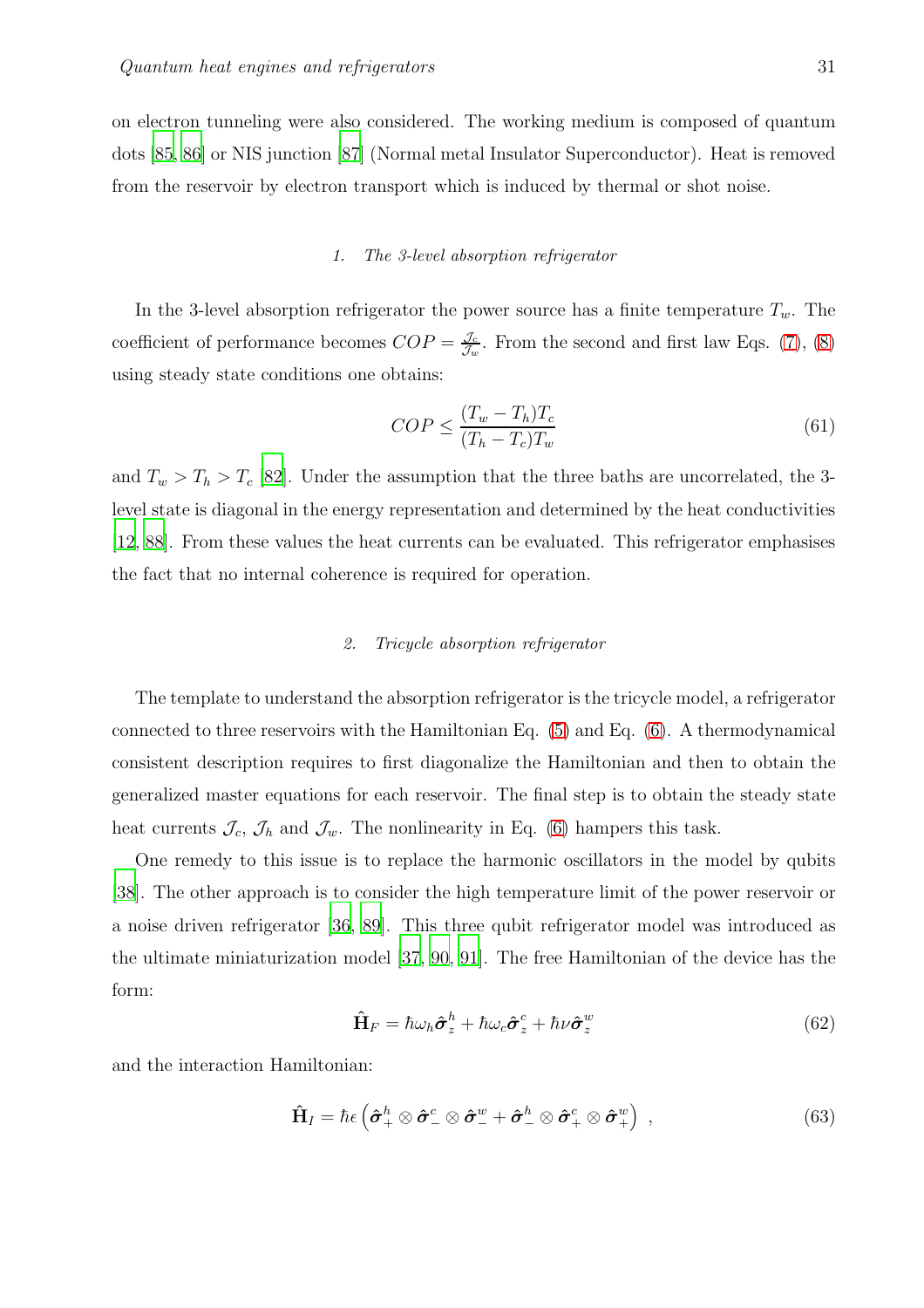where  $\hat{\sigma}$  are two-level operators. Assuming  $\omega_h = \omega_c + \nu$  the eigenstates of the Hamiltonian  $\hat{\mathbf{H}} = \hat{\mathbf{H}}_F + \hat{\mathbf{H}}_I$  become:

Number Energy state  
\n1 0 |0,0,0)  
\n2 
$$
\hbar\omega_c
$$
 |0,1,0)  
\n3  $\hbar\nu$  |0,0,1)  
\n4  $\hbar(\nu+\epsilon)$   $\frac{1}{\sqrt{2}}(|0,1,1\rangle+|1,0,0\rangle)$  (64)  
\n5  $\hbar(\nu-\epsilon)$   $\frac{1}{\sqrt{2}}(|0,1,1\rangle-|1,0,0\rangle)$   
\n6  $\hbar(\omega_c+\omega_h)$  |1,1,0)  
\n7  $\hbar(\omega_h+\nu)$  |1,0,1)  
\n8  $2\hbar\omega_h$  |1,1,1)

The coupling to the bath has the form:

$$
\hat{\mathbf{H}}_{SR} = \sum_{j=c,h} \lambda_j (\hat{\boldsymbol{\sigma}}_+^j \otimes \hat{\mathbf{B}}_-^j + \hat{\boldsymbol{\sigma}}_-^j \otimes \hat{\mathbf{B}}_+^j) ,
$$
\n(65)

where  $j$  is the bath index. In this model, the coupling to the cold bath connects levels  $1 \rightarrow 2$ ,  $3 \rightarrow 4, 5$  and  $4, 5 \rightarrow 8$ . The master equation for the refrigerator can be derived using the weak system bath coupling limit [\[38\]](#page-44-2):

$$
\mathcal{L} = \frac{i}{\hbar} [\hat{\mathbf{H}}, \bullet] + \mathcal{L}_h + \mathcal{L}_c + \mathcal{L}_w .
$$
 (66)

The cooling and power currents can be solved for this model. Of major importance is the distinction between the complete non-local description of the tricycle and a local description. In the local case the dissipative terms  $\mathcal{L}_{h/c}$  are set to equilibrate only the local qubit. In the nonlocal case the local qubit is mixed with the other qubits due to the nonlinear coupling. As a result in the nonlocal approach it is impossible to reach the Carnot  $COP_c$  no matter how small is the internal coupling  $\epsilon$ . This can be observed in Fig. [12,](#page-32-1) showing the COP vs the cooling current  $\mathcal{J}_c$  for different coupling strength  $\epsilon$ . On the other hand the Carnot limit  $COP<sub>c</sub>$  is reachable in the local model. An interesting observation is that a universal limit for the COP at the maximum cooling power was found [\[88](#page-47-5)] applicable for all absorption refrigerator modes of  $COP^* \leq \frac{d}{d+1}COP_c$  where d is the diemsionality of the phonon cold bath.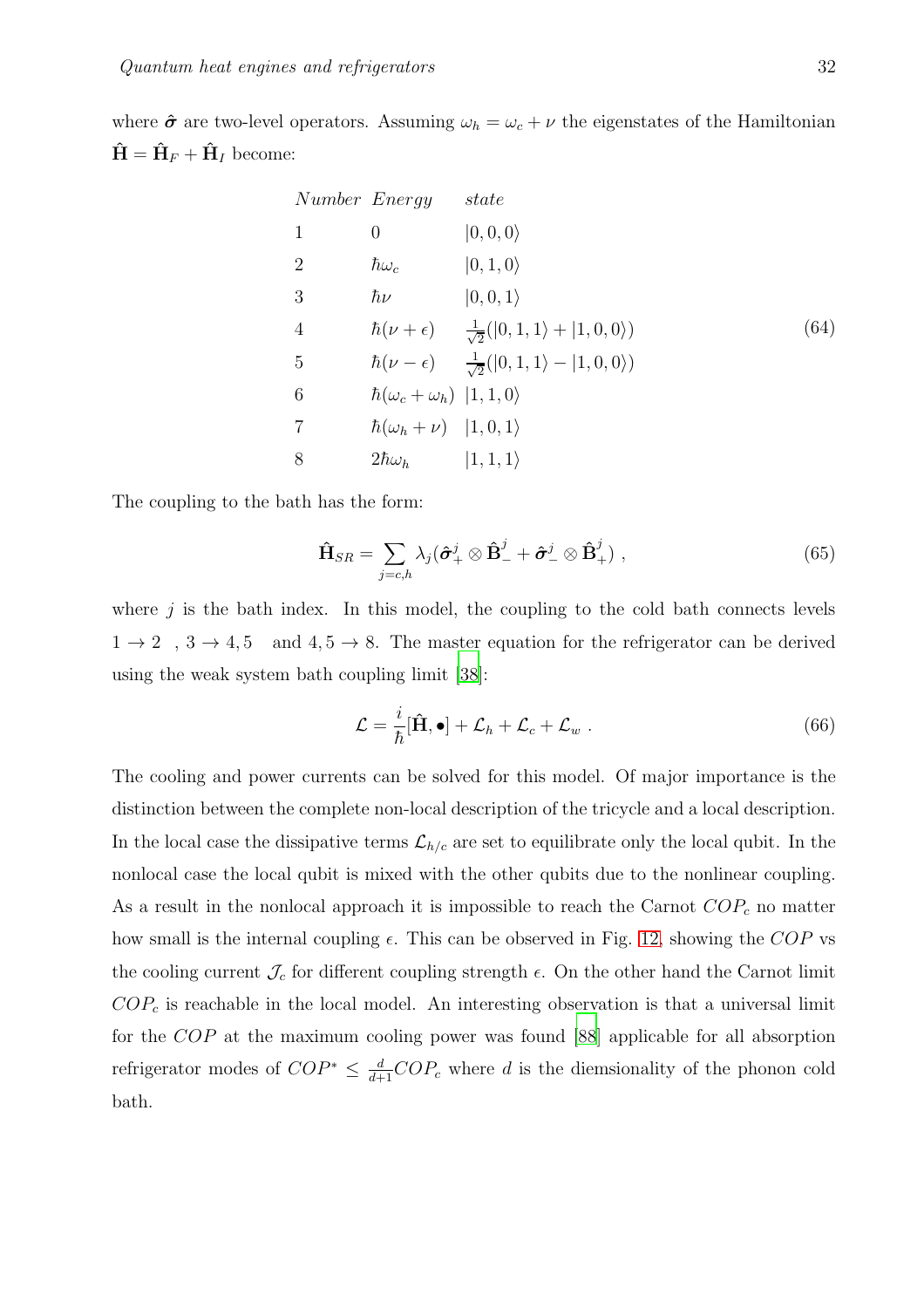

<span id="page-32-1"></span>FIG. 12: The  $COP/COP_c$  of the 3-qubit refrigerator vs the normalised cold current  $\mathcal{J}_c/\mathcal{J}_c^*$  for different values of the internal coupling constant  $\epsilon$ . The COP at maximum power is found to be bound by  $3/4COP_c$  independent of  $\epsilon$ . Figure in courtesy of L.A. Correa and J.P. Palao.

## <span id="page-32-0"></span>*3. Noise driven refrigerator*

An ideal power source generates zero entropy:  $\Delta S_w = -\frac{\mathcal{J}_w}{T_w}$ . A pure mechanical external field achieves this goal. Another possibility is a thermal source, when  $T_w \to \infty$  it also generates zero entropy. An unusual power source is noise. Gaussian white noise also carries with it zero entropy production. Analysis will show that the performance of refrigerators driven by all these power sources are very similar even when approaching the absolute zero temperature [\[89\]](#page-47-6).

Employing the tricycle as a template we examine the option of employing noise as a power source. The simplest option is a Gaussian white noise source. As a result the interaction nonlinear term Eq. [\(6\)](#page-6-1) is replaced with:

$$
\hat{\mathbf{H}}_{int} = f(t) \left( \hat{\mathbf{a}}^{\dagger} \hat{\mathbf{b}} + \hat{\mathbf{a}} \hat{\mathbf{b}}^{\dagger} \right) = f(t) \hat{\mathbf{X}} \tag{67}
$$

where  $f(t)$  is the noise field.  $\hat{\mathbf{X}} = (\hat{\mathbf{a}}^{\dagger} \hat{\mathbf{b}} + \hat{\mathbf{a}} \hat{\mathbf{b}}^{\dagger})$  is the generator of a swap operation between the two oscillators and is part of a set of  $SU(2)$  operators ,  $\hat{\mathbf{Y}} = i(\hat{\mathbf{a}}^{\dagger} \hat{\mathbf{b}} - \hat{\mathbf{a}} \hat{\mathbf{b}}^{\dagger}), \hat{\mathbf{Z}} = (\hat{\mathbf{a}}^{\dagger} \hat{\mathbf{a}} - \hat{\mathbf{b}}^{\dagger} \hat{\mathbf{b}})$ and the Casimir  $\hat{\mathbf{N}} = (\hat{\mathbf{a}}^{\dagger} \hat{\mathbf{a}} + \hat{\mathbf{b}}^{\dagger} \hat{\mathbf{b}}).$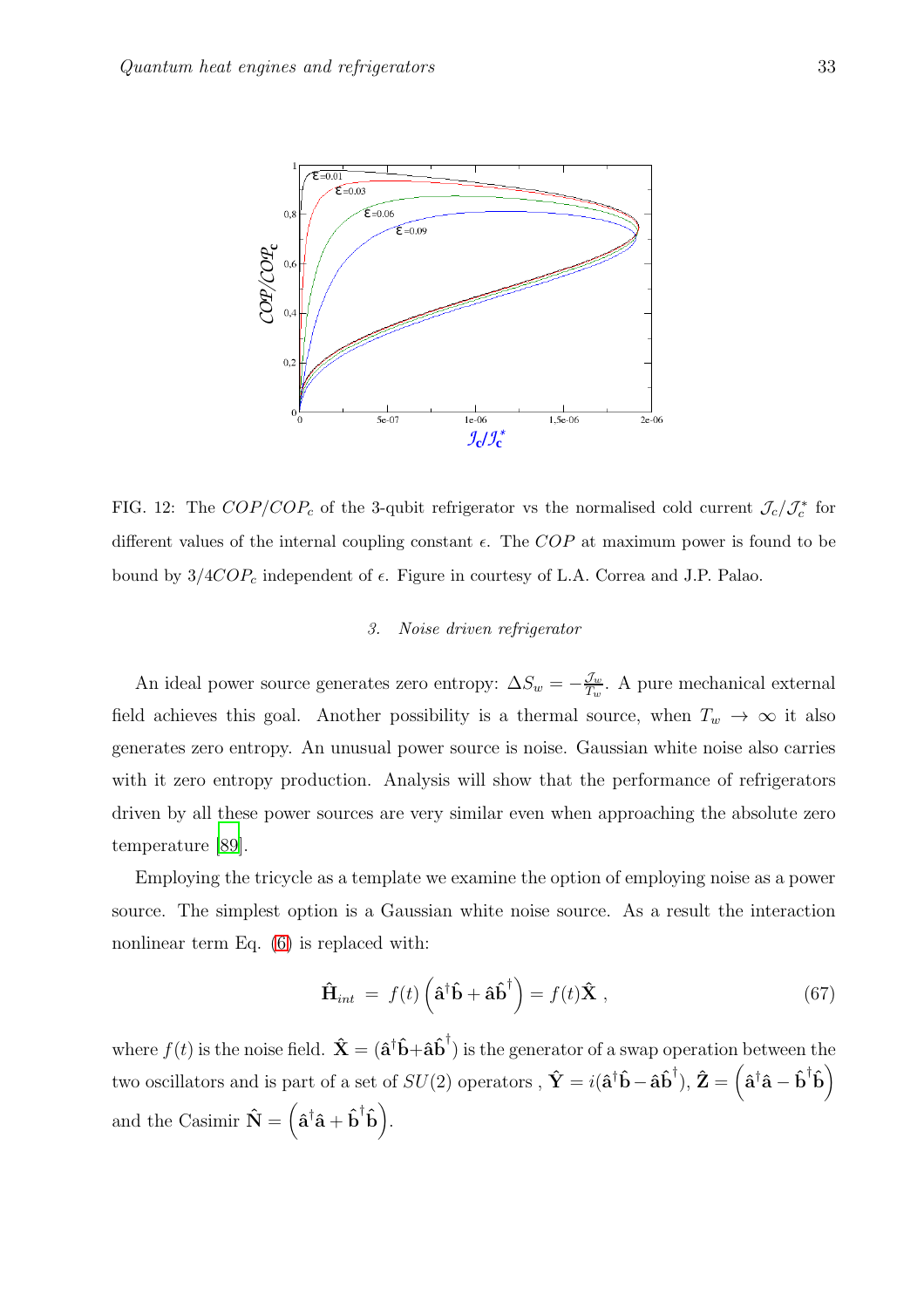A Gaussian source of white noise is characterized by zero mean  $\langle f(t) \rangle = 0$  and delta time correlation  $\langle f(t)f(t')\rangle = 2\eta\delta(t-t')$ . The Heisenberg equation for a time independent operator  $\hat{\mathbf{O}}$  reduced to:

$$
\frac{d}{dt}\hat{\mathbf{O}} = i[\hat{\mathbf{H}}_s, \hat{\mathbf{O}}] + \mathcal{L}_n^*(\hat{\mathbf{O}}) + \mathcal{L}_h^*(\hat{\mathbf{O}}) + \mathcal{L}_c^*(\hat{\mathbf{O}}),
$$
\n(68)

where  $\hat{\mathbf{H}}_s = \hbar \omega_h \hat{\mathbf{a}}^{\dagger} \hat{\mathbf{a}} + \hbar \omega_c \hat{\mathbf{b}}^{\dagger}$ **b**. The noise dissipator for Gaussian noise is  $\mathcal{L}_n^*(\hat{O})$  =  $-\eta[\hat{\mathbf{X}}, [\hat{\mathbf{X}}, \hat{\mathbf{O}}]]$  [\[48](#page-44-12)].

The next step is to derive the quantum Master equation of each reservoir. It is assumed that the reservoirs are uncorrelated and also uncorrelated with the driving noise. These conditions simplify the derivation of  $\mathcal{L}_h$  which become the standard energy relaxation terms, driving oscillator  $\hbar\omega_h\hat{\bf a}^\dagger\hat{\bf a}$  to thermal equilibrium with temperature  $T_h$  and  $\mathcal{L}_c$  drives oscillator  $\hbar \omega_c \hat{\mathbf{b}}^{\dagger} \hat{\mathbf{b}}$  to equilibrium  $T_c$  [\[92](#page-47-9)].

$$
\mathcal{L}_{h}^{*}(\hat{\mathbf{O}}) = \Gamma_{h}(N_{h}+1) \left( \hat{\mathbf{a}}^{\dagger} \hat{\mathbf{O}} \hat{\mathbf{a}} - \frac{1}{2} \left\{ \hat{\mathbf{a}}^{\dagger} \hat{\mathbf{a}}, \hat{\mathbf{O}} \right\} \right) \n+ \Gamma_{h} N_{h} \left( \hat{\mathbf{a}} \hat{\mathbf{O}} \hat{\mathbf{a}}^{\dagger} - \frac{1}{2} \left\{ \hat{\mathbf{a}} \hat{\mathbf{a}}^{\dagger}, \hat{\mathbf{O}} \right\} \right) \n\mathcal{L}_{c}^{*}(\hat{\mathbf{O}}) = \Gamma_{c}(N_{c}+1) \left( \hat{\mathbf{b}}^{\dagger} \hat{\mathbf{O}} \hat{\mathbf{b}} - \frac{1}{2} \left\{ \hat{\mathbf{b}}^{\dagger} \hat{\mathbf{b}}, \hat{\mathbf{O}} \right\} \right) \n+ \Gamma_{c} N_{c} \left( \hat{\mathbf{b}} \hat{\mathbf{O}} \hat{\mathbf{b}}^{\dagger} - \frac{1}{2} \left\{ \hat{\mathbf{b}} \hat{\mathbf{b}}^{\dagger}, \hat{\mathbf{O}} \right\} \right)
$$
\n(69)

The kinetic coefficients  $\Gamma_{h/c}$  are determined from the system bath coupling and the spectral function [\[9,](#page-42-9) [36\]](#page-44-1).

The equations of motion including the dissipative part are closed to the  $SU(2)$  set of operators. To derive the cooling current  $\mathcal{J}_c = \langle \mathcal{L}_c(\hbar\omega_c\hat{\mathbf{b}}^{\dagger}\hat{\mathbf{b}}) \rangle$ , we solve for stationary solutions of  $\hat{\mathbf{N}}$  and  $\hat{\mathbf{Z}}$ . The cooling current becomes:

<span id="page-33-0"></span>
$$
\mathcal{J}_c = \hbar \omega_c \frac{2\eta \bar{\Gamma}}{2\eta + \Gamma} (N_c - N_h) \quad . \tag{70}
$$

where the effective heat conductance is  $\bar{\Gamma} = \frac{\Gamma_c \Gamma_h}{\Gamma_c + \Gamma_h}$ . Cooling occurs for  $N_c > N_h \Rightarrow \frac{\omega_h}{T_h} > \frac{\omega_c}{T_c}$  $\frac{\omega_c}{T_c}$  . The coefficient of performance  $(COP)$  for the absorption chiller is defined by the relation  $COP = \frac{J_c}{L}$  $\frac{\partial c}{\partial n}$ , with the help of Eq. [\(70\)](#page-33-0) we obtain the Otto  $COP<sub>o</sub>$  [\[23\]](#page-43-0), Cf. Eq. [\(60\)](#page-29-1).

We now show the equivalence of the noise driven refrigerator with the high temperature limit of the work bath  $T_w$ . Based on the weak coupling limit the dissipative generator of the power bath becomes:

$$
\mathcal{L}^*_{w}(\hat{\mathbf{O}}) = \Gamma_w(N_w+1) \left( \hat{\mathbf{a}}^{\dagger} \hat{\mathbf{b}} \hat{\mathbf{O}} \hat{\mathbf{b}}^{\dagger} \hat{\mathbf{a}} - \frac{1}{2} \left\{ \hat{\mathbf{a}}^{\dagger} \hat{\mathbf{a}} \hat{\mathbf{b}} \hat{\mathbf{b}}^{\dagger}, \hat{\mathbf{O}} \right\} \right) + \Gamma_w N_w \left( \hat{\mathbf{a}} \hat{\mathbf{b}}^{\dagger} \hat{\mathbf{O}} \hat{\mathbf{a}}^{\dagger} \hat{\mathbf{b}} - \frac{1}{2} \left\{ \hat{\mathbf{a}} \hat{\mathbf{a}}^{\dagger} \hat{\mathbf{b}}^{\dagger} \hat{\mathbf{b}}, \hat{\mathbf{O}} \right\} \right)
$$
(71)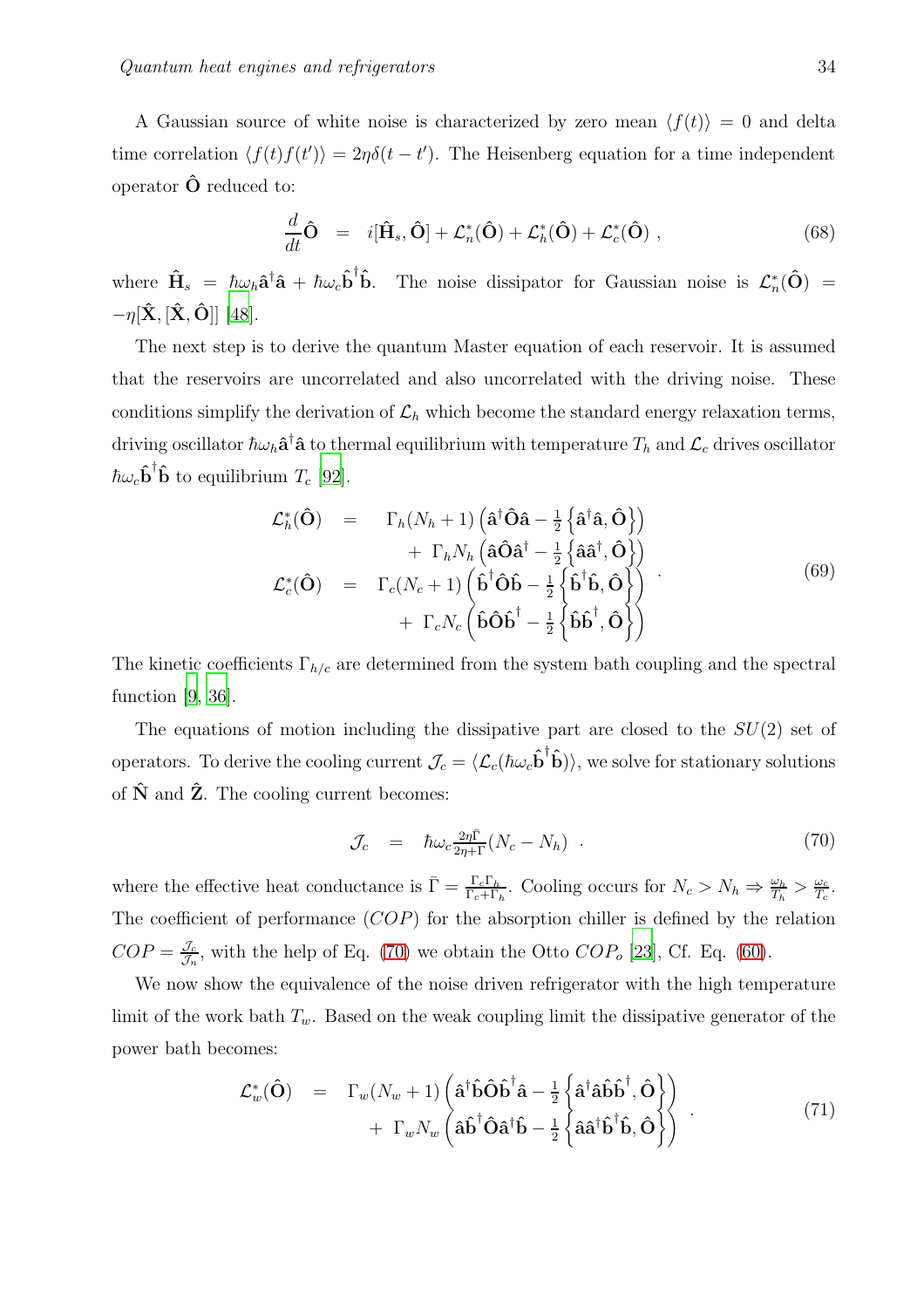where  $N_w = (\exp(\frac{\hbar \omega_w}{kT_h}) - 1)^{-1}$ . At finite temperature  $\mathcal{L}_w(\hat{\mathbf{O}})$  does not lead to a close set of equations. But in the limit of  $T_w \to \infty$  it becomes equivalent to the Gaussian noise generator:  $\mathcal{L}_{w}^{*}(\hat{\mathbf{O}}) = -\eta/2 \left( [\hat{\mathbf{X}}, [\hat{\mathbf{X}}, \hat{\mathbf{O}}]] + [\hat{\mathbf{Y}}, [\hat{\mathbf{Y}}, \hat{\mathbf{O}}]] \right)$ , where  $\eta = \Gamma_{w} N_{w}$ . This noise generator leads to the same current  $\mathcal{J}_c$  and  $COP$  as Eq. [\(70\)](#page-33-0) and [\(60\)](#page-29-1). We conclude that Gaussian noise represents the singular bath limit equivalent to  $T_w \to \infty$ .

Poisson white noise can be employed as a power source. This noise is typically generated by a sequence of independent random pulses with exponential inter-arrival times [\[93](#page-47-10), [94\]](#page-47-11). These impulses drive the coupling between the oscillators in contact with the hot and cold bath leading to:

<span id="page-34-0"></span>
$$
\frac{d\hat{\mathbf{O}}}{dt} = (i/\hbar)[\tilde{\mathbf{H}}, \hat{\mathbf{O}}] - (i/\hbar)\lambda\langle\xi\rangle[\hat{\mathbf{X}}, \hat{\mathbf{O}}] \n+ \lambda \left(\int_{-\infty}^{\infty} d\xi P(\xi) e^{(i/\hbar)\xi \hat{\mathbf{X}}} \hat{\mathbf{O}} e^{(-i/\hbar)\xi \hat{\mathbf{X}}} - \hat{\mathbf{O}}\right) ,
$$
\n(72)

where  $\tilde{H}$  is the total Hamiltonian including the baths.  $\lambda$  is the rate of events and  $\xi$  is the impulse strength averaged over a distribution  $P(\xi)$ . Using the Hadamard lemma and the fact that the operators form a closed  $SU(2)$  algebra, we can separate the noise contribution to its unitary and dissipation parts, leading to the master equation,

$$
\frac{d\hat{\mathbf{O}}}{dt} = (i/\hbar)[\tilde{\mathbf{H}}, \hat{\mathbf{O}}] + (i/\hbar)[\hat{\mathbf{H}}', \hat{\mathbf{O}}] + \mathcal{L}_n^*(\hat{\mathbf{O}}) .
$$
\n(73)

The unitary part is generated with the addition of the Hamiltonian  $\hat{H}' = \hbar \epsilon \hat{X}$  and with the interaction

$$
\epsilon = -\frac{\lambda}{2} \int d\xi P(\xi) (2\xi/\hbar - \sin(2\xi/\hbar)) \; . \tag{74}
$$

This term can cause a direct heat leak from the hot to the cold bath. The noise generator  $\mathcal{L}_n(\hat{\boldsymbol{\rho}})$ , can be reduced to the form  $\mathcal{L}^*_n(\hat{\mathbf{O}}) = -\eta[\hat{\mathbf{X}},[\hat{\mathbf{X}},\hat{\mathbf{O}}]]$  , with a modified noise parameter:

$$
\eta = \frac{\lambda}{4} \left( 1 - \int d\xi P(\xi) \cos(2\xi/\hbar) \right) \,. \tag{75}
$$

The Poisson noise generates an effective Hamiltonian which is composed of  $\tilde{H}$  and  $\tilde{H}$ <sup>'</sup>, modifying the energy levels of the working medium. This new Hamiltonian structure has to be incorporated in the derivation of the master equation otherwise the second law will be violated. The first step is to rewrite the system Hamiltonian in its dressed form. A new set of bosonic operators is defined

$$
\hat{\mathbf{A}}_1 = \hat{\mathbf{a}} \cos(\theta) + \hat{\mathbf{b}} \sin(\theta) \n\hat{\mathbf{A}}_2 = \hat{\mathbf{b}} \cos(\theta) - \hat{\mathbf{a}} \sin(\theta) ,
$$
\n(76)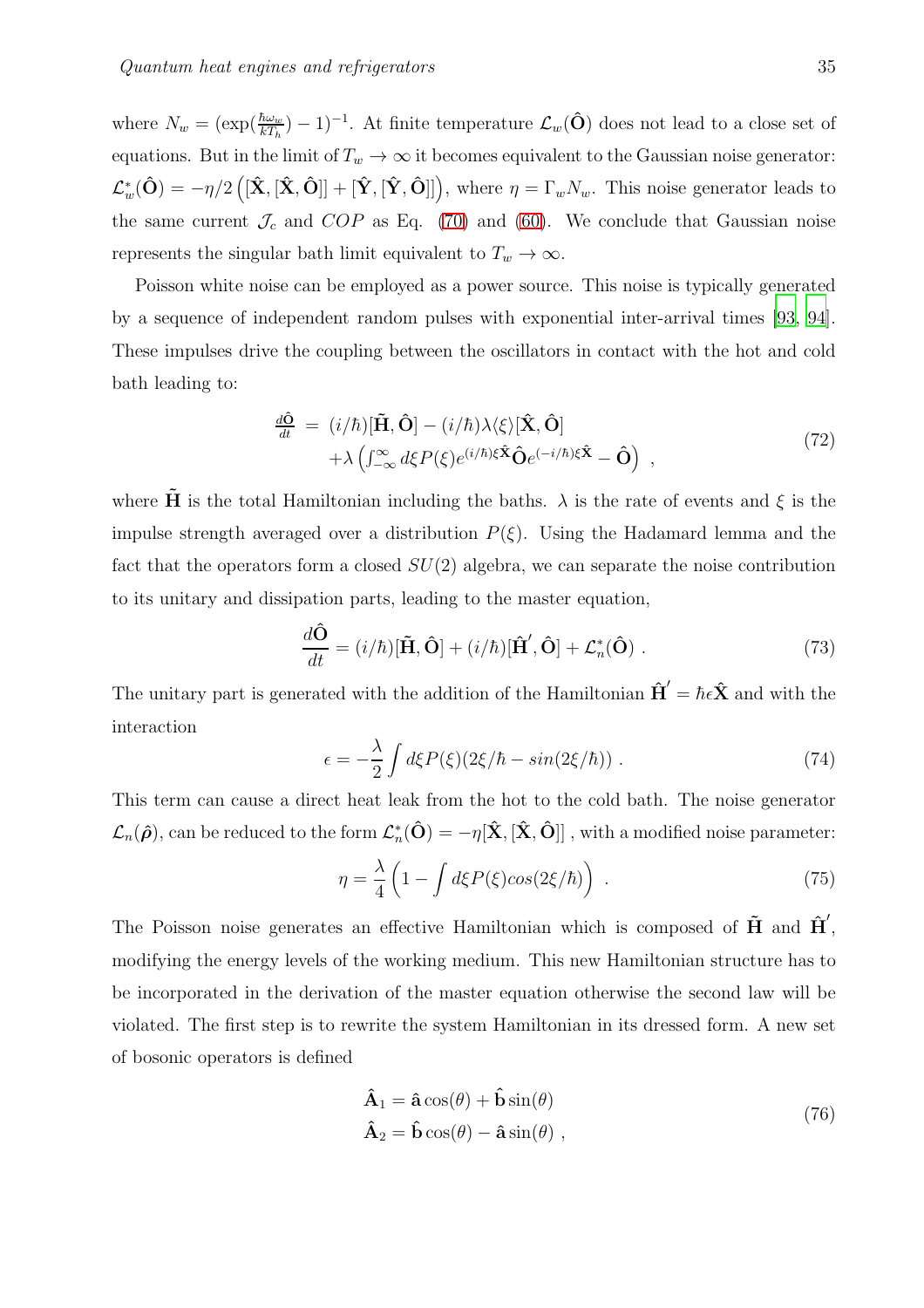The dressed Hamiltonian is given by:

<span id="page-35-0"></span>
$$
\hat{\mathbf{H}}_s = \hbar \Omega_+ \hat{\mathbf{A}}_1^\dagger \hat{\mathbf{A}}_1 + \hbar \Omega_- \hat{\mathbf{A}}_2^\dagger \hat{\mathbf{A}}_2 , \qquad (77)
$$

where  $\Omega_{\pm} = \frac{\omega_h + \omega_c}{2} \pm \sqrt{(\frac{\omega_h - \omega_c}{2})^2 + \epsilon^2}$  and  $\cos^2(\theta) = \frac{\omega_h - \Omega}{\Omega_{+} - \Omega_{-}}$  Eq.[\(77\)](#page-35-0) impose the restriction,  $\Omega_{\pm} > 0$  which can be translated to  $\omega_h \omega_c > \epsilon^2$ . The master equation in the Heisenberg representation becomes:

$$
\frac{d\hat{\mathbf{O}}}{dt} = (i/\hbar)[\hat{\mathbf{H}}_s, \hat{\mathbf{O}}] + \mathcal{L}_h^*(\hat{\mathbf{O}}) + \mathcal{L}_c^*(\hat{\mathbf{O}}) + \mathcal{L}_n^*(\hat{\mathbf{O}}),
$$
\n(78)

where the details can be found in ref [\[36](#page-44-1)]. The noise generator becomes:

$$
\mathcal{L}_n^*(\hat{\mathbf{O}}) = -\eta[\hat{\mathbf{W}}, [\hat{\mathbf{W}}, \hat{\mathbf{O}}]] \,, \tag{79}
$$

where  $\hat{\mathbf{W}} = \sin(2\theta)\hat{\mathbf{Z}} + \cos(2\theta)\hat{\mathbf{X}}$ . Again, the  $SU(2)$  algebra is employed to define the operators:  $\hat{\mathbf{X}} = (\hat{\mathbf{A}}_1^{\dagger} \hat{\mathbf{A}}_2 + \hat{\mathbf{A}}_2^{\dagger} \hat{\mathbf{A}}_1)$ ,  $\hat{\mathbf{Y}} = i(\hat{\mathbf{A}}_1^{\dagger} \hat{\mathbf{A}}_2 - \hat{\mathbf{A}}_2^{\dagger} \hat{\mathbf{A}}_1)$  and  $\hat{\mathbf{Z}} = (\hat{\mathbf{A}}_1^{\dagger} \hat{\mathbf{A}}_1 - \hat{\mathbf{A}}_2^{\dagger} \hat{\mathbf{A}}_2)$ . The total number of excitations is accounted for by the operator  $\mathbf{\hat{N}} = (\mathbf{\hat{A}}_1^{\dagger} \mathbf{\hat{A}}_1 + \mathbf{\hat{A}}_2^{\dagger} \mathbf{\hat{A}}_2).$ 

Once the set of linear equations is solved the exact expression for the heat currents is  $\text{extracted, } \mathcal{J}_h = \left\langle \mathcal{L}_h^*(\hat{\mathbf{H}}_s) \right\rangle, \, \mathcal{J}_c = \left\langle \mathcal{L}_c^*(\hat{\mathbf{H}}_s) \right\rangle \, \text{and } \mathcal{J}_n = \left\langle \mathcal{L}_n^*(\hat{\mathbf{H}}_s) \right\rangle.$ 

The distribution of impulse determines the performance of the refrigerator. For a normal distribution of impulses in Eq. [\(72\)](#page-34-0),  $P(\xi) = \frac{1}{\sqrt{2\pi}}$  $\frac{1}{2\pi\sigma^2}e^{-\frac{(\xi-\xi_0)^2}{2\sigma^2}}$  $\frac{1}{2\sigma^2}$ . The energy shift is controlled by:

$$
\epsilon = -\frac{\lambda}{2} \left( 2\xi_0 / \hbar - e^{-\frac{2\sigma^2}{\hbar^2}} \sin(2\xi_0 / \hbar) \right) \,. \tag{80}
$$

The effective noise strength becomes:

$$
\eta = \frac{\lambda}{4} (1 - e^{-\frac{2\sigma^2}{\hbar^2}} \cos(2\xi_0/\hbar)) \ . \tag{81}
$$

In the limit of  $\sigma \to 0$ ,  $P(\xi) = \delta(\xi - \xi_0)$ . Another possibility is an exponential distribution:  $P(\xi) = \frac{1}{\xi_0} e^{-\frac{\xi}{\xi_0}}$  then:

$$
\epsilon = -\lambda \frac{(\xi_0/\hbar)^3}{4(1 + (\xi_0/\hbar)^2)}
$$
(82)

and

$$
\eta = \lambda \frac{(\xi_0/\hbar)^2}{1 + 4(\xi_0/\hbar)^2} \ . \tag{83}
$$

The Poissonian noise plays two opposing roles. On the one hand it increases the cooling current  $\mathcal{J}_c$ , by increasing  $\eta$ . On the other hand it decreases  $\epsilon$  (becomes more negative) and by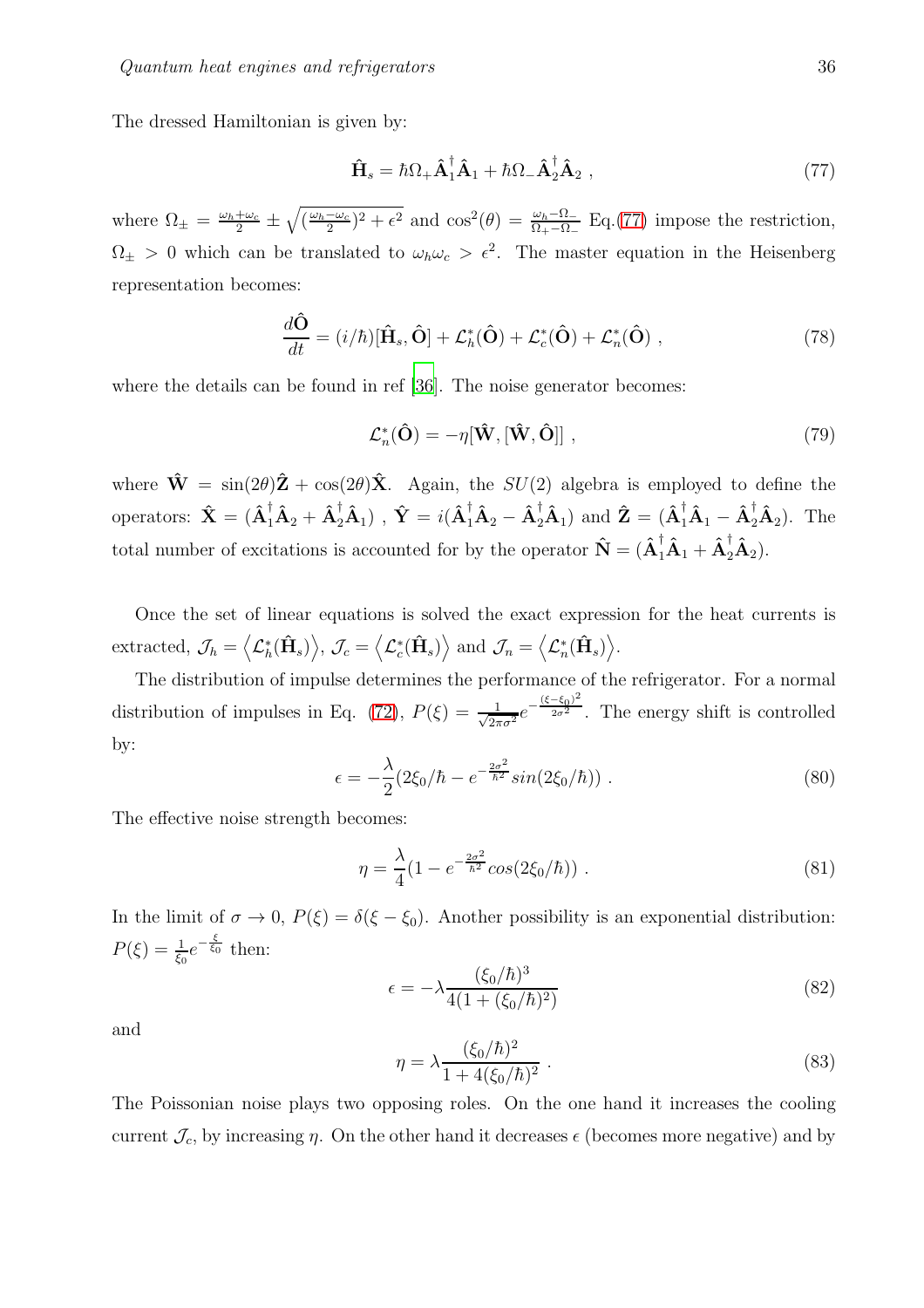

<span id="page-36-1"></span>FIG. 13: The noise driven refregerator. The cooling current  $\mathcal{J}_c$  as a function of  $\lambda$ . The refrigerator is powered by a Poissonian noise source. The plot is for the limit of  $\sigma \to 0$ .

that decreases  $\mathcal{J}_c$ . Both parameters  $\eta$  and  $\epsilon$  depend linearly on  $\lambda$ , which can be interpreted as the rate of photon absorption in the system which enhances the cooling process. Fig. [13](#page-36-1) shows that  $\mathcal{J}_c$  increases with  $\lambda$  until a point where  $\epsilon$  dominates and  $\mathcal{J}_c$  decreases.

The COP for the Poisson driven refrigerator is restricted by the Otto and Carnot COP:

$$
COP = \frac{\Omega_{-}}{\Omega_{+} - \Omega_{-}} \le \frac{\omega_c}{\omega_h - \omega_c} \le \frac{T_c}{T_h - T_c} \tag{84}
$$

# <span id="page-36-0"></span>E. Refrigerators operating close to the limit  $T_c \to 0$  and the third-law of thermodynamics

The performance of all types of refrigerators at low temperature have universal properties. In the power driven refrigerators the lower split manifold is dominant, leading to the cold current:

$$
\mathcal{J}_c \approx \hbar \omega_c^{-} \frac{2\epsilon^2 \bar{\Gamma}}{4\epsilon^2 + \Gamma_c \Gamma_h} \cdot G \ , \tag{85}
$$

where the gain  $G = N_c^- - N_h^-$  and  $\bar{\Gamma} = \frac{\Gamma_c \Gamma_h}{\Gamma_c + \Gamma_h}$ . In the 3-level absorption refrigerator the cold current becomes [\[88\]](#page-47-5):

$$
\Gamma P. P
$$

$$
\mathcal{J}_c = \hbar \omega_c \frac{\Gamma_c \Gamma_h \Gamma_w}{\Delta} \cdot G \tag{86}
$$

where  $\Delta$  is a combination of kinetic constants and  $G = e^{-\frac{\hbar\omega_w}{k_B T_w}}e^{-\frac{\hbar\omega_c}{k_B T_c}} - e^{-\frac{\hbar\omega_h}{k_B T_h}}$ . In the Guassian noise driven refrigerator Eq. [\(70\)](#page-33-0) becomes:

$$
\mathcal{J}_c = \hbar \omega_c \frac{2\eta \bar{\Gamma}}{2\eta + \bar{\Gamma}} \cdot G \quad . \tag{87}
$$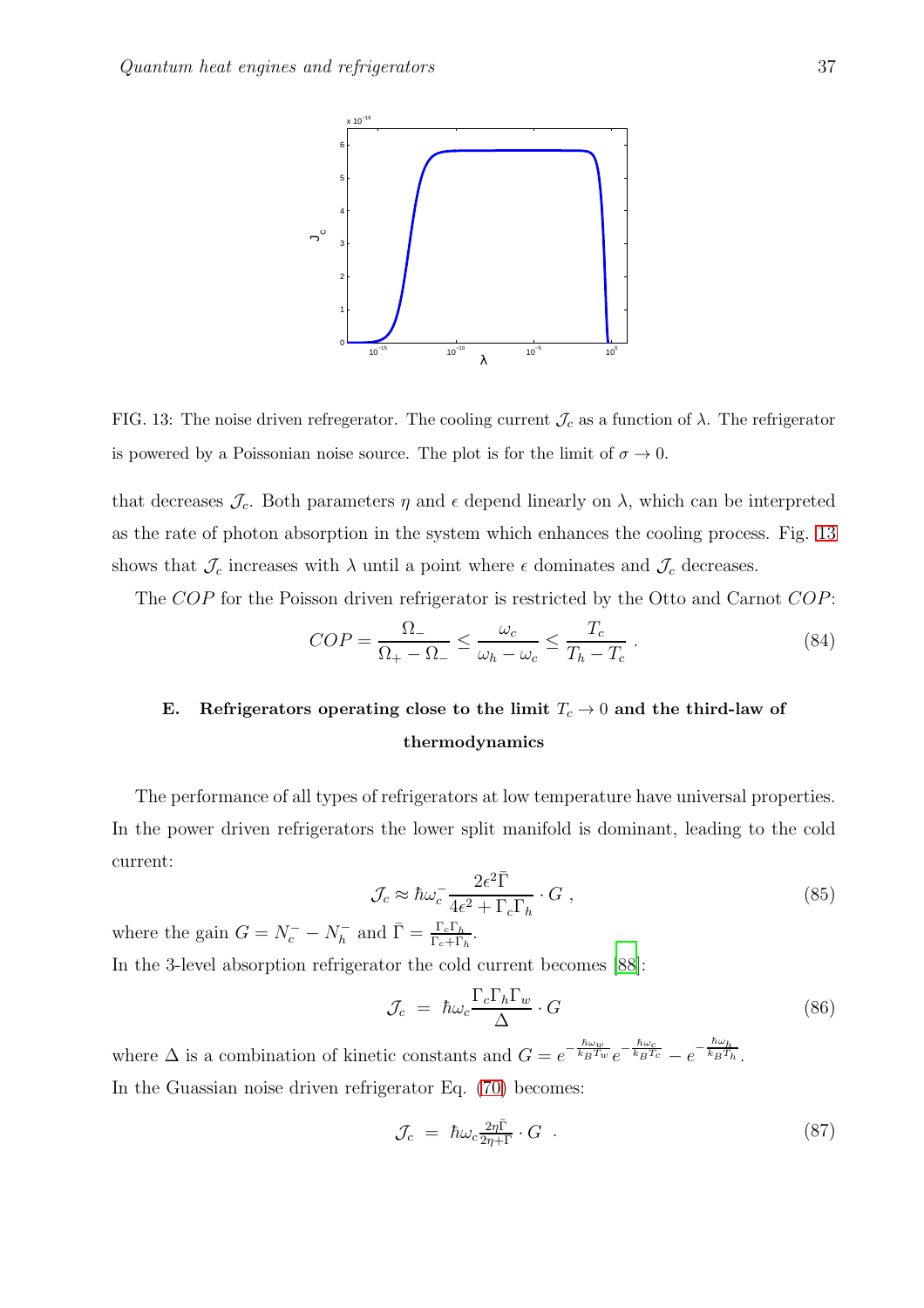where  $G = N_c - N_h$ .

In the Poisson driven refrigerator we obtain:

$$
\mathcal{J}_c \approx \hbar\Omega_{-}\frac{2\eta\bar{\Gamma}}{2\eta + \bar{\Gamma}} \cdot G , \qquad (88)
$$

with  $G = (N_c^- - N_h^+)$  $(\lambda_h^+)$  and  $\Omega_{-} \approx \omega_c - \frac{\epsilon^2}{\omega_h - \epsilon^2}$  $\frac{\epsilon^2}{\omega_h - \omega_c}$ . All expressions for the cooling current  $\mathcal{J}_c$  are a product of an energy quant  $\hbar\omega_c$ , the effective heat conductance and the gain G.

To approach the absolute zero temperature a further optimisation is required. Optimising the gain G is obtained when  $\omega_h \to \infty$ , which leads to  $G \sim e^{-\frac{\hbar \omega_c}{k_B T_c}}$ . In addition the driving amplitude should be balanced with the heat conductivity. The cooling current can also be expressed in terms of the relaxation rate to the bath via the relation  $\gamma(\omega)e^{-\frac{\hbar\omega}{k_BT}} = \Gamma(\omega)N(\omega)$ . The universal optimised cooling current as  $T_c \to 0$  becomes:

$$
\mathcal{J}_c = \hbar \omega_c \cdot \gamma_c \cdot e^{-\frac{\hbar \omega_c}{k_B T_c}} \tag{89}
$$

This form is correct both in the weak coupling limit and the low density limit. The heat current  $\mathcal{J}_c$  can be interpreted as the quant of energy  $\hbar\omega_c$  extracted from the cold bath at the rate  $\gamma_c$  multiplied by a Boltzmann factor. Further optimisation with respect to  $\omega_c$  is dominated by the exponential Boltzmann factor (Optimising the function  $x^a e^{-x/b}$  leads to  $x^* \propto b$ ). As a result  $\omega_c^* \propto T_c$ , obtaining:  $\mathcal{J}_c \propto \omega_c^* \cdot \gamma_c(\omega_c^*)$ . The linear relation between the optimal frequency  $\omega_c$  and  $T_c$  allows to translate the temperature scaling relations to the low frequency scaling relations of  $\gamma_c(\omega) \sim \omega^{\mu}$  and  $c_V(\omega) \sim \omega^{\eta}$  when  $\omega \to 0$ .

To fulfil "Nernst's heat theorem" Eq. [\(53\)](#page-26-0), the scaling of the relaxation rate is restricted to  $\gamma_c(\omega) \sim \omega^{\alpha}$  and  $\alpha > 0$ . The fulfilment of the unattainability principle Eq. [\(56\)](#page-27-3) depends on the ratio between the relaxation rate and the heat capacity  $\gamma_c/c_V \sim \omega^{\zeta-1}$  where  $\zeta > 1$ .

The low frequency properties of the relaxation rate  $\gamma_c$  and the heat capacity  $c_V$  are examined. For three-dimentional ideal degenerate Bose gases  $c_V$  scales as  $T_c^{3/2}$ . For degenerate Fermi gas  $c_V$  scales as  $T_c$ . In both cases the fraction of the gas that can be cooled decreases with temperature. Based on a collision model when cooling occurs due to inelastic scattering we have found the scaling exponent  $\zeta = 3/2$  for both Bose and Fermi degenerate gas [\[36\]](#page-44-1).

The most studied generic bath is the harmonic bath. It includes the electromagnetic field: (a photon bath), or a macroscopic piece of solid; (a phonon bath), or Bogoliubov excitations in a Bose-Einstein condensate. The standard form of the bath's Hamiltonian is:

$$
\hat{\mathbf{H}}_{int} = (\hat{\mathbf{b}} + \hat{\mathbf{b}}^{\dagger}) \left( \sum_{k} (g(k)\hat{\mathbf{a}}(k) + \bar{g}(k)\hat{\mathbf{a}}^{\dagger}(k)) \right) , \ \hat{\mathbf{H}}_{B} = \sum_{k} \omega(k)\hat{\mathbf{a}}^{\dagger}(k)\hat{\mathbf{a}}(k)
$$
(90)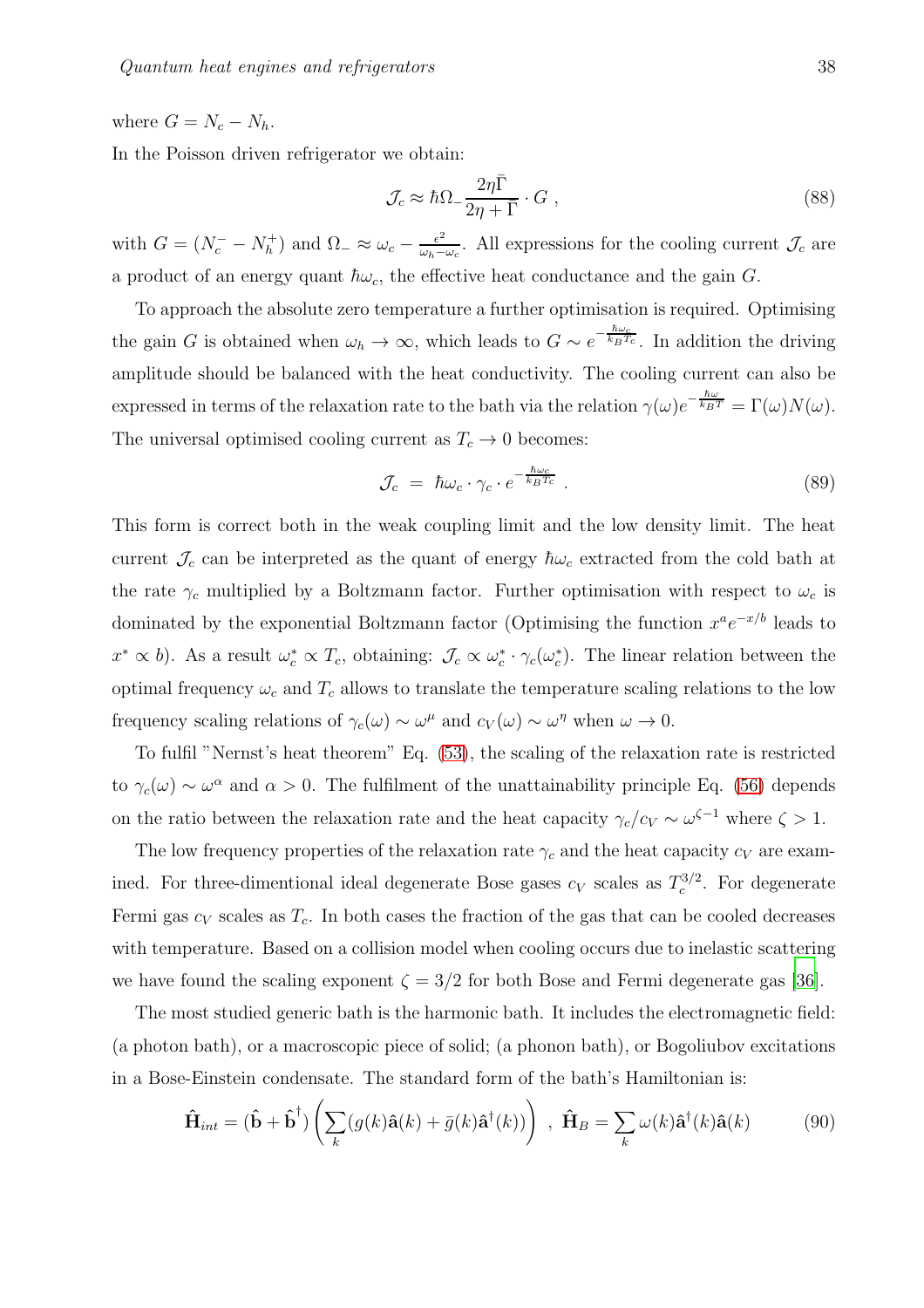where  $\hat{\mathbf{a}}(k)$  and  $\hat{\mathbf{a}}^{\dagger}(k)$  are the annihilation and creation operators for a mode k. For this model, the weak coupling limit procedure leads to the GKS-L generator with the cold bath relaxation rate given by [\[36\]](#page-44-1):

$$
\gamma_c \equiv \gamma_c(\omega_c) = \pi \sum_k |g(k)|^2 \delta(\omega(k) - \omega_c) \left[ 1 - e^{-\frac{\hbar \omega(k)}{k_B T_c}} \right]^{-1} \quad . \tag{91}
$$

For the bosonic field in d-dimensional space, with the linear low-frequency dispersion law  $(\omega(k) \sim |k|)$ , the following scaling properties for the cooling rate at low frequencies are obtained:  $\gamma_c \sim \omega_c^{\kappa} \omega_c^{d-1}$  where  $\omega_c^{\kappa}$  represents the scaling of the form-factor  $|g(\omega)|^2$ , and  $\omega_c^{d-1}$ is the scaling of the density of modes. For  $\omega_c \sim T_c$ , the final current scaling becomes:  $\mathcal{J}_c^{opt} \sim T_c^{d+\kappa}$  or  $\alpha = d+\kappa-1$ .

At low temperatures, the heat capacity of the bosonic systems scales like:  $c_V(T_c) \sim T_c^d$ , which produces the scaling  $\zeta = \kappa$ . This means that to fulfil the third law  $\kappa \geq 1$ . To rationalise the scaling,  $c_V$  is a volume property and  $\gamma_c$  is a surface property, so  $\omega_c \gamma_c$  scales the same as  $c_V$ . The scaling of the form factor  $\kappa$  is related to the speed the excitation can be carried away from the surface.

The exponent  $\kappa = 1$  when  $\omega \to 0$ , is typical in systems such as electromagnetic fields or acoustic phonons which have linear dispersion law,  $\omega(k) = v|k|$ . In these cases the form-factor becomes,  $g(k) \sim |k|/\sqrt{\omega(k)}$ , therefore  $|g(\omega)|^2 \sim |k|$ . The condition  $\kappa \geq 1$ excludes exotic dispersion laws,  $\omega(k) \sim |k|^\delta$  with  $\delta < 1$ , which produce infinite group velocity forbidden by relativity theory. Moreover, the popular choice of Ohmic coupling is excluded for systems in dimension  $d > 1$  [\[32](#page-43-1)]. We should mention that challenges to the third law have been published [\[95](#page-47-12)]. Our viewpoint is that these discrepancies are the result of flaws in reduction of the spin bath to a harmonic spectral density formulation.

#### <span id="page-38-0"></span>IV. SUMMARY

Thermodynamics represents physical reality with an amazingly small number of variables. In equilibrium, the energy operator  $\hat{H}$  is sufficient to reconstruct the state of the system, from which all other observables can be deduced. Dynamical systems out of equilibrium require more variables. Quantum thermodynamics advocates that only a few additional variables are required to describe a quantum device; a heat engine or a refrigerator. A description based on Heisenberg equation of motion lends itself to this viewpoint. A sufficient condition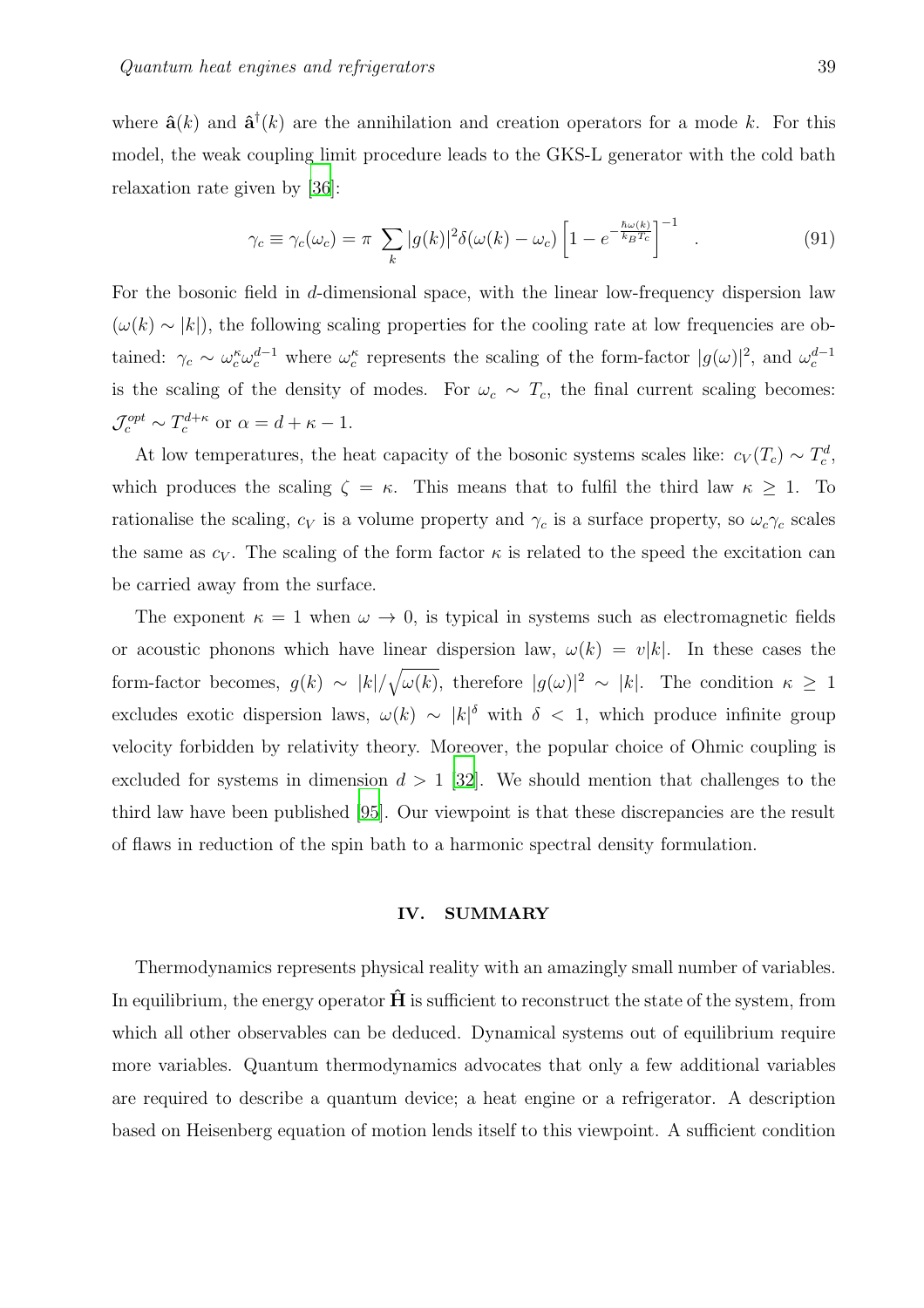for the set of operators to be closed to the Hamiltonian is that they form a Lie algebra. In addition the Hamiltonian needs to be a linear combination of operators from the same algebra [\[96\]](#page-47-13). Finally, the operators have to be closed to the dissipative part  $\mathcal{L}_{h/c}$ . Most of the solvable models in this review were based on the SU(2) Lie algebra with four operators. We can chose them to represent the energy  $\hat{H}$ , the identity  $\hat{I}$ , and two additional operators  $\hat{X}$  and  $\hat{\mathbf{Y}}$ . These operators can associate with coherence since  $[\hat{\mathbf{H}}, \hat{\mathbf{X}}] \neq 0$ ,  $[\hat{\mathbf{H}}, \hat{\mathbf{Y}}] \neq 0$ . Generically in these models the power is proportional to the coherence  $\mathcal{P} \propto \langle \hat{\mathbf{Y}} \rangle$ . We can speculate that steady state operation of a working engine or refrigerator is minimally characterised by the SU(2) algebra of three non commuting operators. This is also the case in reciprocating engines [\[97](#page-47-14)[–99\]](#page-48-0).

The Hamiltonian can be decomposed to non-commuting local operators which couple to the baths. The non-local structure influences the derivation of the master equation. A local approach based on equilibrating  $\hat{H}_s$  leads to equations of motion that can violate the secondlaw of thermodynamics [\[9](#page-42-9), [32,](#page-43-1) [36](#page-44-1), [71\]](#page-46-4). A thermodynamically consistent derivations requires a pre-diagonalization of the system Hamiltonian. This Hamiltonian defines the system-bath weak coupling approximation leading to the GKS-L completely positive generator.

Quantum mechanics introduces dynamics into thermodynamics. As a result the laws of thermodynamics have to be reformulated, replacing heat to heat currents and work to power. The first law at steady state requires that the sum of these currents is zero. For the devices considered, the entropy production is exclusively generated in the baths and the sum of all contributions is positive. All quantum devices should be consistent with the first and second laws of thermodynamics. Apparent violations point to erroneous derivations of the dynamical equations of motion.

The tricycle template is a universal description for continuous quantum heat engines and refrigerators. This model incorporates basic thermodynamic ideas within a quantum formalism. The tricycle combines three energy currents from three sources by a nonlinear interaction. A nonlinear construction is the minimum requirement for all heat engines or refrigerators. This universality means that the same structure can describe a wide range of quantum devices. The performance characteristics are given by the choice of working medium and reservoirs. In the derivation, the reservoirs are characterised by their temperature and correlation functions. The working medium filters out the channels of heat transfer and power.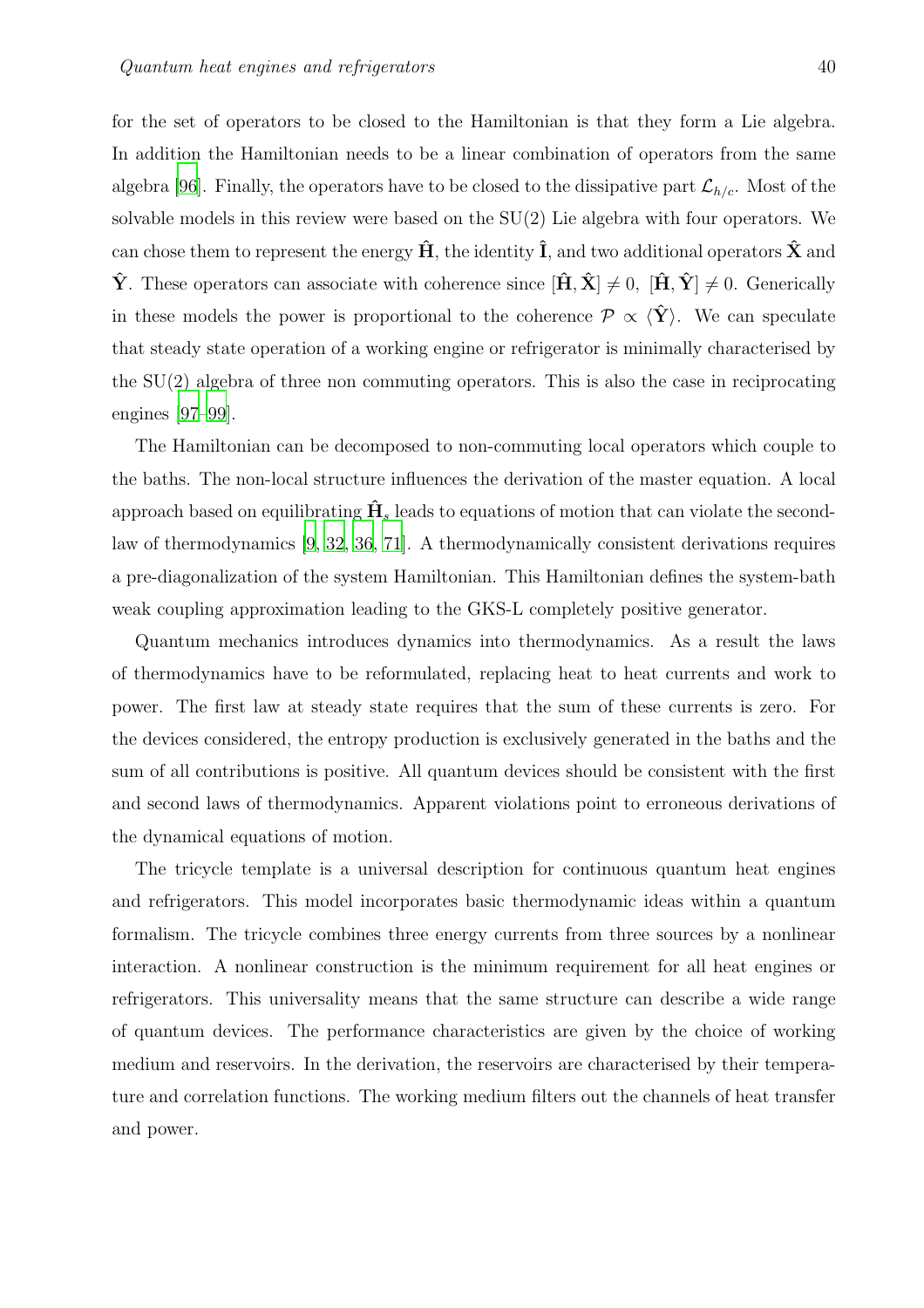The tradeoff between power and efficiency is a universal characteristic of the quantum devices. The output power or the cooling current exhibit a turnover with any control parameter [\[100\]](#page-48-1). For example, when the coupling parameter to the external field is increased first the power or cooling current increase with it, but then beyond a critical parameter, due to splitting of the energy levels a decrease in performance appears. Another turnover phenomena is observed when the coupling parameter to the baths is increased. Initially increasing the coupling will allow more heat to flow to the device. Above a critical value dissipation will degrade the coherence and with it the performance. Optimal power and optimal cooling currents are obtained in a balanced operational point, far from reversible conditions of maximum efficiency.

The quantum version of the third law originates from the existence of a ground state. The third law can be thought of as a limit to the distillation of a pure ground state in a subsystem disentangling it from the environment. We can generalize and apply the third law to any pure state of the subsystem since such a state is accessible from the ground state by a unitary transformation. Unitary transformations are isoentropic and therefore allowed by the Nernst heat theorem at  $T_c = 0$ . The quantum dilemma of cooling to a pure state stems from the fact that a system-bath interaction is required to induce a change of entropy of the system. However, such an interaction generates system-bath entanglement so that the system cannot be in a pure state. Approaching the absolute zero temperature is a delicate manoeuvre. The system-bath coupling has to be reduced while the cooling takes place, eventually vanishing when  $T_c \to 0$ . As a result the means to cool are exhausted before the target is reached [\[101,](#page-48-2) [102\]](#page-48-3). The universal behaviour of all quantum refrigerators as  $T_c \rightarrow 0$ emphasises this point.

How do quantum phenomena such as coherence and entanglement influence performance? This issue can be separated into global effects which include the reservoirs and internal quantum effects within the device. The description of the heat transport into the device by the GKS-L Master equation is the thermodynamic equivalent of an isothermal partition. In this description the system and bath are not entangled [\[32](#page-43-1)]. The issue of internal quantum effects is more subtle. Internal coherence is necessary for operation in quantum driven devices. For quantum autonomous absorption refrigerators it has been recently claimed that, although present, coherence is not determinant in the engine operation [\[88\]](#page-47-5). Other papers claim the opposite [\[53](#page-45-4), [86,](#page-47-3) [103](#page-48-4)]. Entanglement has been related to extraction of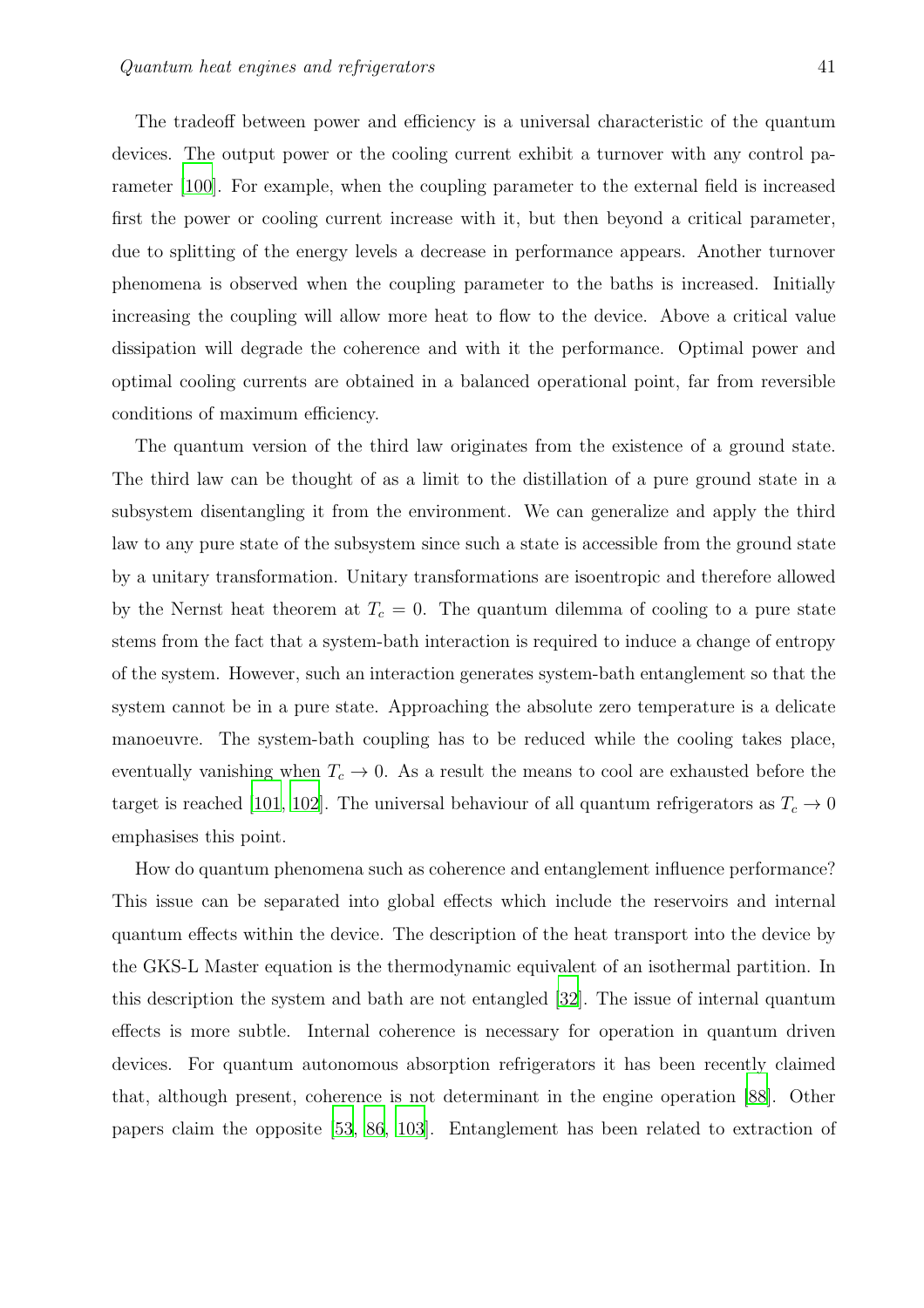additional work [\[62,](#page-45-9) [104,](#page-48-5) [105](#page-48-6)]. These issues require further study.

For completeness we would like to mention what was excluded from the present review: Reciprocating heat engines and refrigerators. Significant insight can be gained from the analysis of such devices. The template is the quantum Otto four stroke cycle where the unitary adiabatic branches are separated from the heat transport [\[22](#page-43-3)[–24](#page-43-4), [34](#page-44-14), [99](#page-48-0), [106](#page-48-7)[–111\]](#page-48-8). The analysis of reciprocating engine is simplified due to this separation. The disadvantage is that the timing of the branches is determined externally. The review of reciprocating engines and refrigerators will be treated in a separate publication.

Finally, we can conclude from this review that quantum devices when analysed according to the laws of quantum mecahnics are consistent with a dynamical interpretation of the laws of thermodynamics.

a. Acknowledgments: This review was supported by the Israel Science Foundation. We want to thank Tova Feldmann, Eitan Geva, Jose P. Palao, Jeff Gordon, Lajos Diosi, Peter Salamon, Gershon Kuritzky and Robert Alicki for sharing their wisdom.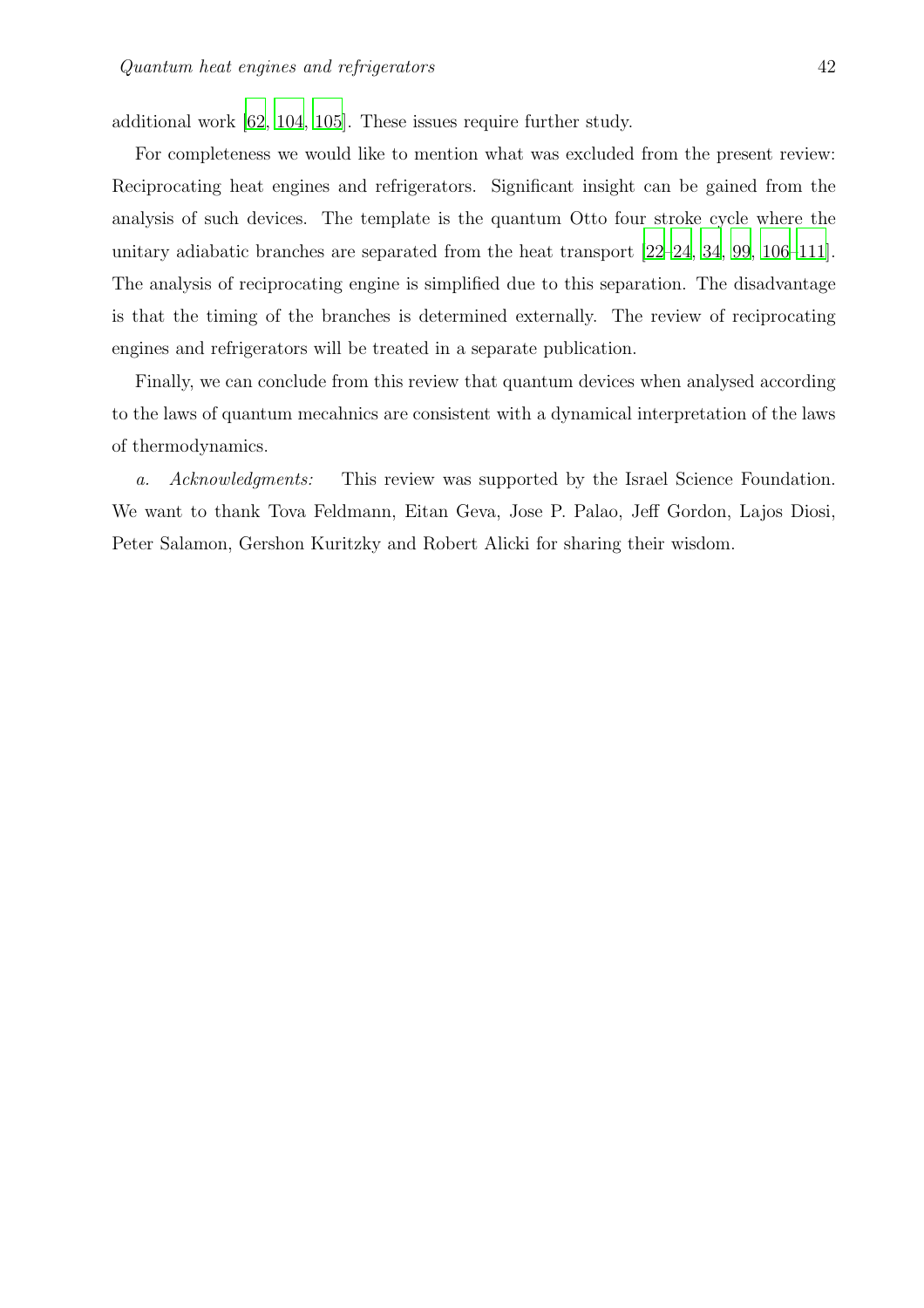- <span id="page-42-1"></span><span id="page-42-0"></span>[1] Carnot S. 1824. *R´eflections sur la Puissance Motrice du Feu et sur les Machines propres `a D´evelopper cette Puissance*. Paris: Bachelier
- <span id="page-42-2"></span>[2] Curzon F, Ahlborn B. 1975. Efficiency of a carnot engine at maximum power output. *Am. J. Phys.* 43:22
- <span id="page-42-3"></span>[3] Salamon P, Nulton J, Siragusa G, Andersen TR, Limon A. 2001. Principles of control thermodynamics. *Energy* 26:307–319
- <span id="page-42-5"></span><span id="page-42-4"></span>[4] Landsberg PT. 1956. Foundations of thermodynamics. *Rev. Mod. Phys.* 28:363
- [5] Einstein A. 1905. "über einen die erzeugung und verwandlung des lichtes betreffenden heuristischen gesichtspunkt (on a heuristic viewpoint concerning the production and transformation of light)". *Annalen der Physik* 17:132
- <span id="page-42-6"></span>[6] Geusic J, Schulz-DuBios E, Scovil H. 1959. Three-level masers as heat engines. *Phys. Rev. Lett.* 2:262
- <span id="page-42-7"></span>[7] Geusic J, du Bois EOS, Grasse RD, Scovil HE. 1967. Quantum equivalence of the carnot cycle. *Phys. Rev.* 156:343
- <span id="page-42-8"></span>[8] Kosloff R. 1984. A Quantum Mechanical Open System as a Model of a Heat Engine. *J. Chem. Phys.* 80:1625–1631
- <span id="page-42-9"></span>[9] Geva E, Kosloff R. 1996. The Quantum Heat Engine and Heat Pump: An Irreversible Thermodynamic Analysis of The Three-Level Amplifier. *J. Chem. Phys.* 104:7681–7698
- <span id="page-42-10"></span>[10] Partovi M. 1989. Quantum thermodynamics. *Physics Letters A* 137:440
- [11] Kosloff R, Geva E, Gordon JM. 2000. The quantum refrigerator in quest of the absolute zero. *J. Appl. Phys.* 87:8093–8097
- <span id="page-42-11"></span>[12] Palao JP, Kosloff R, Gordon JM. 2001. Quantum thermodynamic cooling cycle. *Phys. Rev. E* 64:056130–8
- [13] Lloyd S. 1997. Quantum-mechanical maxwells demon. *Phys. Rev. A* 56:3374
- [14] He J, Chen J, Hua B. 2002. Quantum refrigeration cycles using spin- $\frac{1}{2}$  systems as working substance. *Phys. Rev. E* 65:036145
- [15] Lieb EH, Yngvason J. 1999. The physics and mathematics of the second law of thermodynamics. *Phys. Rev.* 310:1
- [16] Bender CM, Brody DC, Meister BK. 2002. Entropy and temperature of a quantum carnot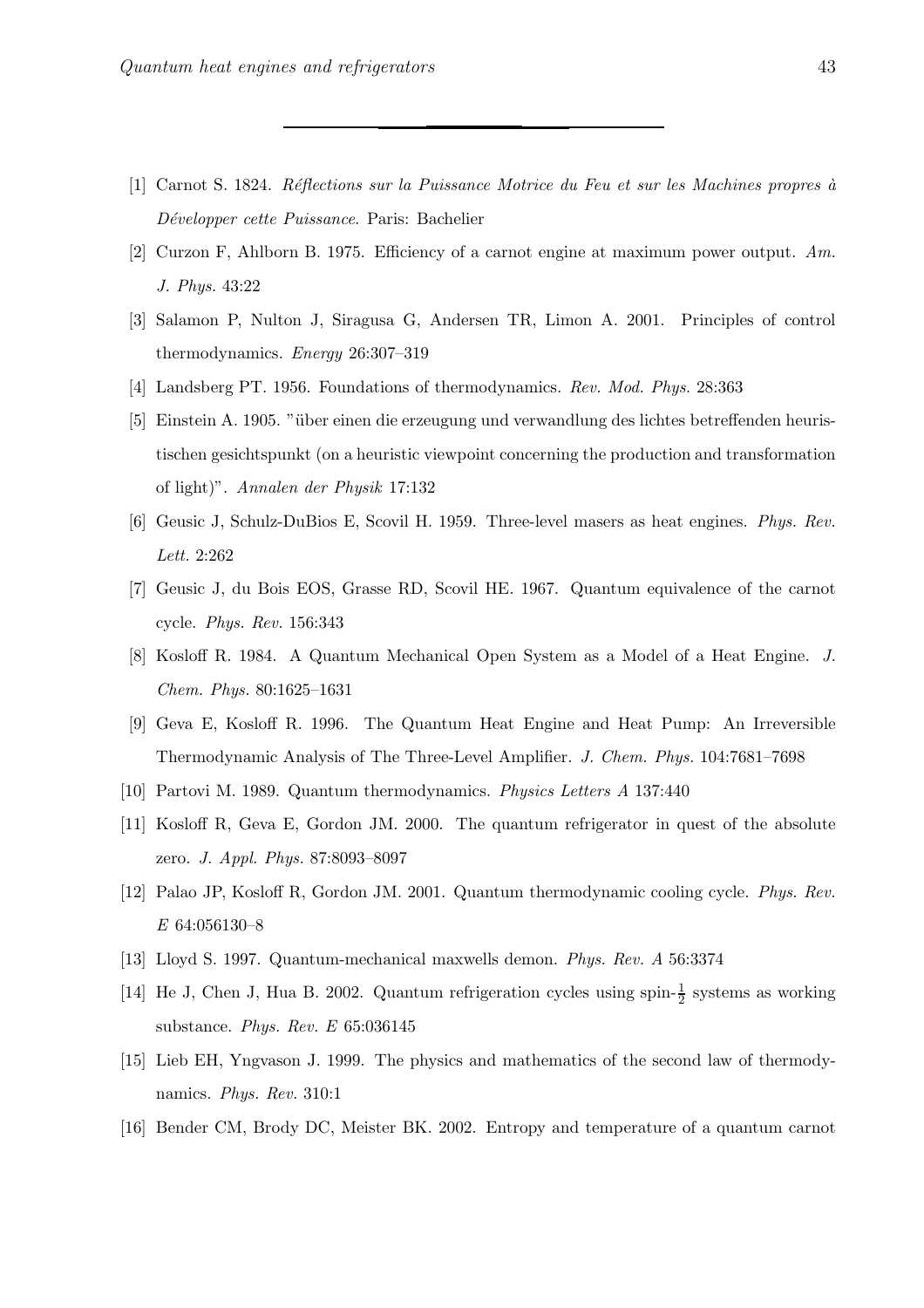engine. *Proceedings of the Royal Society of London. Series A: Mathematical, Physical and Engineering Sciences* 458:1519

- [17] Kieu TD. 2004. The second law, maxwell's demon, and work derivable from quantum heat engines. *Phys. Rev. Lett.* 93:140403
- [18] Segal D, Nitzan A. 2006. Molecular heat pump. *Phys. Rev. E* 73:026109
- [19] Bushev P, Rotter D, Wilson A, Dubin F, Becher C, et al. 2006. Feedback cooling of a single trapped ion. *Phys. Rev. Lett.* 96:60010
- [20] Quan HT, Liu YX, Sun CP, Nori F. 2007. Quantum thermodynamic cycles and quantum heat engines . *Phys. Rev. E* 76:031105
- <span id="page-43-2"></span>[21] Boukobza E, Tannor DJ. 2008. Thermodynamic analysis of quantum light purification. *Phys. Rev. A* 78:013825
- <span id="page-43-3"></span>[22] Birjukov J, Jahnke T, Mahler G. 2008. Quantum thermodynamic processes: a control theory for machine cycles. *Eur. Phys. J. B* 64:105
- <span id="page-43-0"></span>[23] Jahnke T, Birjukov J, Mahler G. 2008. On the nature of thermodynamic extremum principles: The case of maximum efficiency and maximum work. *Ann.Phys.* 17:88
- <span id="page-43-4"></span>[24] Allahverdyan AE, Johal RS, Mahler G. 2008. Work extremum principle: Structure and function of quantum heat engines. *Phys. Rev. E* 77:041118
- [25] Segal D. 2009. Vibrational relaxation in the kubo oscillator: Stochastic pumping of heat. *J. Chem. Phys.* 130:134510
- [26] Wang H, Liu S, He J. 2009. Thermal entanglement in two-atom cavity QED and the entangled quantum otto engine. *Phys. Rev. E* 79:041113
- [27] Maruyama K, Nori F, Verdal V. 2009. Colloquium: The physics of Maxwell's demon and information . *Rev. Mod. Phys.* 81:1
- [28] Beneti G, Casati G, Prosen T, Saito K. 2013. Colloquium: Funduamental aspects of steady state heat to work conversion . *Rev. Mod. Phys.* to appear.
- [29] Gemmer J, Michel M, Mahler G. 2009. *Quantum Thermodynamics*. Springer
- [30] Olshanii M. 2012. Geometry of quantum observables and thermodynamics of small systems. *ArXiv e-prints:1208.0582*
- [31] Anders J, Giovannetti V. 2013. Thermodynamics of discrete quantum processes. *New Jour. of Phys.* 15:033022
- <span id="page-43-1"></span>[32] Kosloff R. 2013. Quantum Thermodynamics: A Dynamical Viewpoint. *Entropy* 15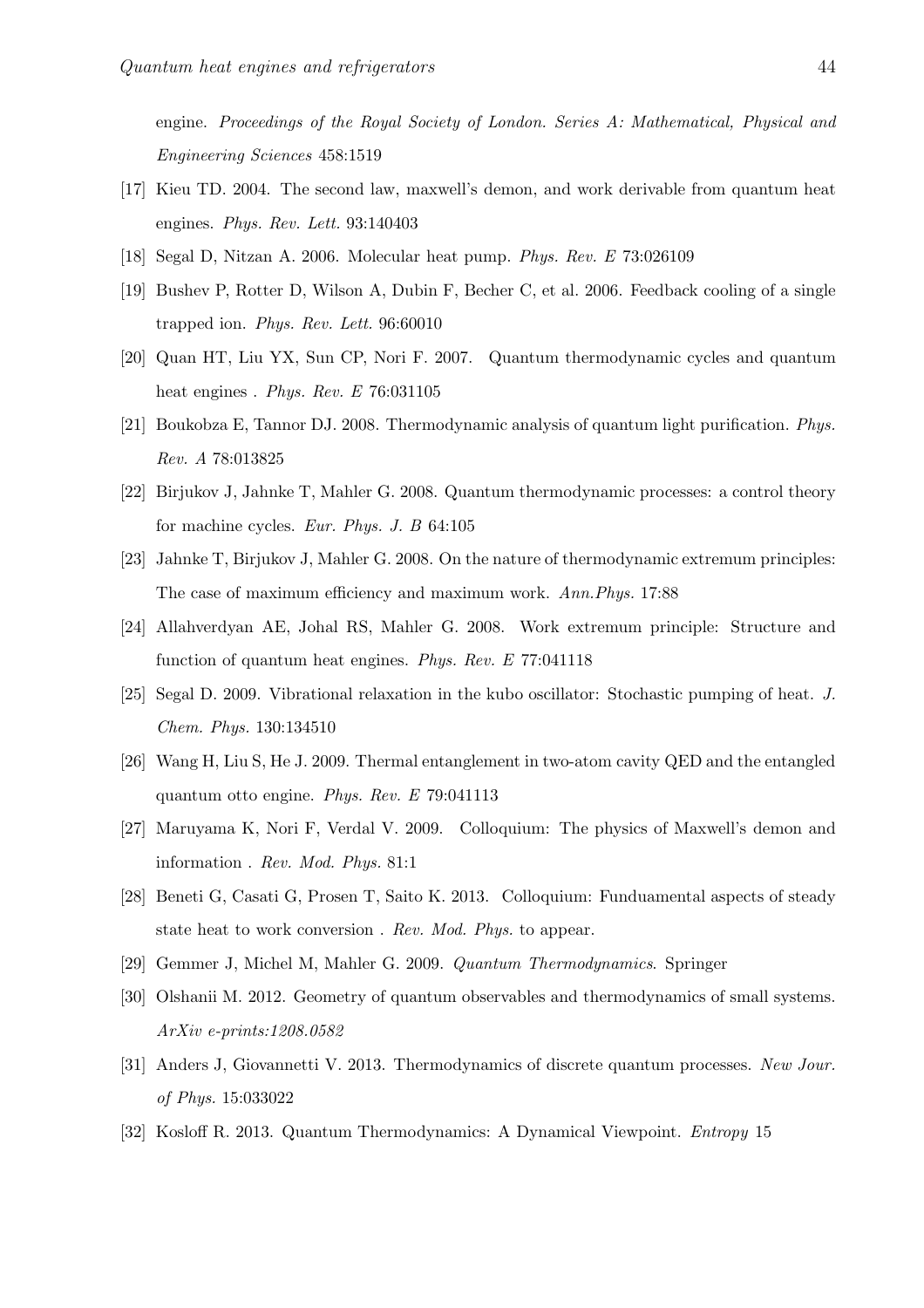- [33] Mandal D, Quan HT, Jarzynski C. 2013. Maxwells Refrigerator: An Exactly Solvable Model . *Phys. Rev. Lett.* 111:030602
- <span id="page-44-14"></span>[34] Allahverdyan AE, Hovhannisyan KV, Melkikh AV, Gevorkian SG. 2013. Carnot cycle at finite power: Attainability of maximal efficiency. *Phys. Rev. Lett.* 111:050601
- <span id="page-44-0"></span>[35] Boukobza E, Ritsch H. 2013. Breaking the carnot limit without violating the second law: A thermodynamic analysis of off-resonant quantum light generation. *Phys. Rev. A* 87:063845
- <span id="page-44-1"></span>[36] Levy A, Alicki R, Kosloff R. 2012. Quantum refrigerators and the third law of thermodynamics. *Phys. Rev. E* 85:061126
- <span id="page-44-13"></span>[37] Linden N. Popescu S. Skrzypczyk P. 2010. "how small can thermal machines be? towards the smallest possible refrigerato". *Phys. Rev. Lett.* 105:130401
- <span id="page-44-2"></span>[38] Luis A. Correa Jose P. Palao GA, Alonso D. 2013. Performance bound for quantum absorption refrigerators . *Phys. Rev. E* 87:042131
- <span id="page-44-3"></span>[39] Martinez EA, Paz JP. 2013. Dynamics and thermodynamics of linear quantum open systems. *Phys. Rev. Lett.* 110:130406
- <span id="page-44-4"></span>[40] Calusius R. 1850. "Ueber Die Bewegende Kraft Der Wrme Und Die Gesetze, Welche Sich Daraus Fr Die Wrmelehre Selbst Ableiten Lassen". *Annalen der Physik* 79:68
- <span id="page-44-5"></span>[41] Lindblad G. 1976. On the generators of quantum dynamical semigroups. *Comm. Math. Phys.* 48:119
- <span id="page-44-6"></span>[42] Gorini V, Kossakowski A, Sudarshan E. 1976. Completely positive dynamical semigroups of n-level systems. *J. Math. Phys.* 17:821
- <span id="page-44-7"></span>[43] Spohn H, Lebowitz J. 1979. Irreversible thermodynamics for quantum systems weakly coupled to thermal reservoirs. *Adv. Chem. Phys.* 38:109
- <span id="page-44-8"></span>[44] Kosloff R, Ratner M. 1984. Beyond Linear Response: Lineshapes for Coupled Spins or Oscillators via Direct Calculation of Dissipated Power. *J. Chem. Phys.* 80:2352–2362
- <span id="page-44-9"></span>[45] Davis EB. 1974. Markovian Master Equations. *Comm. Math. Phys.* 39:91–110
- <span id="page-44-10"></span>[46] Geva E, Kosloff R, Skinner J. 1995. On the relaxation of a two-level system driven by a strong electromagnetic field. *J. Chem. Phys.* 102:8541–8561
- <span id="page-44-11"></span>[47] Szczygielski K, Gelbwaser-Klimovsky D, Alicki R. 2013. Markovian master equation and thermodynamics of a two-level system in a strong laser field. *Phys. Rev. E* 87:012120
- <span id="page-44-12"></span>[48] Gorini V, Kossakowski A. 1976. N-level system in contact with a singular reservoir. *J. Math. Phys.* 17:1298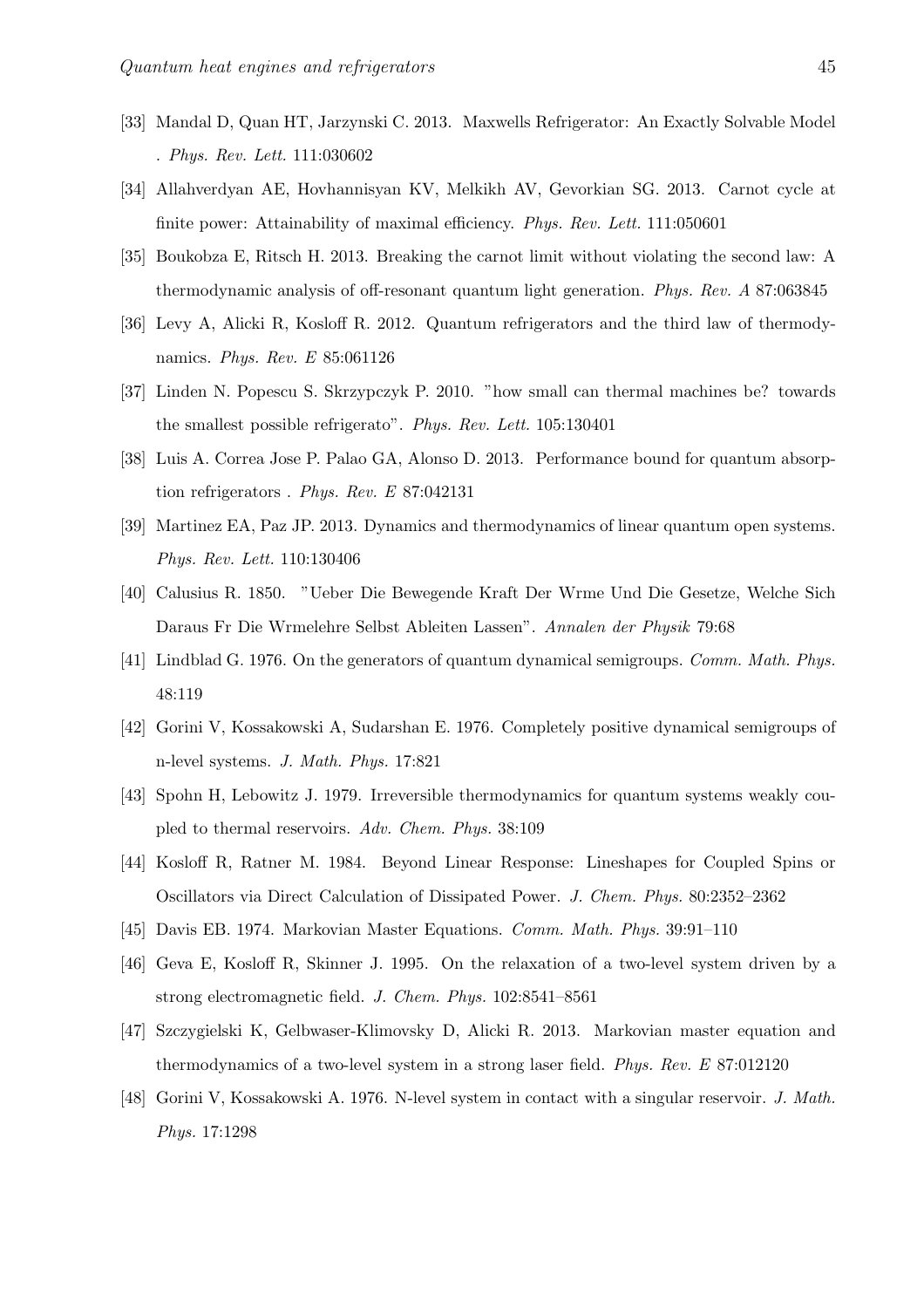- <span id="page-45-0"></span>[49] C. Cohen-Tannoudji, J. A. Dupont-Roc, G. Grynberg. 1987. *"Atom-Photon Interaction"*. **Wiely**
- <span id="page-45-1"></span>[50] Lamb W. 1964. Theory of an Optical Maser. *Phys. Rev.* 134:1429
- <span id="page-45-3"></span><span id="page-45-2"></span>[51] Louisell WH. 1990. *Quantum Statistical Properties of Radiation*. Wiley
- [52] Digonnet MJF. 1990. Closed-Form Expressions for the Gain in Three- and Four-Level Laser Fibers . *IEEE J. Quantum Electrinics* 26:1788
- <span id="page-45-4"></span>[53] Scully MO, Zubairy MS, Agarwal GS, Walther H. 2003. Extracting work from a single heat bath via vanishing quantum coherence. *Science* 299:862
- [54] Scully MO. 2010. Quantum photocell: Using quantum coherence to reduce radiative recombination and increase efficiency. *Phys. Rev. Lett.* 104:207701
- [55] Svidzinsky AA, Dorfman KE, Scully MO. 2011. Enhancing photovoltaic power by fanoinduced coherence. *Phys. Rev. A* 84:053818
- [56] Scully MO, Chapin KR, Dorfman KE, Kim MB, Svidzinsky A. 2011. Quantum heat engine power can be increased by noise-induced coherence. *Proc. Natl. Acad. Sci. U S A* 108:15097
- <span id="page-45-8"></span>[57] Harbola U, Rahav S, Mukamel S. 2012. Quantum heat engines: A thermodynamic analysis of power and efficiency. *Eur. Phys. Lett.* 99:50005
- [58] Rahav S, Harbola U, Mukamel S. 2012. Heat fluctuations and coherences in a quantum heat engines. *Phys. Rev. A* 86:043843
- <span id="page-45-5"></span>[59] Goswami HP, Harbola U. 2013. Thermodynamics of quantum heat engines . *Phys. Rev. A* 88:013842
- <span id="page-45-6"></span>[60] D. Gelbwaser-Klimovsky RA, Kurizki G. 2013. Minimal universal quantum heat machine. *Phys. Rev. E* 87:012140
- <span id="page-45-7"></span>[61] Boukobza E, Tannor DJ. 2007. Three-level systems as amplifiers and attenuators: A thermodynamic analysis. *Phys. Rev. Lett.* 98:240601
- <span id="page-45-9"></span>[62] Alicki R, Fannes M. 2013. Entanglement boost for extractable work from ensembles of quantum batteries . *Phys. Rev. E* 87:042123
- <span id="page-45-10"></span>[63] Gelbwaser-Klimovsky D, Alicki R, Kurizki G. 2013. How much work can a quantum device extract from a heat engine? *ArXiv e-prints: 1302.3468*
- <span id="page-45-11"></span>[64] Nernst W. 1906. Ueber die Berechnung chemischer Gleichgewichte aus thermischen Messungen. *Nachr. Kgl. Ges. Wiss. Gött.* 1:40
- [65] Nernst W. 1906. Uber die Beziehung zwischen Wa¨rmeentwicklung und maximale ¨ r Arbeit bei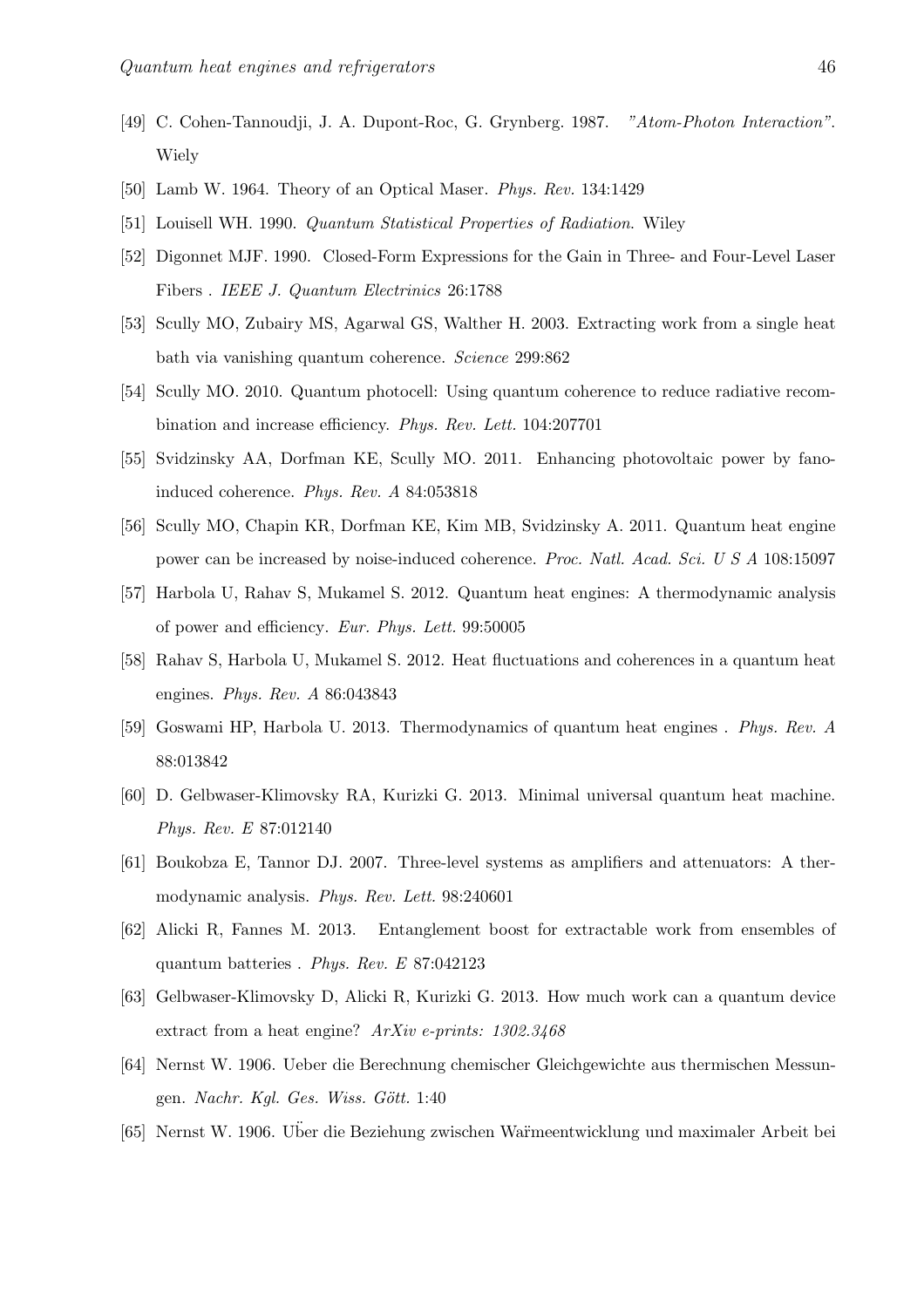kondensierten Systemen. *er. Kgl. Pr. Akad. Wiss.* 52:933

- <span id="page-46-0"></span>[66] Nernst W. 1918. *The theoretical and experimental bases of the New Heat Theorem Ger., Die theoretischen und experimentellen Grundlagen des neuen Wa¨rmesatzes*. Halle: W. Knapp
- <span id="page-46-2"></span><span id="page-46-1"></span>[67] Fowler RH, Guggenheim EA. 1939. *Statistical Thermodynamics*. Cambridge university press
- [68] Landsberg PT. 1989. A comment on nernst's theorem. *J. Phys A: Math.Gen.* 22:139
- [69] Belgiorno F. 2003. Notes on the third law of thermodynamics i. *J. Phys A: Math.Gen.* 36:8165
- <span id="page-46-3"></span>[70] Belgiorno F. 2003. Notes on the third law of thermodynamics ii. *J. Phys A: Math.Gen.* 36:8195
- <span id="page-46-4"></span>[71] Levy A, Alicki R, Kosloff R. 2012. Comment on Cooling by Heating: Refrigeration Powered by Photons". *Phys. Rev. Lett.* 109:248901
- <span id="page-46-5"></span>[72] Geusic J, Bois E, De Grasse R, Scovil H. 1959. Three level spin refrigeration and maser action at 1500 mcsec. *J. App. Phys.* 30:1113
- [73] Tsujikawa I, Murao T. 1962. Possibility of Optical Cooling of Ruby. *J. Phys. Soc. Jpn.* 18:503
- [74] G. C. Dousmanis C. W. Mueller HN, Petzinger KG. 1964. Evidence of refrigerating action by means of photon emission in semiconductor diodes. *Phys. Rev.* 133:A316
- <span id="page-46-6"></span>[75] Kushida T, Geusic JE. 1968. Optical refrigeration in nd-doped yittrium aluminum garnet. *Phys. Rev. Lett.* 20:1172
- <span id="page-46-7"></span>[76] Wineland DJ, Dehmelt H. 1975. . *Bull. Am. Phys. Soc.* 20:637
- <span id="page-46-8"></span>[77] Hänsch TW, Schawlow AL. 1975. Cooling of Gases by Laser Radiation. *Opt. Commun.* 13:368
- <span id="page-46-9"></span>[78] Lett PD, Watts RN, Westbrook CI, Phillips WD, Gould PL, Metcalf HJ. 1988. Observation of atoms laser cooled below the doppler limit. *Phys. Rev. Lett.* 61:169
- [79] Shevy Y, Weiss DS, Ungar PJ, Chu S. 1989. Bimodal speed distributions in laser-cooled atoms . *Phys. Rev. Lett.* 62:1118
- <span id="page-46-10"></span>[80] Dalibard J, Cohen-Tannoudji C. 1989. "Laser cooling below the Doppler limit by polarization gradients: simple theoretical models". *J. Opt. Soc. Am. B* 79:2023
- <span id="page-46-11"></span>[81] Steck DA. 2003. Sodium D Line Data *steck.us/alkalidata/sodiumnumbers.1.6.pdf*
- <span id="page-46-12"></span>[82] Gordon JM, Ng KC. 2000. *Cool Thermodynamics*. Cambridge International Science Pub-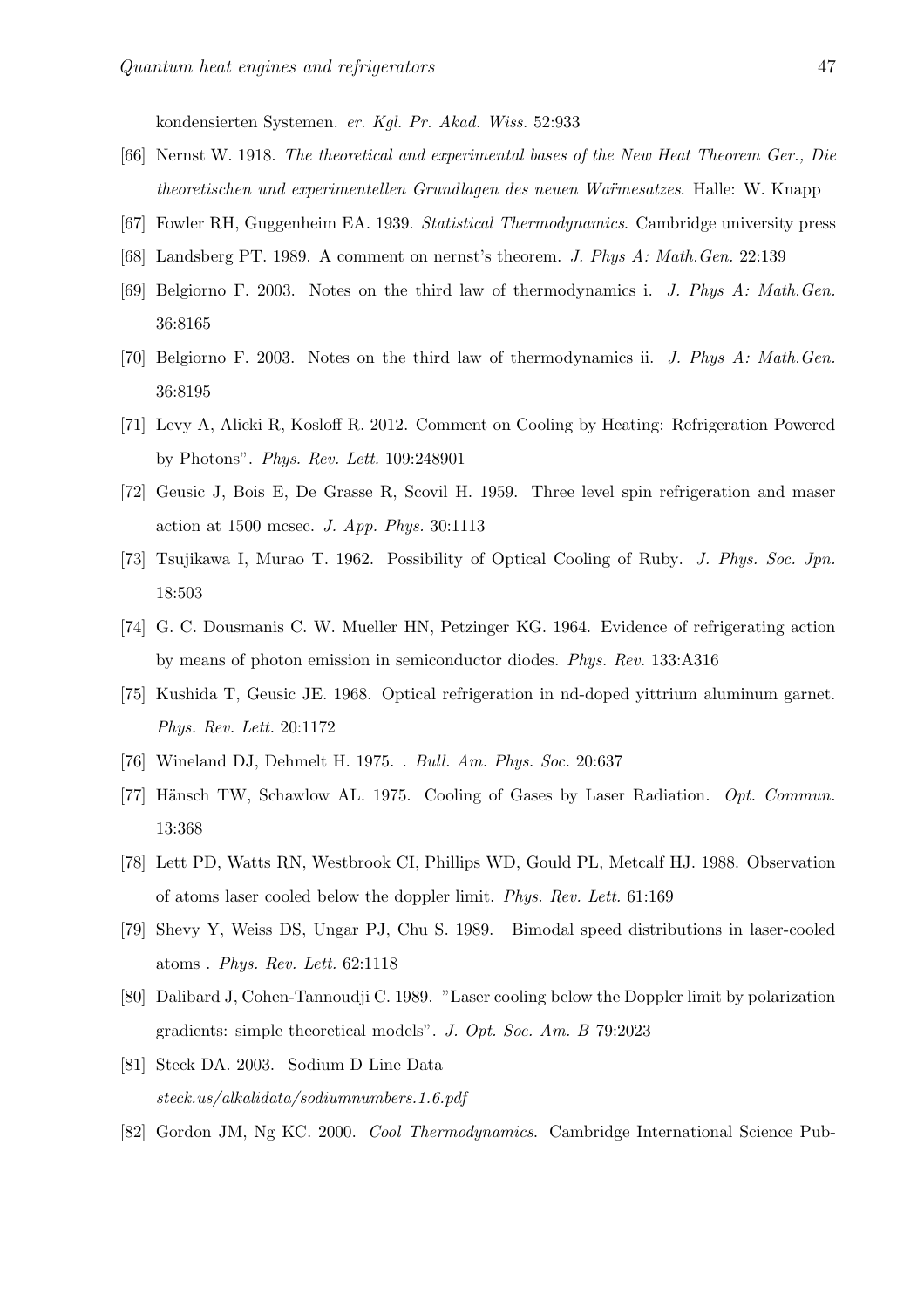lishing

- <span id="page-47-1"></span><span id="page-47-0"></span>[83] Einstein A, Szil´ard L. 1930. "refrigeration". *"US patent No 1,781,541"*
- [84] Mari A, Eisert J. 2012. Cooling by heating: Very hot thermal light can significantly cool quantum systems. *Phys. Rev. Lett.* 108:120602
- <span id="page-47-2"></span>[85] Cleuren B, Rutten B, Van den Broeck C. 2012. Cooling by Heating: Refrigeration Powered by Photons. *Phys. Rev. Lett.* 108:120603
- <span id="page-47-3"></span>[86] Venturelli D, Fazio R, Giovannetti V. 2013. Minimal self-contained quantum refrigeration machine based on four quantum dots. *Phys. Rev. Lett.* 110:256801
- <span id="page-47-4"></span>[87] Pekola JP, Hekking FWJ. 2007. Normal-Metal-Superconductor Tunnel Junction as a Brownian Refrigerator. *Phys. Rev. Lett.* 98:210604
- <span id="page-47-5"></span>[88] Correa LA, Palao JP, Alonso D, Adesso G. 2013. Quantum-enhanced absorption refrigerators. *ArXiv e-prints:1308.4174*
- <span id="page-47-7"></span><span id="page-47-6"></span>[89] Levy A, Kosloff R. 2012. Quantum absorption refrigerator. *Phys. Rev. Lett.* 108:070604
- [90] Skrzypczyk P Brunner N, Popescu S. 2011. "the smallest refrigerators can reach maximal efficiency". *J. Phys A: Math.Gen.* 44:492002
- <span id="page-47-8"></span>[91] Brunner N, Linden N, Popescu S, Skrzypczyk P. 2012. "virtual qubits, virtual temperatures, and the foundations of thermodynamics". *Phys. Rev. E* 85:051117
- <span id="page-47-9"></span>[92] Breuer HP, Petruccione F. 2002. *Open quantum systems*. Oxford university press
- <span id="page-47-10"></span>[93] Luczka J, Niemeic M. 1991. "a master equation for quantum systems driven by poisson white noise". *J. Phys A: Math.Gen.* 24:L1021
- <span id="page-47-11"></span>[94] Alicki R, Lidar DA, Zanardi P. 2006. Internal consistency of fault-tolerant quantum error correction in light of rigorous derivations of the quantum Markovian limit . *Phys. Rev. A* 73:052311
- <span id="page-47-12"></span>[95] Kolář M, Gelbwaser-Klimovsky D, Alicki R, Kurizki G. 2012. Quantum bath refrigeration towards absolute zero: unattainability principle challenged. *Phys. Rev. Lett.* 108:090601
- <span id="page-47-13"></span>[96] Alhassid Y, Levine R. 1978. Exact conditions for the preservation of a canonical distribution in markovian relaxation processes. *Phys. Rev. A* 18:89
- <span id="page-47-14"></span>[97] Kosloff R, Feldmann T. 2002. A Discrete Four Stroke Quantum Heat Engine Exploring the Origin of Friction. *Phys. Rev. E* 65:055102
- [98] Feldmann T, Kosloff R. 2003. The Quantum Four Stroke Heat Engine: Thermodynamic Observables in a Model with Intrinsic Friction. *Phys. Rev. E* 68:016101